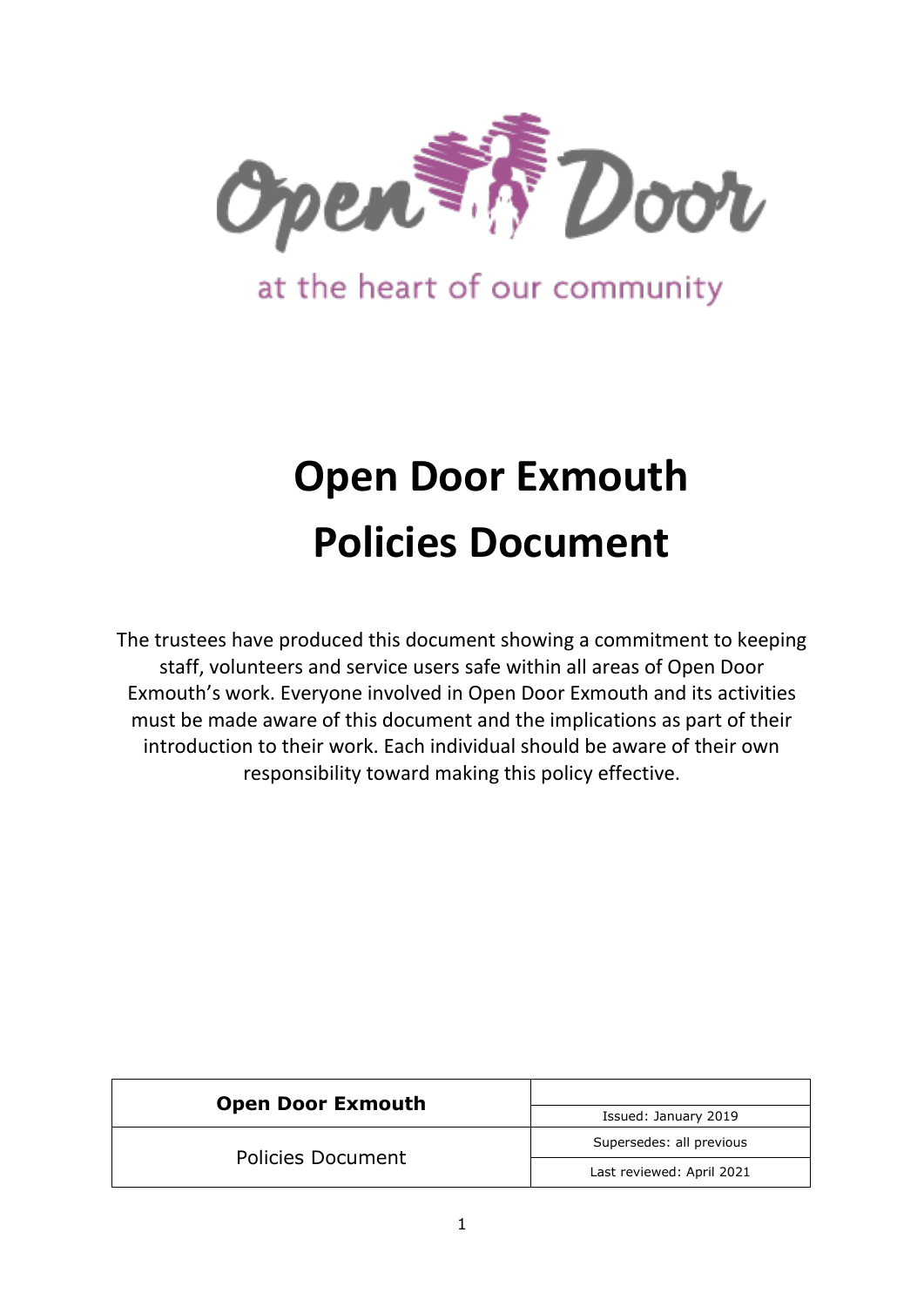# **Contents**

| .03 |
|-----|
|     |
|     |
| .13 |
|     |
| .14 |
|     |
|     |
| .30 |
|     |
|     |
|     |
|     |
|     |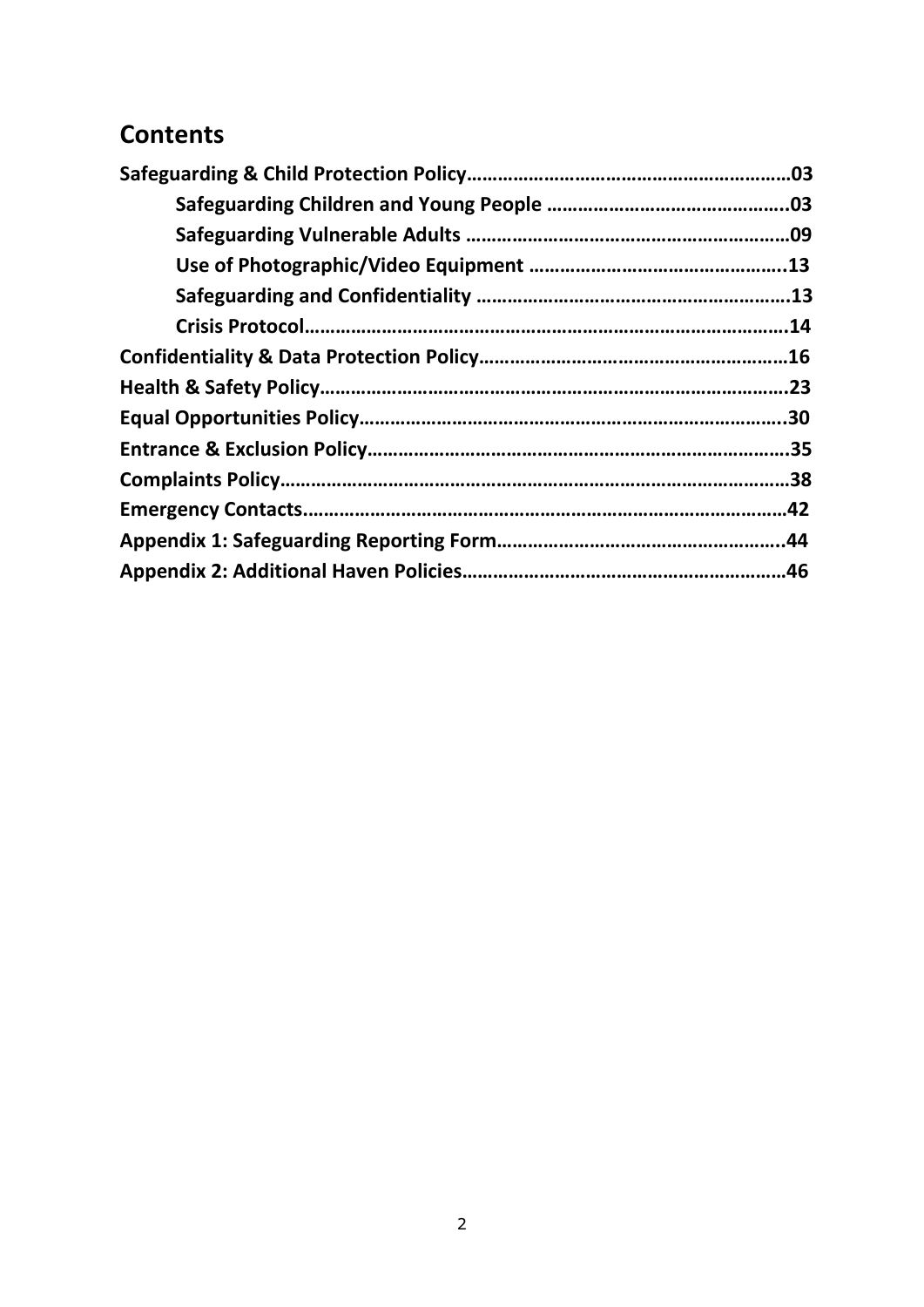# **Safeguarding and Child Protection Policy**

# **1. Safeguarding policy statement**

Open Door Exmouth, through its work with children and vulnerable adults is committed to the protection and well-being of all who are in contact with the Open Door Exmouth projects. Open Door Exmouth is concerned about the safety and welfare of all young people and vulnerable adults associated with our projects and will endeavour to protect them from physical, sexual and emotional harm to the best of our ability.

Open Door Exmouth is committed to creating a safe environment in which young people and vulnerable adults can feel comfortable and secure whilst they are engaged in any of our sessions, activities, events or workshops. Staff and volunteers should at all times show respect and understanding for individual rights, safety and welfare and conduct themselves in a way that reflects the ethos and principles of the organisation. All members of staff and volunteers are aware of the part they play in safeguarding the people involved in Open Door Exmouth, and they are required to familiarize themselves with this policy document in the course of their induction training.

The trustees of Open Door Exmouth accept the legal responsibilities that arise from this work, but are, in addition, committed to ensure that the staff members and volunteers who work on the Open Door Exmouth projects value and relate effectively to those who they meet in the course of this work. The trustees are also concerned that the staff members and volunteers are properly supported and trained. This policy is intended to lay down clear guidelines and procedures that deal with any form of abuse that may be encountered in the running of the projects.

Christian communities should be places where all people of whatever age feel welcomed, respected and safe from abuse. Open Door Exmouth is particularly called by God to support those at the margins, those less powerful and those without a voice in our society. Staff members and volunteers can work towards creating a safe and non-discriminatory environment by being aware of some of the particular situations that create vulnerability. Consideration must be given to both the physical environment and the attitudes of workers. A person who might be considered vulnerable has the right to:

- be treated with respect and dignity;
- have their privacy respected;
- be able to lead as independent a life as possible;
- be able to choose how to lead their life;
- have the protection of the law;
- have their rights upheld regardless of their ethnicity, gender, sexuality, impairment or disability, age, religion or cultural background;
- be able to use their chosen language or method of communication; and to be heard.

# **2. Safeguarding children and young people**

This guidance reflects the principles contained within the United Nations Convention on the Rights of the Child (UNCRC) ratified by the United Kingdom in 1991 and the Human Rights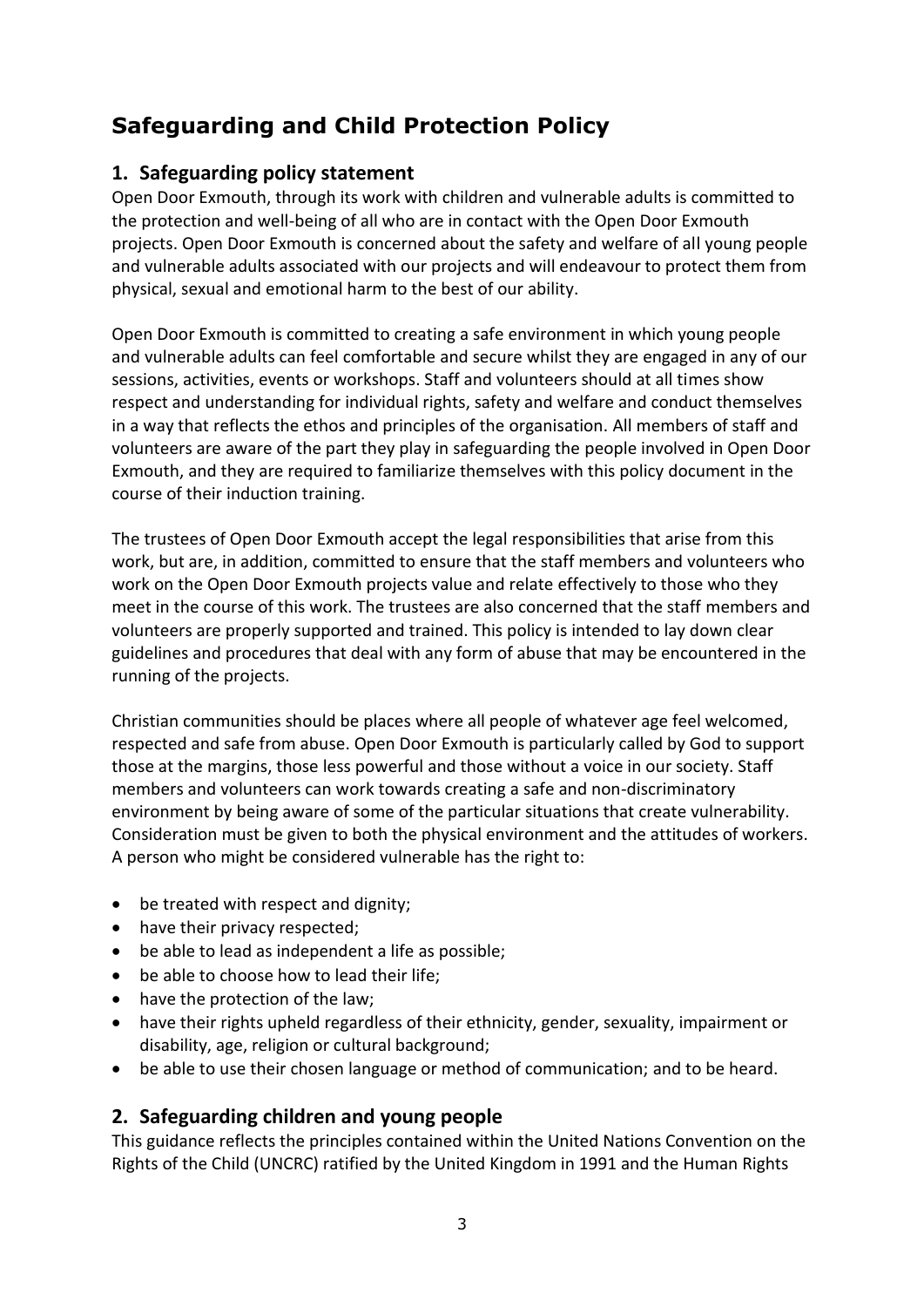Act 1998. The Children's Act 1989 sets out the legislative framework for safeguarding and promoting the welfare of children and the Children's Act 2004 underpins the Every Child Matters, Change for Children programme.

- In all dealings with children, the welfare of the child is paramount.
- No child or group of children must be treated any less favourably than others in being able to access services which meet their particular needs.
- All children without exception have the right to protection from abuse, regardless of gender, ethnicity, disability, sexuality or beliefs.
- All workers and volunteers who are in contact with children and young people through Open Door Exmouth must refer to the policy document relating to these activities.
- This policy applies to all staff, workers, volunteers and trustees of Open Door Exmouth.

### **What do we mean by 'children and young people'?**

For the purpose of this document, a child is defined as a person under the age of 18 (The Children's Act 1989). All children have the right to protection from all forms of abuse including exploitation, neglect, physical and mental abuse regardless of their age, gender, disability, culture, language, racial origin, religious beliefs or sexual orientation.

### **The role of staff, volunteers and trustees**

All staff, volunteers and trustees working on behalf of Open Door Exmouth have a duty to promote the welfare and safety of children.

Staff and volunteers may receive disclosures of child abuse and observe children who are at risk. This policy will enable staff/volunteers to make informed and confident responses to specific child protection issues.

All staff and volunteers working with children at an Open Door project will be required to undergo an Enhanced DBS Check. No staff or volunteers will have unsupervised access to children or young people in the course of their duties unless they have first been vetted through the DBS.

Open Door Exmouth will aim to provide training in Child Protection issues for any staff or volunteers directly engaged with children or young people on a regular basis. We will also encourage all members of staff to develop an awareness of these issues.

### **Guidelines for Interacting with Children and Young people**

These guidelines are intended to protect both staff/volunteers and children:

- Treat all children and young people equally and with respect
- Avoid being alone in an unobserved position with a child or young person
- Avoid close physical contact, maintain a safe and appropriate distance
- Only provide physical support/assistance if it is necessary and the child or young person is unable to cope without physical assistance
- Do not take the child or young person into a private vehicle or house without written consent from a parent or guardian
- Do not use physical or verbal chastisement, including shouting, swearing and humiliating behaviour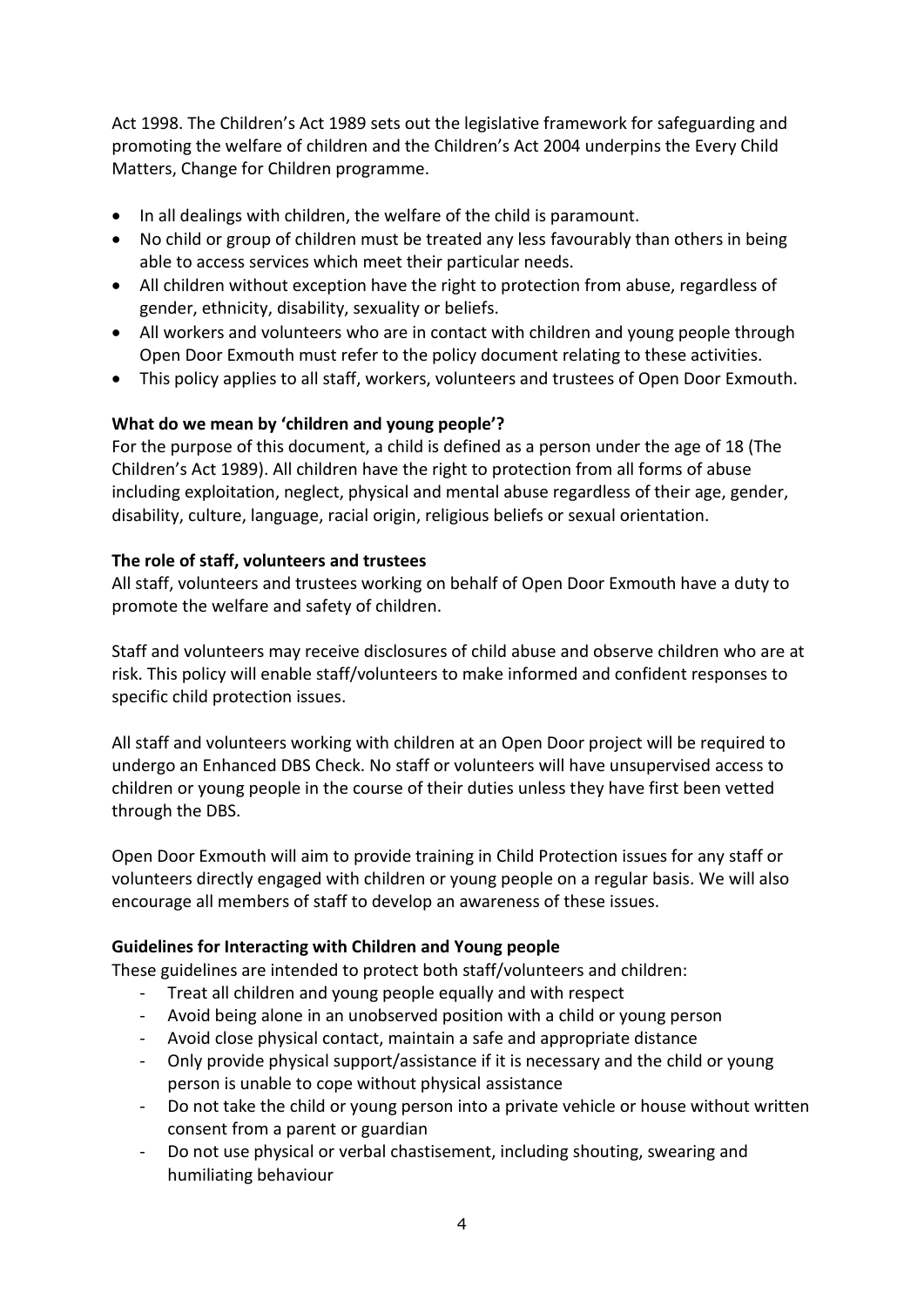- Do not use any images of children or young people in displays, publications or in any other way without written permission from a parent or guardian

### **Definition of Abuse**

These definitions of abuse are commonly accepted throughout England and Wales, both by local authorities and by private sector agencies.

- **Neglect:** The persistent or severe neglect of a child, or the failure to protect a child from exposure to any kind of danger, including cold or starvation, or extreme failure to carry out important aspects of care, resulting in a significant impairment of the child's health or development, including non-organic failure to thrive.
- **Physical Injury:** Actual or likely physical injury to a child, or the failure to prevent physical injury or suffering to a child.
- **Sexual Abuse:** Actual or likely sexual exploitation of a child or adolescent. The child may be dependent and/or emotionally immature.
- **Emotional Abuse:** Actual or likely severe adverse effect on the emotional and behavioural development of a child caused by persistent or severe emotional illtreatment or rejection. All abuse involves some emotional ill treatment.

These definitions, of necessity clinical and stark in their language, may be amplified by further reading. For the present purpose the Open University syllabus on Child Abuse and Neglect offers useful comment.

**Neglect** occurs when those responsible for caring for a child "fail to meet the basic essential needs of children, like adequate food, clothes warmth and medical care." Leaving young children alone and unsupervised is another example of neglect. Non-organic failure to thrive may result from, "refusing or failing to give adequate love and affection", and is defined as emotional neglect.

**Physical abuse** may not result in visible injury. Some abusers take great care to avoid leaving outward signs of their activities. Those activities are still abuse but lie on the border between physical and emotional injury. However the damage is experienced such abuse occurs when a responsible person, adult or older child, "physically hurts, injures or kills a child." This can involve hitting, shaking, squeezing, burning or biting. It also involves giving a child poisonous substances, inappropriate drugs or alcohol, and attempted suffocation or drowning. It includes the use of excessive force when carrying out tasks like feeding or nappy changing.

**Sexual abuse** occurs "when adults (or older children, often siblings) seek sexual gratification by using children." This includes any kind of sexual activity from fondling to sexual intercourse. It also includes exposing children to "sexually explicit behaviour or pornographic material." It is widely believed that the motivations of those who sexually abuse children arise as much from a need to dominate as from a sexual interest. Understanding abusers of this kind is very difficult, especially for those who have never suffered from addictions or compulsive behaviour themselves. A great deal of work is done in this field both by those involved in the reintegration of offenders and those concerned with ministry to them during their imprisonment.

It may help us to recognise three general types of person. There are those who could not, under any circumstance, sexually abuse a child. There are those who do abuse children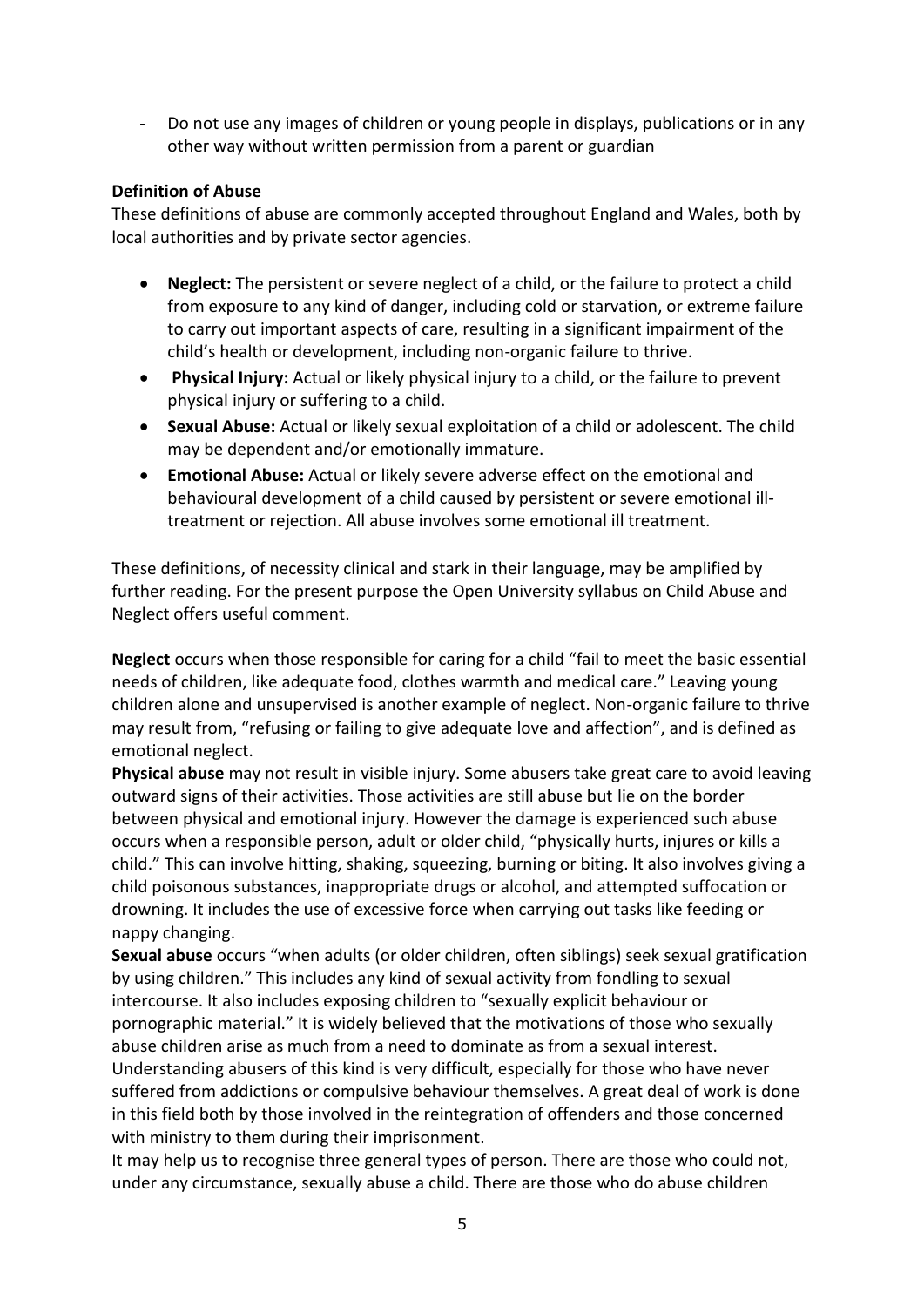sexually. There are those who, although they have the potential within themselves to abuse in this way, have faced their compulsion in such a manner that abuse does not occur. Sadly the mores of our society may not really allow such a process of self discovery to take place until the need for it is evidenced by abusive behaviour.

**Emotional abuse** results from persistent lack of love and affection, or threats, verbal attacks or even just shouting. The effects may be as devastating as any other form of abuse. Sometimes more so. It is impossible to imagine any form of abuse which does not include some element of emotional abuse. Emotional abuse may occur on its own, however, without evidence of other forms. It is also important to note that most abusive acts, of whatever kind, are carried out by adults very close to the child, primarily by parents and relatives but also by others who stand in a comparable relationship of intimacy and trust within the child's circle of adult contacts. This is true in around 90% of all reported cases.

The effects of all forms of abuse are long term and may lie hidden for many years. The psychological damage may be buried so deeply that it only emerges half a lifetime later, and then with devastating effects on home and family.

#### **How can abuse be recognized?**

### *The following signs may or may not be indicators that abuse has taken place, but the possibility should be considered.*

#### **Physical signs of abuse**

- Any injuries not consistent with the explanation given for them
- Injuries that occur to the body in places which are not normally exposed to falls, rough games, etc.
- Injuries which have not received medical attention
- Under nourishment, failure to grow, constant hunger, stealing or gorging food, untreated illnesses, inadequate care, etc. which may indicate that the child is being neglected
- Reluctance to change for, or participate in, games or swimming
- Repeated urinary infections or unexplained tummy pains
- Bruises, bites, burns, fractures etc. which do not have an accidental explanation
- Cuts/scratches/substance abuse

### **Indicators of possible sexual abuse**

- Any allegations made by a child concerning sexual abuse
- Child with excessive preoccupation with sexual matters and detailed knowledge of adult sexual behaviour, or who regularly engages in age-inappropriate sexual play
- Sexual activity through words, play or drawing
- Child who is sexually provocative or seductive with adults
- Inappropriate bed-sharing arrangements at home
- Severe sleep disturbances with fears, phobias, vivid dreams or nightmares, sometimes with overt or veiled sexual connotations
- Eating disorders anorexia, bulimia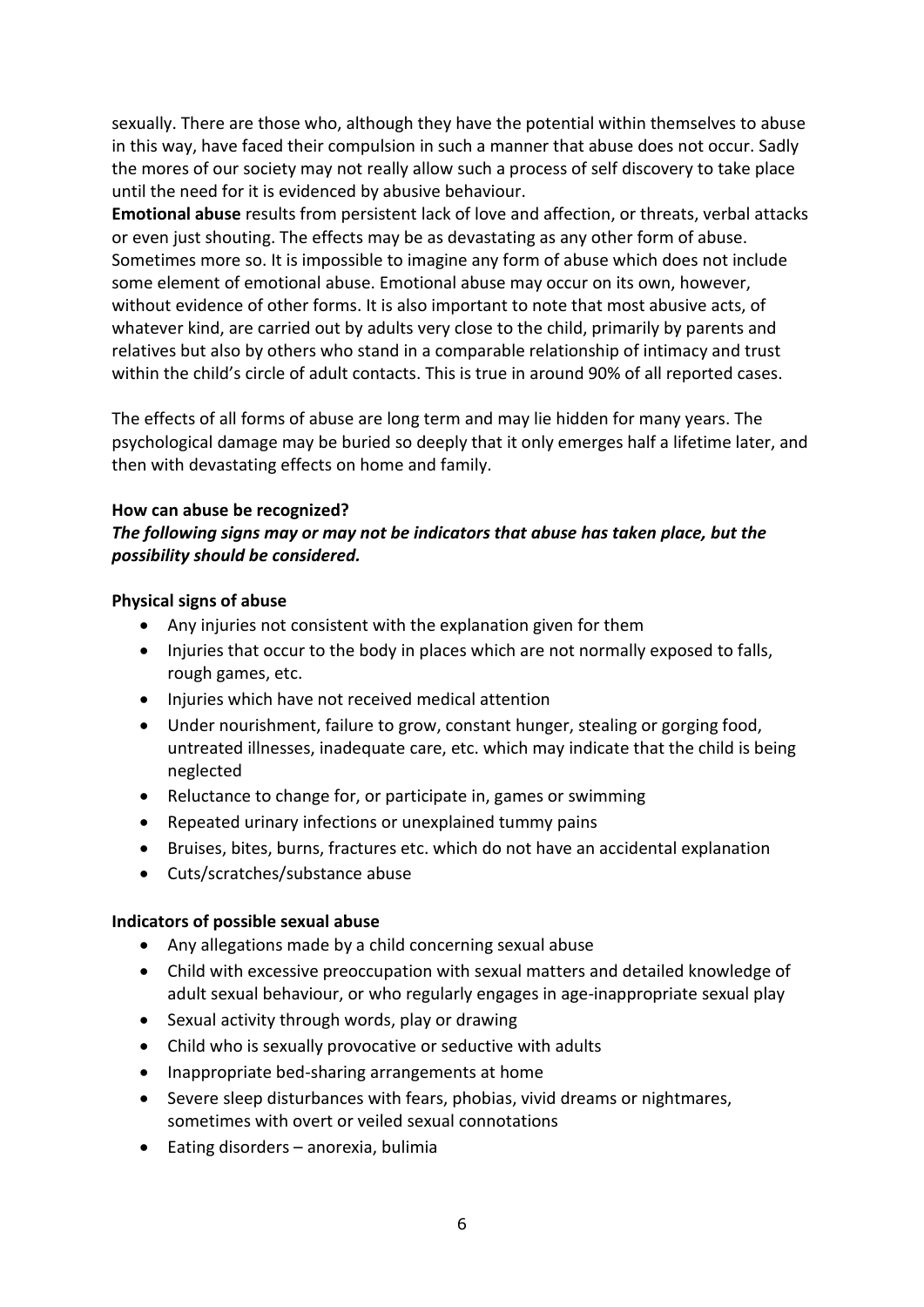### **Signs of emotional abuse**

- Changes or regression in mood or behaviour, particularly where a child withdraws or becomes clinging. Also depression/aggression, extreme anxiety.
- Nervousness, frozen watchfulness
- Obsessions or phobias
- Sudden under-achievement or lack of concentration
- Inappropriate relationships with peers and/or adults
- Attention-seeking behaviour
- Persistent tiredness
- Running away/stealing/lying

### **How to respond to a child wanting to talk about abuse**

Where a disclosure is made to a volunteer the matter should immediately be referred to the Project Leader or Projects Director of Open Door Exmouth.

It is not easy to give precise guidance, but the following may help:

### **General points**

- Show acceptance of what the child says (however unlikely the story may sound) and reassure them that that have done the right thing in telling you
- Keep calm
- Listen carefully to what is being said
- Allow the child to continue at his/her own pace
- Tell the child you will need to let someone else know don't promise confidentiality – but it will only be disclosed to those who need to know about it
- Ask questions for clarification only, and at all times avoid asking leading questions
- Record in writing what was said as soon as possible, using the child's own words
- Even when a child has broken a rule, they are not to blame for the abuse
- Be aware that the child may have been threatened or bribed not to tell
- Never push for information. If the child decides not to tell you after all, then accept that and let them know that you are always ready to listen, but immediately report this conversation to the Project Leader or Projects Director of Open Door Exmouth.

### **Helpful things to say**

- I believe you (or showing acceptance of what the child says),
- Thank you for telling me
- It's not your fault
- I will help you

### **Don't say**

- Why didn't you tell anyone before?
- I can't believe it!
- Are you sure this is true?
- Why? How? When? Who? Where?
- Never make false promises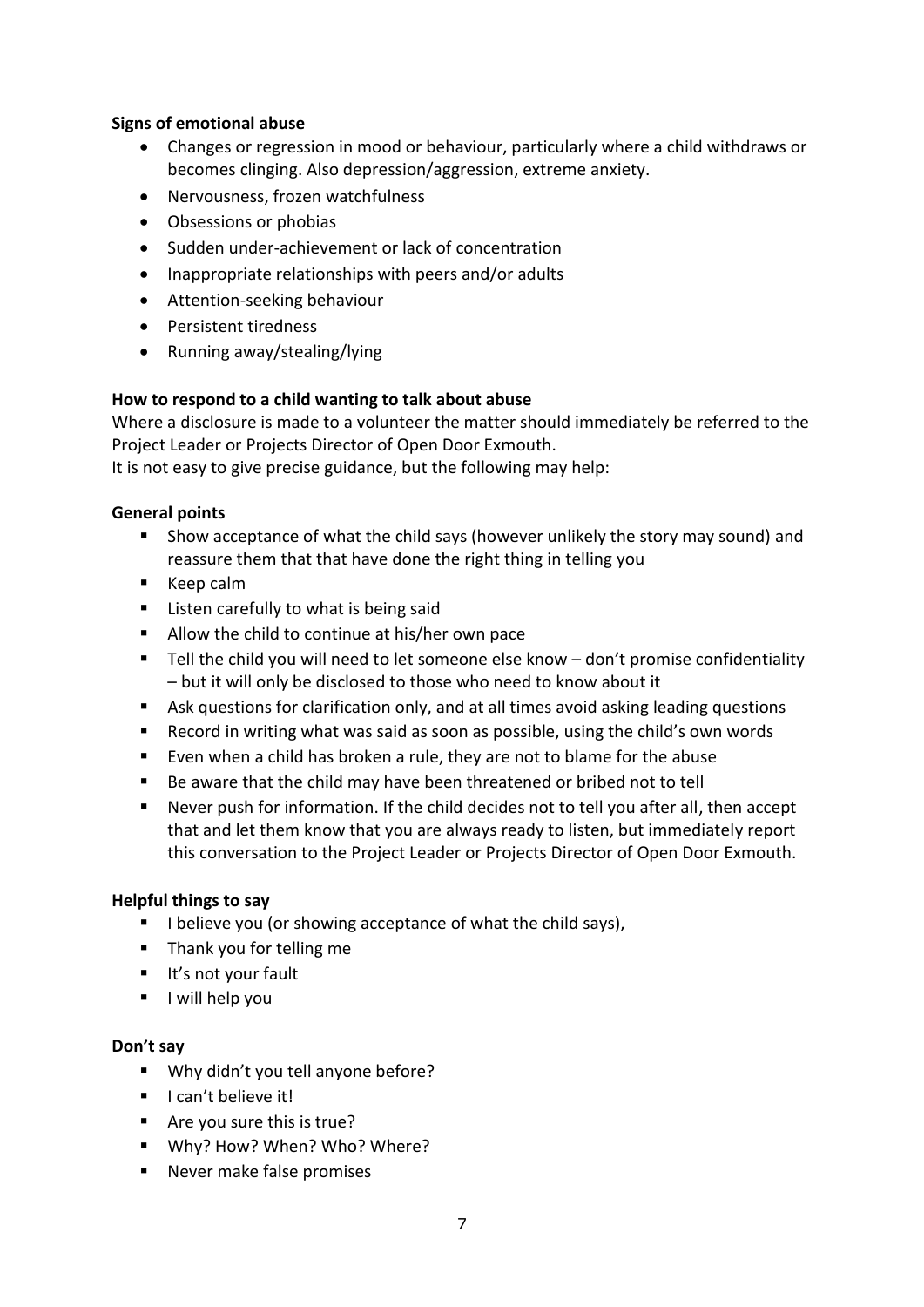■ Never make statements such as "I am shocked, don't tell anyone else"

### **Concluding**

- Again reassure the child that they were right to tell you and show acceptance
- Let the child know what you are going to do next and who you will share the information with

### **What to do next**

When a child confides a story of abuse, that child has already suffered much, not only from the abuse but from fighting through the taboos and fears and the need for secrecy which may well have been instilled by the abuser. Therefore the way in which the allegation is received at the initial stages is very important.

After such an interview the child may well need reassurance and may want to be in frequent contact with you, or with whoever received the allegation. Be available but make sure that someone else knows of any contact that follows as it occurs. It is not our role to check the veracity of an allegation of this nature. That is the task of the Social Services or the Police.

As well as being told by a child, an allegation of abuse may be made in a variety of ways and from different sources. It may come from another child who is concerned. A member of the child's family may share their fears and suspicions with you. A colleague of the suspect may express concern. However it reaches you the person making the allegation deserves the same consideration as if the abuse were directed at them personally. Unless the allegation is malicious (which may happen) the person making it is likely to be doing so at great cost to them. If the allegation is spurious you will have lost nothing by showing proper concern. If it turns out to be true you will have helped the process of detection.

### **Follow this procedure:**

- 1. It is important that children are protected from abuse. All complaints, allegations or suspicions must be taken seriously.
- 2. Promises of confidentiality should not be given as this may conflict with the need to ensure the safety and welfare of the child.
- 3. If the complainant is a child, questions should be kept to the minimum necessary to understand what is being alleged and leading questions should be avoided. The use of leading questions can cause problems for the subsequent investigation and any court proceedings.
- 4. A volunteer must at the earliest possible opportunity inform the Project Leader of that session or Projects Director, making sure that what is said is confidential and cannot be overheard by anyone else.
- 5. Whoever receives the allegation of abuse must complete a Safeguarding Recording Form (Appendix) as soon as possible (preferably within an hour of being told), writing down exactly what the child said and what you said in reply to the child. Safeguarding Reporting Forms are available from your Project Leader or any other member of staff. Describe the circumstances of the disclosure (e.g. the nature of the alleged abuse, description of activity, any observed injuries), and record the date and time of the event as well as the time when you made the record. Record as many details as you can on the form but do not make up or guess any information that you do not know, leave these sections blank. These notes may be required in any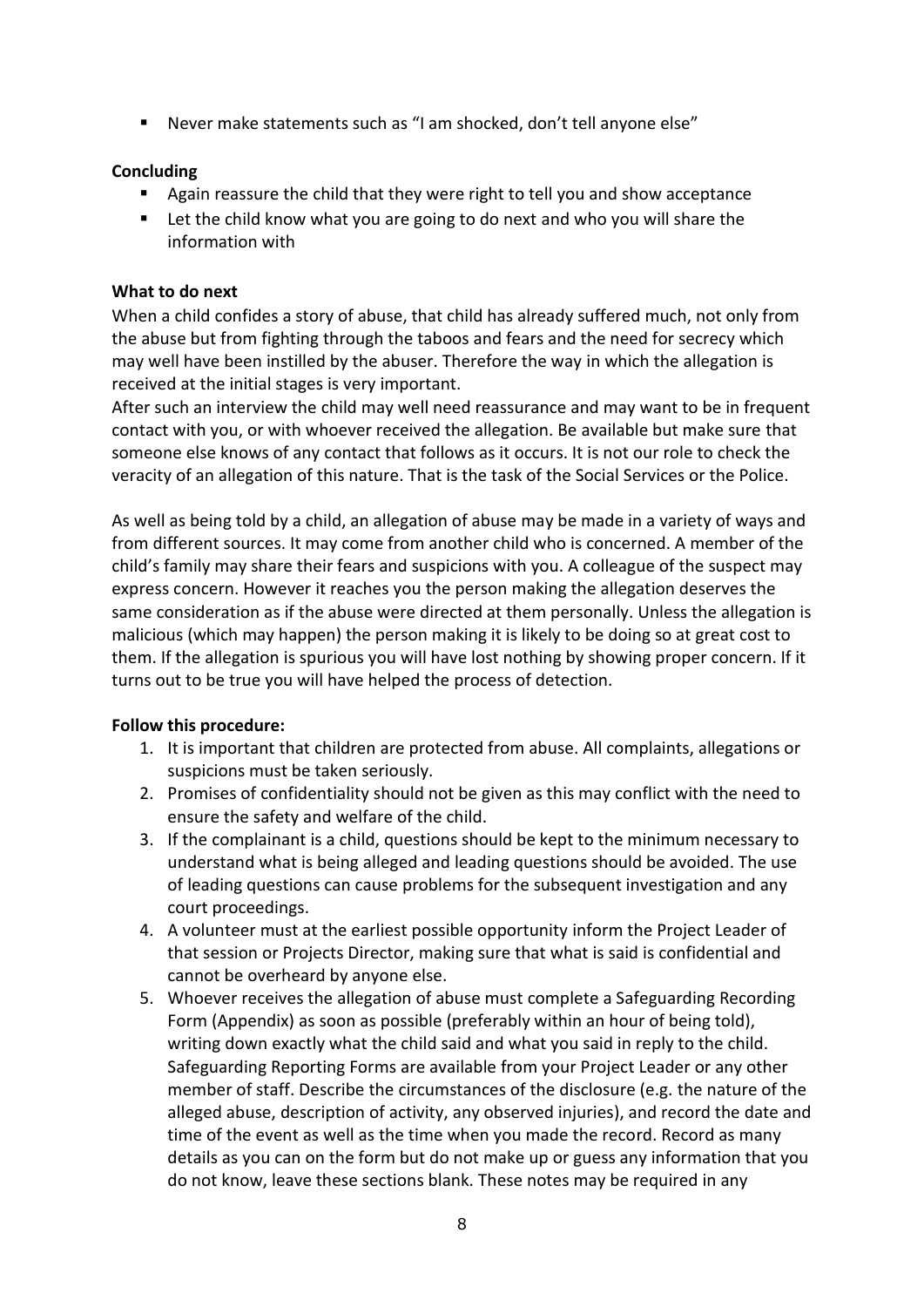prosecution.

- 6. The written report must be handed to the Project Leader or Projects Director as soon as it has been written.
- 7. The Project Leader must contact the Projects Director by phone at the earliest possible time and pass on the written report as soon as practicable.
- 8. The Projects Director and Open Door Safeguarding Officer will consider whether or not it is safe for the child to return home to a potentially abusive situation. On rare occasions it may be necessary to take immediate action to contact Social Services and/or Police to discuss putting into effect safety measures for the child so that they do not return home.
- 9. In any event the Open Door Safeguarding Officer will pass the report on to MASH. It is not the duty of any staff member, volunteer or the Open Door Safeguarding Officer to investigate any allegation of abuse or suspected abuse. That investigation is the responsibility of Social Services under the Children Act 1989.
- 10. All members of staff and volunteers must be aware of the strict duty of confidentiality and any information concerning abuse or suspected abuse must not be shared with any person or organization other than MASH and/or the Police.

# **3. Safeguarding vulnerable adults**

Open Door Exmouth has a moral and legal duty to ensure that it functions with a view to safeguarding and promoting the welfare of vulnerable adults. We are committed to fulfilling the requirements of the relevant legislation aimed at the protection of vulnerable adults.

Open Door Exmouth recognizes that adults can be harmed because they are vulnerable for various reasons whether permanently or on a temporary basis and this abuse can take place in their own homes, in residential care, at work or in activities including those provided by Open Door Exmouth. Some adults, who do not see themselves as 'vulnerable' under this definition, may still find themselves exploited, bullied or abused. The safeguarding of adults when harm occurs is the responsibility of everyone. Awareness of the ways people can suffer harm enables us to be vigilant during the activities of Open Door Exmouth.

There is a particular responsibility for staff members and volunteers working for Open Door Exmouth to ensure that all people are treated with respect and that any complaints are dealt with promptly and fairly. Safeguarding adults is based on sound pastoral care and good practice.

Open Door Exmouth aims to enhance wellbeing by: listening to service users and, when possible and within project boundaries, responding appropriately to their needs and requests; creating a positive partnership through the use of good communication and active listening skills; and by enhancing self belief and worth by encouraging, enabling and supporting service users.

To help us focus on those people for whom Open Door Exmouth should have a particular care, a recognized definition of vulnerability is:

*Any adult aged 18, or over, who, by reason of mental, or other disability, age, illness, or other situation is permanently, or for the time being unable to take care of him or herself, or to protect him, or herself against significant harm, or exploitation.*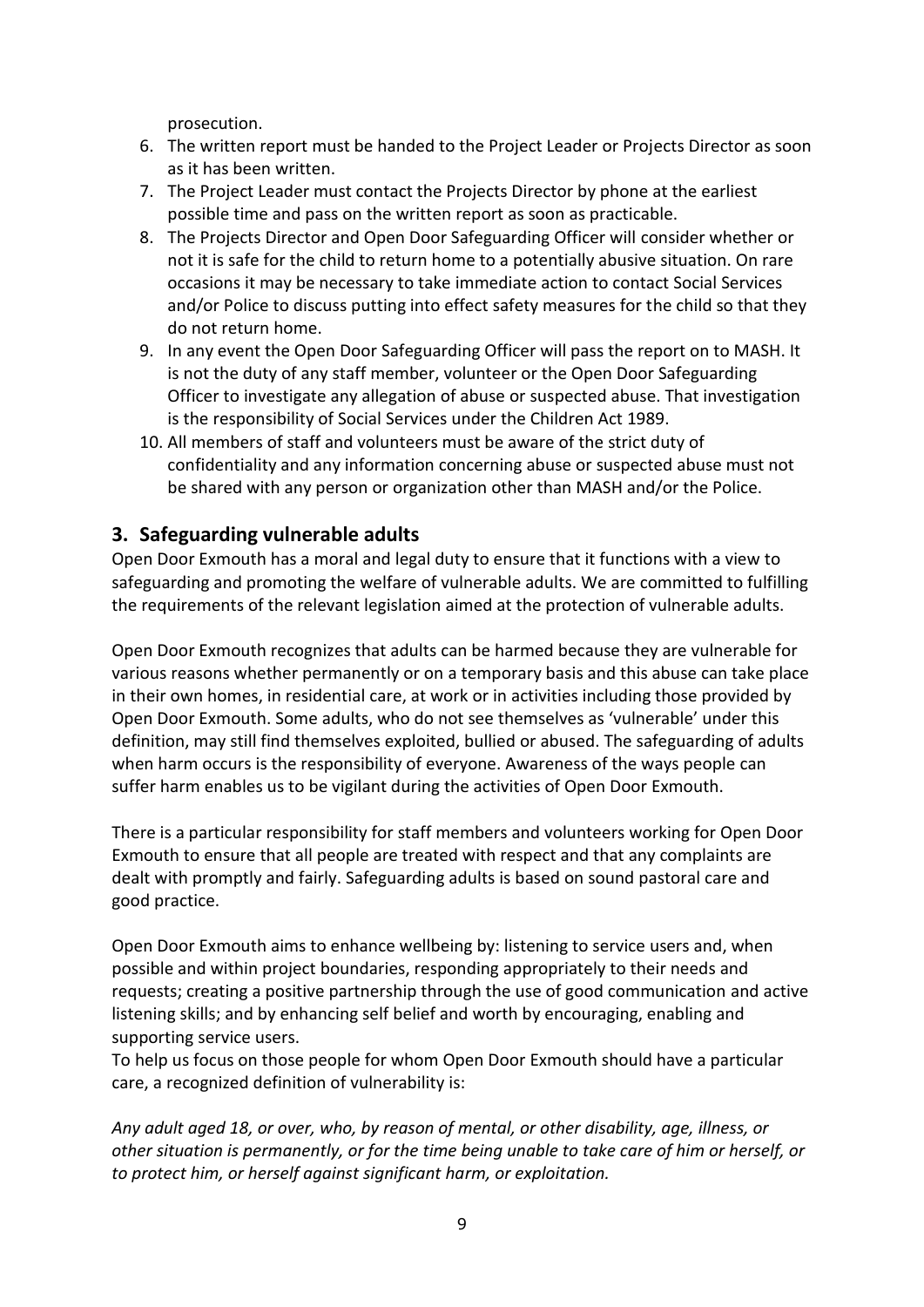Mistreatment is further defined in as '*a violation of an individual's human and civil rights by any other person, or persons*'.

The term covers abuse, bullying and harassment. Harm is what results from mistreatment and abuse.

### **Who might harm adults?**

Adults may be abused by a wide range of people including relatives and family members, professional staff, paid care workers, volunteers, other service users, neighbours, friends and associates, people who deliberately exploit vulnerable people and strangers.

It is a matter of particular concern when someone in a position of power or authority uses his or her position to dominate or harm a vulnerable adult. Open Door Exmouth has a responsibility to all vulnerable adults who have been abused and may also have responsibilities in relation to some perpetrators of abuse.

Depending on the context of the abuse a different kind of response may be appropriate. This may necessitate involving external agencies.

### **How might harm to adults happen?**

Abuse of adults may occur on a single occasion or on multiple occasions. Those adults who are particularly vulnerable due to their circumstances (especially those within residential or institutional care settings) may benefit from additional safeguards that assist to prevent the potential for abuse.

Patterns of abuse and abusing vary and reflect very different dynamics. These include:

- serial abusing in which the perpetrator seeks out and 'grooms' vulnerable individuals. Sexual abuse usually falls into this pattern as do some forms of financial abuse;
- long term abuse in the context of an ongoing family relationship such as domestic violence between spouses or generations;
- opportunistic abuse such as theft occurring because money has been left around;
- situational abuse which arises because pressures have built up and/or because of difficult or challenging behaviour;
- neglect of a person's needs because those around him or her are not able to be responsible for their care, for example if the carer has difficulties attributable to such issues as debt, alcohol or mental health problems;
- institutional abuse which features poor care standards, lack of positive responses to complex needs, rigid routines, inadequate staffing and an insufficient knowledge base within the service;
- unacceptable 'treatments' or programmes which include sanctions or punishment such as withholding of food and drink, seclusion, unnecessary and unauthorised use of control and restraint or over-medication;
- failure of agencies to ensure staff receive appropriate guidance on anti-racist and antidiscriminatory practice;
- failure to access key services such as health care, dentistry, prostheses;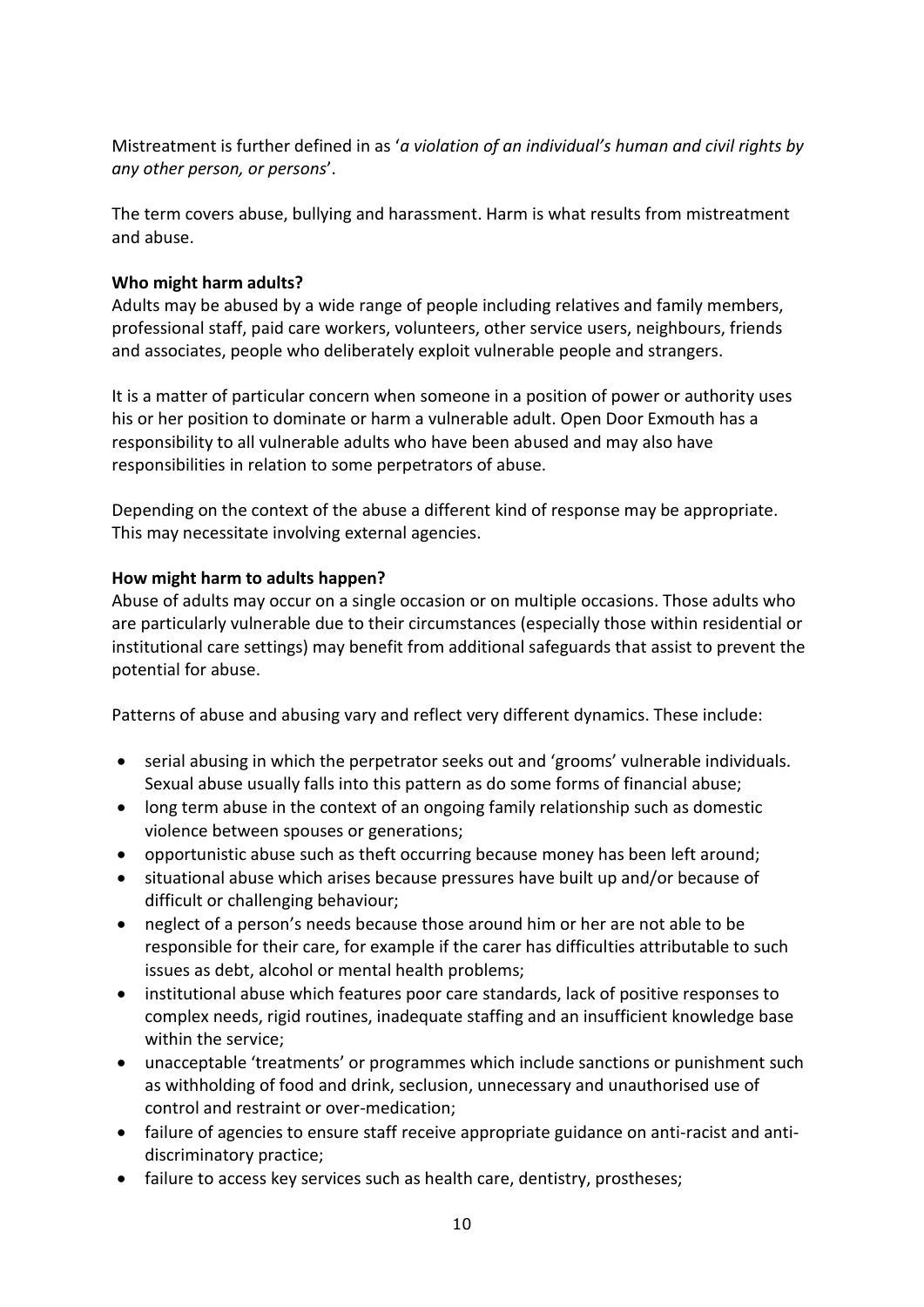- misappropriation of benefits and/or use of the person's money by other members of the household;
- fraud or intimidation in connection with wills, property or other assets.

### **What is abuse of adults?**

Abuse may consist of a single act or repeated acts. It may be physical, verbal or psychological, it may be an act of neglect or an omission to act, or it may occur when a vulnerable person is persuaded to enter into a financial or sexual transaction to which he or she has not consented, or cannot consent. Abuse can occur in any relationship and may result in significant harm to, or exploitation of, the person subjected to it. The following are taken from 'No Secrets':

**Physical Abuse** may include hitting, slapping, pushing, kicking, misuse of medication, restraint, or inappropriate sanctions.

**Sexual Abuse** may include rape and sexual assault or sexual acts to which the vulnerable adult has not consented, or could not consent or was pressured into consenting.

**Psychological Abuse** may include emotional abuse, threats of harm or abandonment, deprivation of contact, humiliation, blaming, controlling, intimidation, coercion, harassment, verbal abuse, isolation or withdrawal from services or supportive networks.

**Financial/Material Abuse** may include theft, fraud, exploitation, pressure in connection with wills, property or inheritance or financial transactions, or the misuse or misappropriation of property, possessions or benefits.

**Neglect (and acts of omission)** may include ignoring medical or physical care needs, failure to provide access to appropriate health, social care or educational services, the withholding of the necessities of life, such as medication, adequate nutrition and heating.

**Discriminatory Abuse** may include racist, sexist, that based on a person's disability, and other forms of harassment, slurs or similar treatment.

**Institutional/Organised Abuse** may occur where there is poor professional practice in a setting. This may take the form of isolated incidents of poor or unsatisfactory professional practice, at one end of the spectrum, through to pervasive ill treatment or gross misconduct at the other. Repeated instances of poor care may be an indication of more serious problems.

**Spiritual Abuse** may occur when inappropriate expectations are imposed upon adults. It may involve conveying to them the dire consequences of sinfulness so causing them to accept what someone is preaching /teaching /saying through bullying and causing them to be fearful. Spiritual abuse may occur as a form of bullying, exploitation of emotions, manipulation of frail minds and a corruption of the Gospel message.

### **How can abuse of adults be recognized?**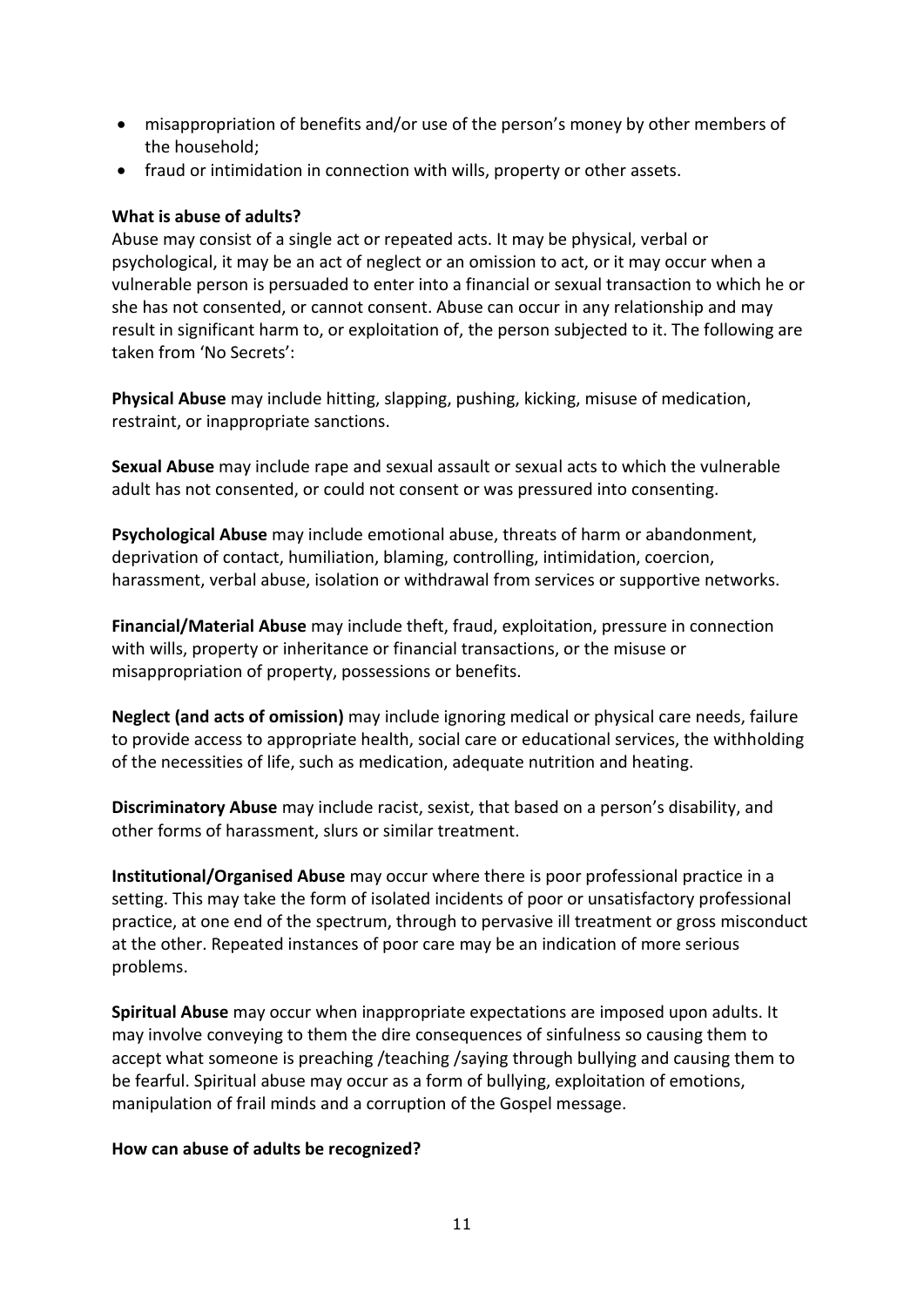It may not always be obvious that an adult is being subjected to mistreatment or abuse and it may not be appropriate to question them at the time. However there may be general indicators that something is amiss and that the adult is unhappy about their situation. Marked change in their behaviour or disclosure of concerns should be discussed with the Projects Director or Safeguarding Officer.

Some general indicators that may be noticed about the vulnerable person:

- covering up or rationalising, injuries or demeaning behaviours towards them
- confusion and / or denial that anything is amiss despite marked deterioration
- withdrawal from things that they normally engage with or do
- not being allowed to speak for themselves, or see others without permission
- flirtatious, precocious or expressive sexual behaviour out of character
- indications of unusual confinement e.g. closed off in a room

Behaviours that may be observed about the partner, carer, or family member or the person close to the adult at risk include:

- getting the vulnerable person to pay for their (i.e. partner's) shopping/petrol/ tickets
- taking advantage of their naivety or trust
- attitudes of indifference or anger towards the vulnerable person
- blaming or chastising them e.g. that soiling themselves was deliberate
- aggressive or harsh behaviour (threats, insults, harassment)
- inappropriate display of affection or care
- social isolation or restriction of activity
- obvious absence of assistance or attendance

### **What to do next**

Follow this procedure:

- 1. A volunteer must at the earliest possible opportunity inform the Project Leader of that session or Projects Director, making sure that what is said is confidential and cannot be overheard by anyone else. Remember to have regard for your own safety. Leave the situation if it is not safe for you.
- 2. Whoever receives the allegation of abuse must complete a Safeguarding Recording Form (Appendix) as soon as possible (preferably within an hour of being told), writing down exactly what the adult said and what you said in reply to the adult. Safeguarding Recording Forms can be obtained from any member of staff. Describe the circumstances of the disclosure (e.g. description of activity), and record the date and time of the event as well as the time when you made the record. Record as many details as you can on the form but do not make up or guess any information that you do not know, leave these sections blank. These notes may be required in any prosecution.
- 3. The written report must be handed to the Project Leader or Projects Director as soon as it has been written.
- 4. The Project Leader must contact the Projects Director by phone at the earliest possible time and pass on the written report as soon as practicable.
- 5. The Open Door Projects Director and Safeguarding Officer will consider what further action Open Door Exmouth can take. On rare occasions it may be necessary to take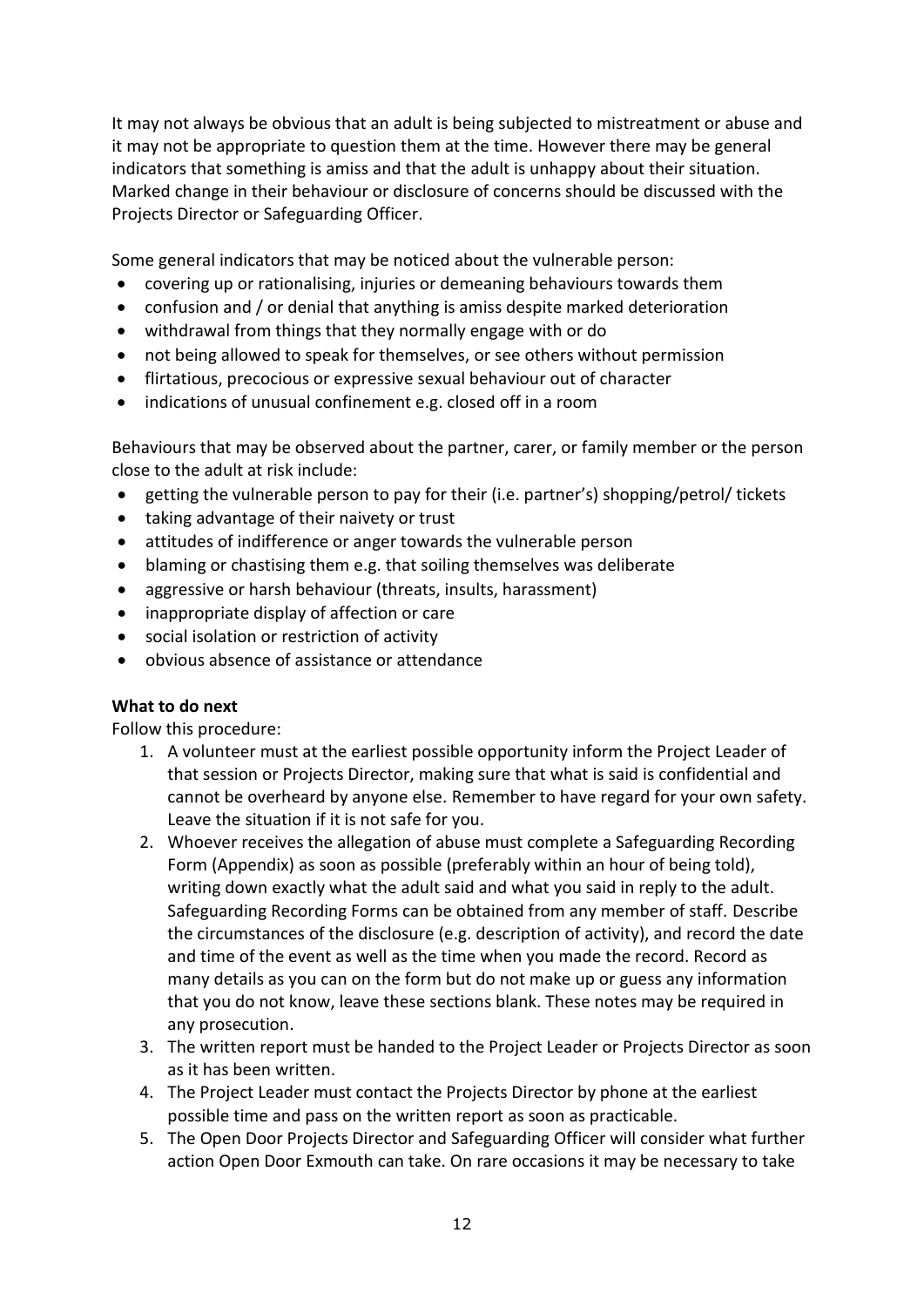immediate action to contact Social Services and/or Police to discuss putting into effect safety measures for the adult so that they do not suffer further abuse.

- 6. In any event the Open Door Safeguarding Officer will pass the report on to Care Direct. It is not the duty of the Open Door Projects Director, or any staff member, volunteer or the Open Door Safeguarding Officer to investigate any allegation of abuse or suspected abuse. That investigation is the responsibility of Devon County Council Social Services.
- 7. If concerns relate more generally to the individual's well being, help and advice should be sought from the Project Leader, Projects Director or Open Door Safeguarding Officer.
- 8. All members of staff and volunteers must be aware of the strict duty of confidentiality and any information concerning abuse or suspected abuse.

# **4. Use of photographic/video equipment**

When taking and using photographs and videos of children and vulnerable adults, the following guidelines should be adhered to:

- Avoid using the person's names (first or surname) in photograph captions. If the person is named in an article or online, avoid using his or her photograph. If the person is in the photograph, avoid using his or her name in the article or online.
- Always seek permission from the person in the photograph/video. For children, use a parental permission form to obtain consent as well as seeking permission from the child.
- Only use images of people in suitable dress to reduce the risk of inappropriate use. Some activities – swimming, drama, gymnastics and athletics for example – present a much greater risk of potential misuse.
- These guidelines will be passed on to professional photographers and the press if they are invited to an event, making clear the organisation's expectations of them in relation to safeguarding. Photographers will not be granted unsupervised access to children or vulnerable adults and no photography sessions will be arranged for outside the project / event, or at a person's home.

# **5. Confidentiality**

Safeguarding raises issues of confidentiality which should be clearly understood by all.

- Staff and volunteers have a professional responsibility to share relevant information about the protection of children with other agencies, particularly investigative agencies.
- Clear boundaries of confidentiality will be communicated to all. All personal information regarding a child will be kept confidential except when it is suspected that they are the victim of abuse.
- If a child confides in a member of staff or volunteer and requests that the information is kept secret, it is important that the member of staff tells the child sensitively that he or she has a responsibility to refer cases of alleged abuse to the appropriate agencies for their own sake.
- Within that context, however, the child should be assured that the matter will be disclosed only to people who need to know about it.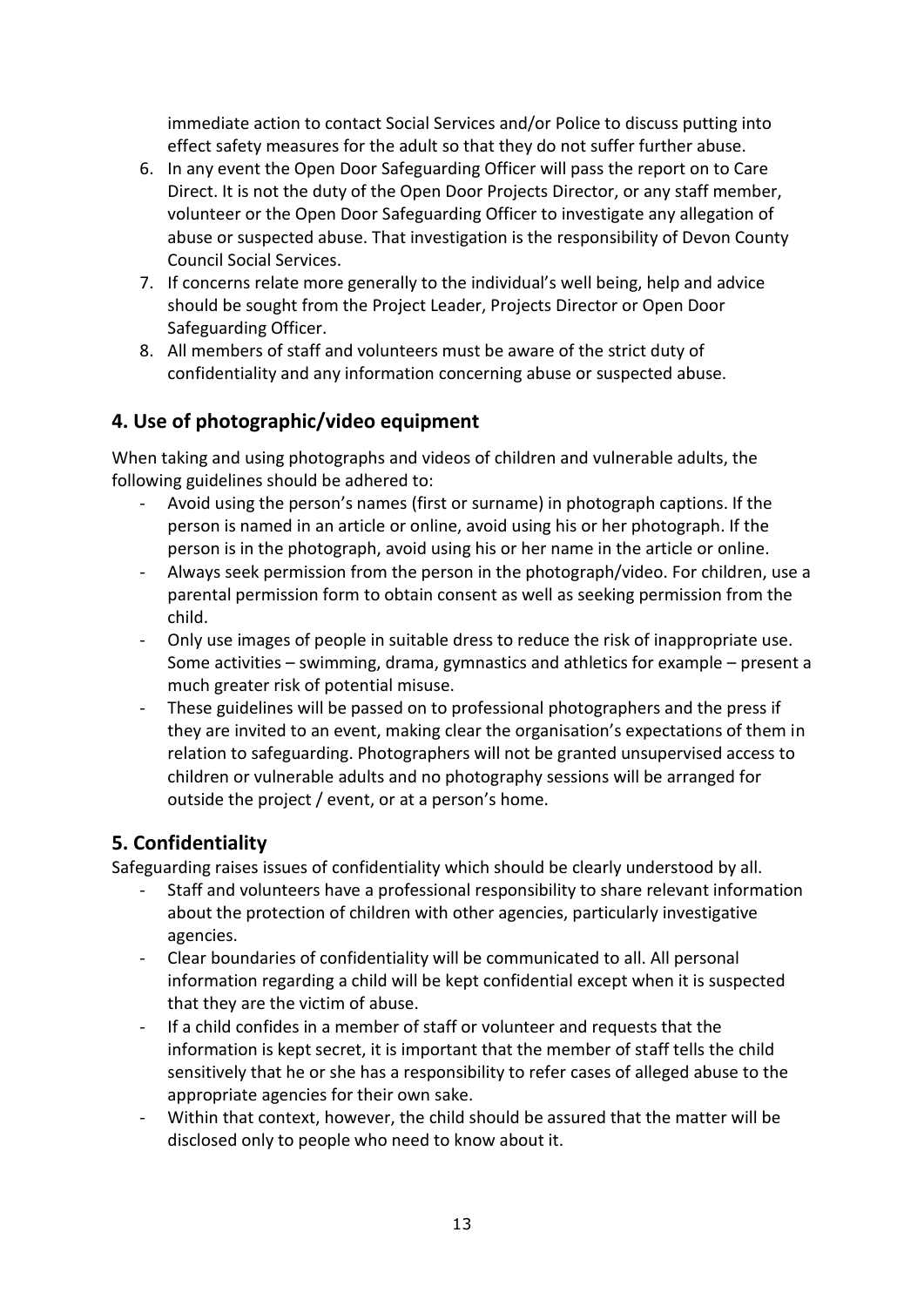- If a vulnerable adult expresses a wish for concerns not to be pursued then this should be respected wherever possible. However, decisions about whether to respect their wishes must have regard to the level of risk to the individual and others, and their capacity to understand the decision in question. In some circumstances their wishes may be overridden in favour of consideration of safety. Decisions should be made following discussion with the appropriate line manager.

For Open Door Exmouth's full Confidentiality policy, see page 16.

# **6. Crisis Protocol for working with Vulnerable Children and Adults**

Through Open Door Exmouth we provide some level of support for vulnerable children and adults. Situations may occasionally arise where service users are experiencing a crisis and need additional support or information **during work hours.** 

Although Open Door Exmouth does not undertake to provide one-to-one crisis support and is not an on-call service, nevertheless it has a duty of care to its clients, staff and volunteers and must be seen to be acting responsibly, appropriately and with integrity.

Depending upon the nature of the crisis, different actions and/or information may be appropriate.

**IN THE EVENT THAT THE SERVICE USER IS ACTING IRRATIONALLY AND/OR THREATENING VIOLENCE AGAINST SELF OR OTHERS, PRIORITY SHOULD BE GIVEN TO ENSURING THE SAFETY OF YOURSELF AND ALL OTHERS PRESENT.** 

### **IF AT ANY TIME YOU FEEL THERE IS AN IMMEDIATE RISK OF THE SERVICE USER HARMING THEMSELVES OR OTHERS, DIAL 999 AND ASK FOR THE POLICE STRAIGHTAWAY.**

1. Encourage the service user to ring their GP or another person of their choice **if this is an appropriate action in the circumstances**. This may be a family member or their specified emergency contact. If there is a difficulty with them ringing their GP or other person, ask for permission to ring their preferred contact on their behalf.

2. If the above approaches appear to be unsuccessful, encourage the service user to make their own way to A&E for further support (if appropriate to the age of the person and the nature of the issue). If they are willing but unable to, dial 999 and request an ambulance or pay for a taxi to Exmouth Hospital if an ambulance is unnecessary.

3. If the service user indicates that they don't intend to go to A&E, and still appears to be presenting a potential risk to themselves or others, dial 999 and ask for the Police.

### **Other useful contacts:**

- Police non-emergency: 101
- Crisis Resolution & Home Treatment Team: 0300 555 5000
- Children & Adolescent Mental Health Services (CAMHS): 01392 208600
- Exmouth Hospital (til 10pm): 01395 279684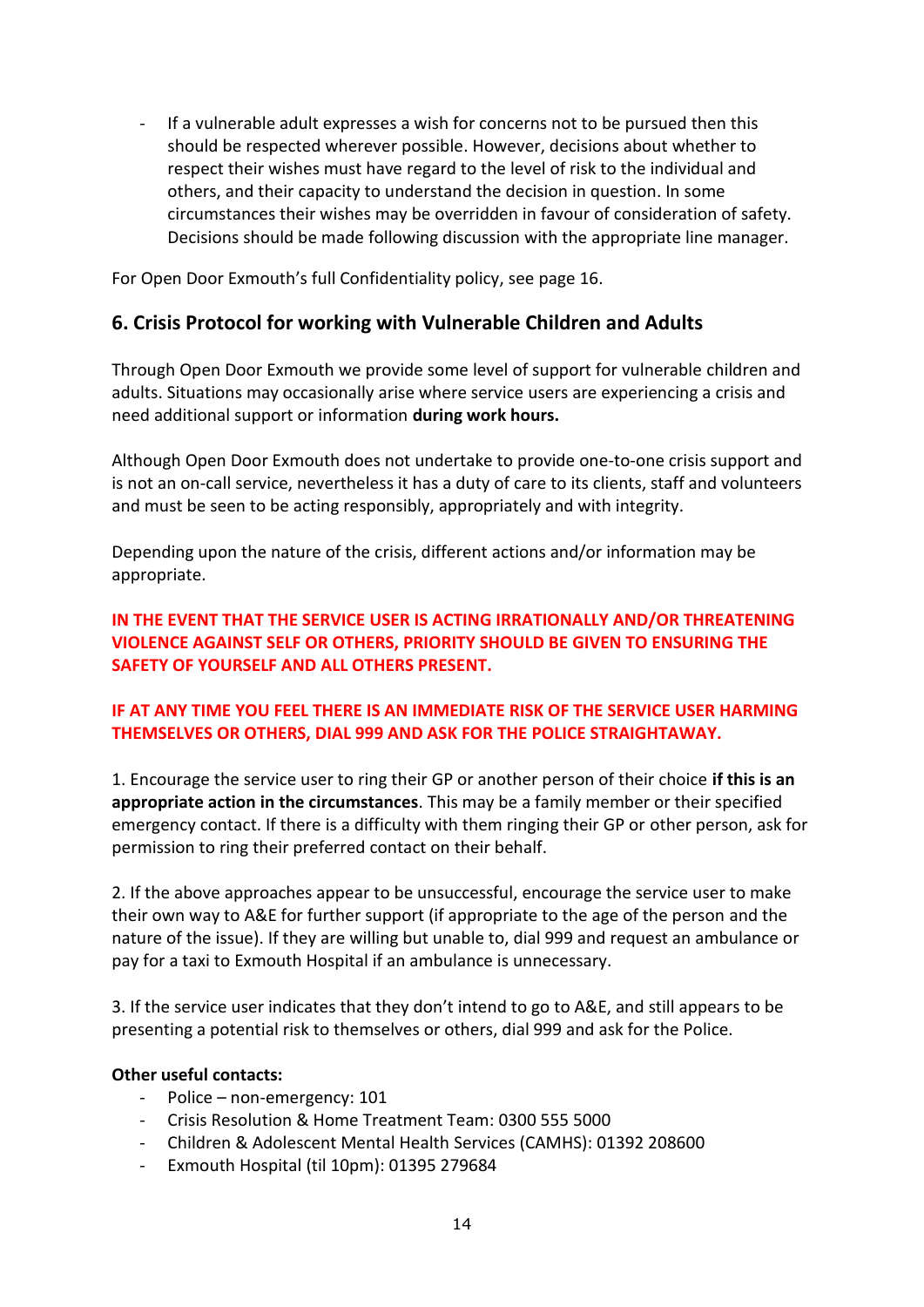- Devon Doctors: 111 (urgent out of hours calls)

### Out of hours Emergency Duty Service - Devon: 0345 6000388

(The Emergency Duty Service will discharge Devon County Council's statutory social care responsibilities whilst ensuring public safety, by providing an emergency social care crisis response outside of normal working office hours, and can be contacted by adults, children, service users with mental health issues of learning disabilities, their families and carers plus concerned other parties such as neighbours or individuals wishing to report important information or social care concerns about Devon residents or social care users.)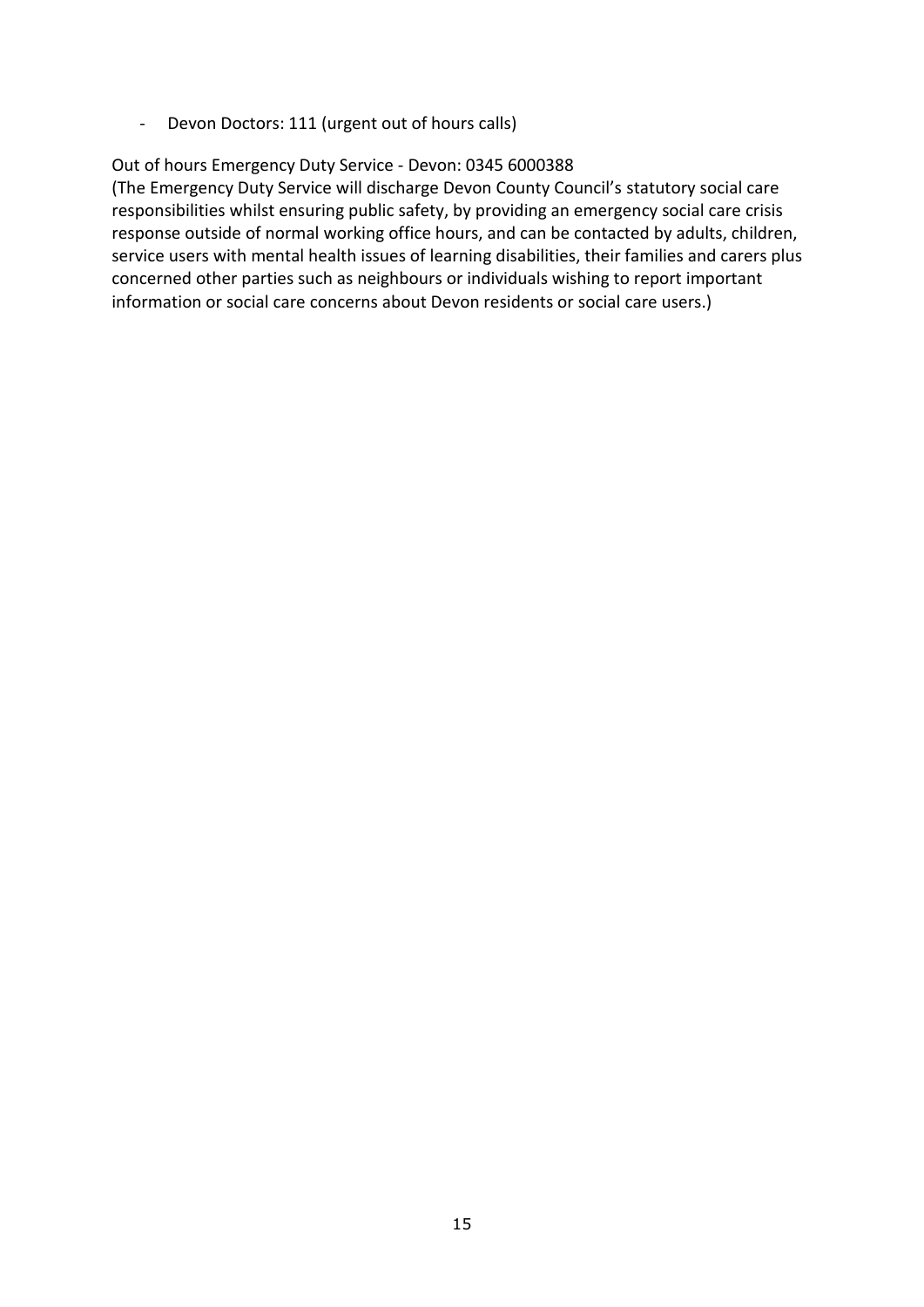# **Confidentiality & Data Protection Policy**

At Open Door Exmouth, we want the people we meet to feel safe, and confidentiality is an important part of the respect we show.

### **Purpose of this Policy**

It is recognised that within the Open Door Exmouth projects, information which is of a personal and sensitive nature will be required, provided and at times shared. Examples of such information are:

- Details provided by service users, volunteers or staff members at the point of application/referral, including emergency contact information, or at a later date in relation to personal circumstances that arise.
- Service users will be asked to disclose certain personal information, necessary to ensure that the Project Leader or Support Worker has a sufficient understanding of their needs.
- If a service user discloses information to a member of staff or volunteer within a support session, it may be appropriate for the member of staff or volunteer to discuss this with the Project Leader in order for them to receive support, advice or guidance.

This confidentiality policy is designed to address such information disclosure and provide guidance about the extent and limitations of confidentiality.

### **Maintaining confidentiality**

- Information which is disclosed will be treated with discretion and in confidence by all staff and volunteers of Open Door Exmouth and will be shared only with those personnel who require the information. Documentation will be securely stored in accordance with data protection guidelines. Staff and volunteers should be mindful of the nature of the information they are sharing with each other.
- Should a service user choose to share sensitive information with volunteers, it is the responsibility of the volunteer not to discuss this with others unless they have permission to do so from the person, with the exception of the Projects Director, Project Leader or Support Worker.
- Staff and volunteers should never agree to 'keep a secret' for a service user since in doing so they could compromise themselves and Open Door Exmouth, whilst placing the service user at risk.
- It is accepted best practice that Open Door Exmouth's staff, volunteers and service users should avoid casual conversations regarding the personal details of other staff, volunteers or organisations.

### **Consent**

**At the outset of the relationship between Open Door Exmouth and a service user**, **Open Door Exmouth will require the advance informed consent of all service users in compliance with Open Door Exmouth policies and procedures.**

The rights and responsibilities of service users, staff and volunteers under Open Door Exmouth policies will be explained to service users by staff and volunteers, and a written copy may be provided to service users on request.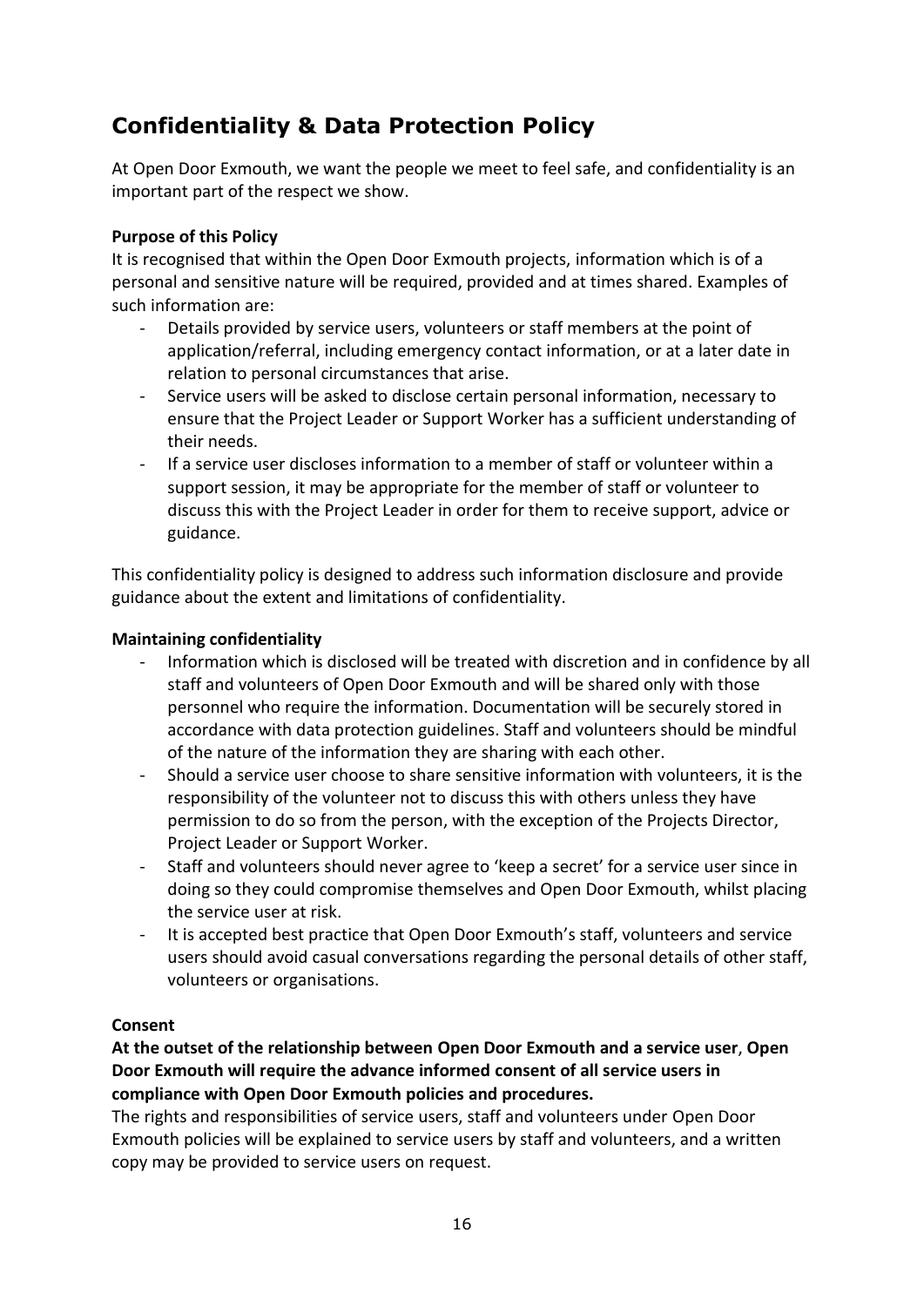Appropriate forms will be used by Open Door Exmouth for the purpose of explaining rights and responsibilities and evidencing consent to a contractual agreement, where records of a service user are being kept.

Consent for the use of Open Door Exmouth services will be required from:

- Adults (those over the age of 18) with mental capacity in accordance with current UK law
- A child aged 16 and over with mental capacity in accordance with current UK law
- Parents or others with legal parental responsibility for a child or young person under the age of 16 using Open Door Exmouth Services. (This is subject to the proviso that in circumstances where for the welfare of the child, or others, it is unsafe or inappropriate to seek consent from a specific person with parental responsibility, the consent of another person or persons with parental responsibility for that child may suffice).

### **Need to know/Disclosure**

In all but defined cases (e.g. Disciplinary and Grievance procedures) the person to whom it relates is the ultimate reference point for deciding who should be informed of a piece of confidential information. They should be fully informed of the consequences of consent or non-consent, and authorisation in writing may be necessary, depending on the nature of the information.

Any information shared during session briefings and discussions with the Project Leader must be treated as confidential and not communicated to anyone outside Open Door Exmouth other than where expressly permitted under the terms of this policy.

As a Christian organization, we understand that some staff and volunteers may feel the need to pray for clients situations. However, if they choose to pray in a public environment (e.g. housegroups or church), all client details must be kept confidential. No names or identifying information can be shared.

### **Staff and volunteers**

Personal information about a member of staff or volunteer will not be divulged without the permission of the individual concerned. Personal files containing volunteer application and references will be kept in a locked cabinet or on a password protected shared drive. Supervision information will be confidential to the persons concerned.

### **Open Door Exmouth service users**

In exceptional circumstances, if a staff member or volunteer has good reason to suspect that a service user may cause danger to themselves or to others such consent need not be sought, though the matter is to be referred to the Project Leader or Projects Director and only disclosed by the Projects Director, if appropriate.

### **Records**

A record of relevant or significant events involving service users will be kept for each session and will be confidential to staff and authorised volunteers, on a need to know basis only. In some cases where multi-agency working would be beneficial to a service user, they may be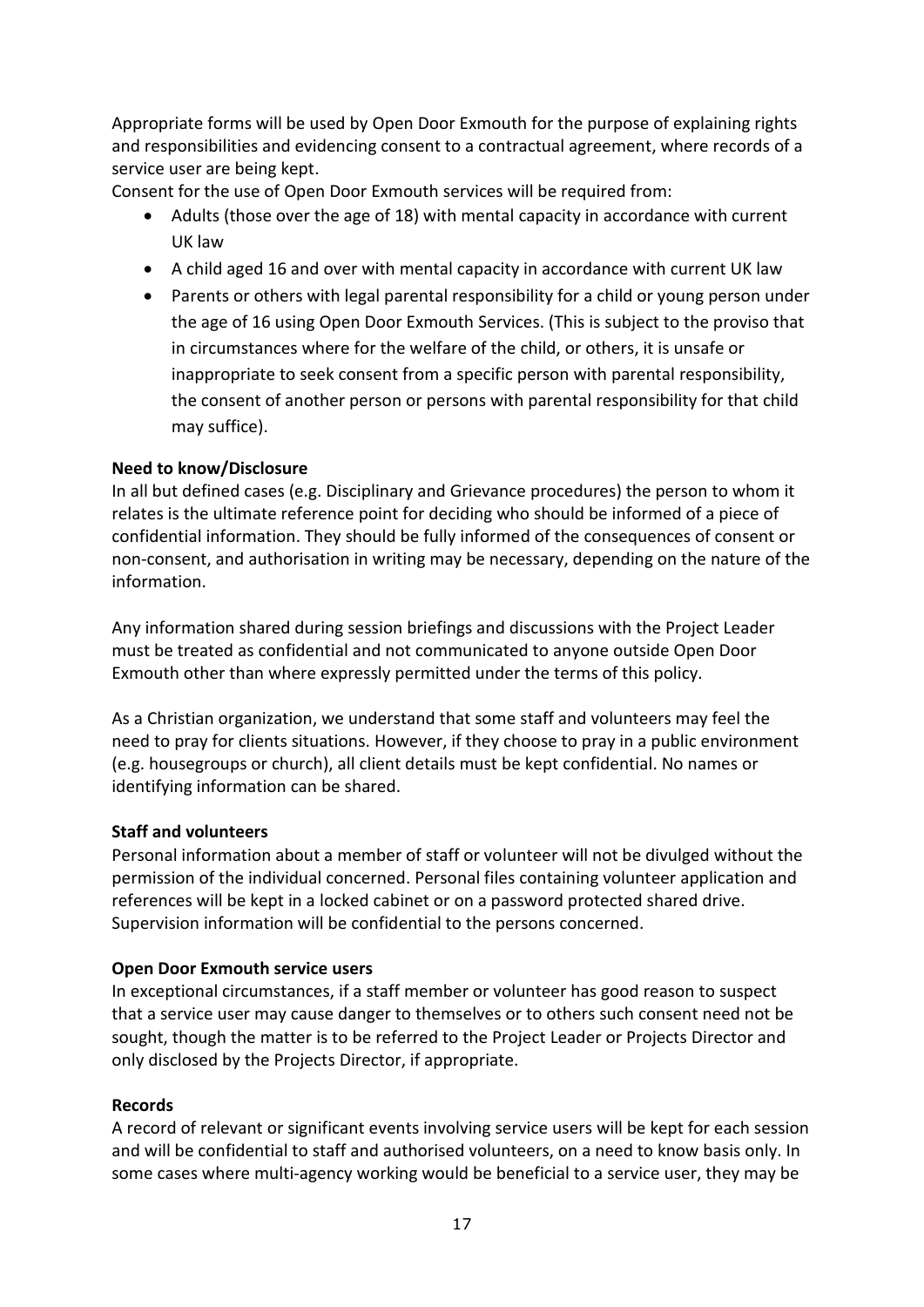asked to sign to give consent for professional agencies to share information. Staff and volunteers will always check with a service user before sharing sensitive information with another agency. Records may be used if referrals need to be made in accordance with the law, government guidance, Open Door Exmouth policies (e.g. for safeguarding purposes), in compliance with legal requirements, or where permitted by law. All records will be factual, not anecdotal.

### **Open Door Exmouth will breach the confidentiality of its services users in the following circumstances:**

- Where the law requires disclosure in cases involving terrorism, drugs and money laundering
- Where the law permits disclosure
- With the written consent of the service user

In our service user contract, service users also agree that Open Door Exmouth may refer where necessary, to any appropriate persons, organisations, agencies, or education establishment if required by law, or if there is a serious cause for concern about the health or welfare of the service users or others.

A serious cause for concern means;

- Danger to health, safety or well-being; and
- Danger is about to happen right away or in a short period of time; and
- Urgent intervention is required, probably from police or other medical and emergency professionals.

**Adults:** Advance consent for any disclosures which may be necessary in accordance with this policy, including referrals to MASH, should already have been obtained at the outset of the contractual relationship between Open Door Exmouth and all adult service users who have the mental capacity to give their consent. If for any reason this has not been done, it should be obtained before referral.

**Children:** Advance consent for disclosures which may be necessary in accordance with this policy should have been obtained from those with parental responsibility for children under the age of 16 provided that it is both safe and appropriate to do so. If for any reason this has not been done, it should usually be obtained before referral **BUT disclosures made without consent, or without prior warning may be necessary for safety and protection in the circumstances outlined in this policy.**

In some circumstances a referral may be necessary in accordance with law and government guidance (e.g. in safeguarding a child or a vulnerable adult). Open Door Exmouth uses the Devon *Multi Agency Safeguarding Hub* (MASH) for safeguarding issues in relation to children (see [https://new.devon.gov.uk/educationandfamilies/child-protection/making-a-mash](https://new.devon.gov.uk/educationandfamilies/child-protection/making-a-mash-enquiry)[enquiry](https://new.devon.gov.uk/educationandfamilies/child-protection/making-a-mash-enquiry)

In some situations, it may be illegal and/or unsafe to warn another person of the intention to make a referral e.g. in cases of terrorism such a warning is illegal. In the case of certain children or vulnerable adults in need of urgent protection, it may also be unsafe to warn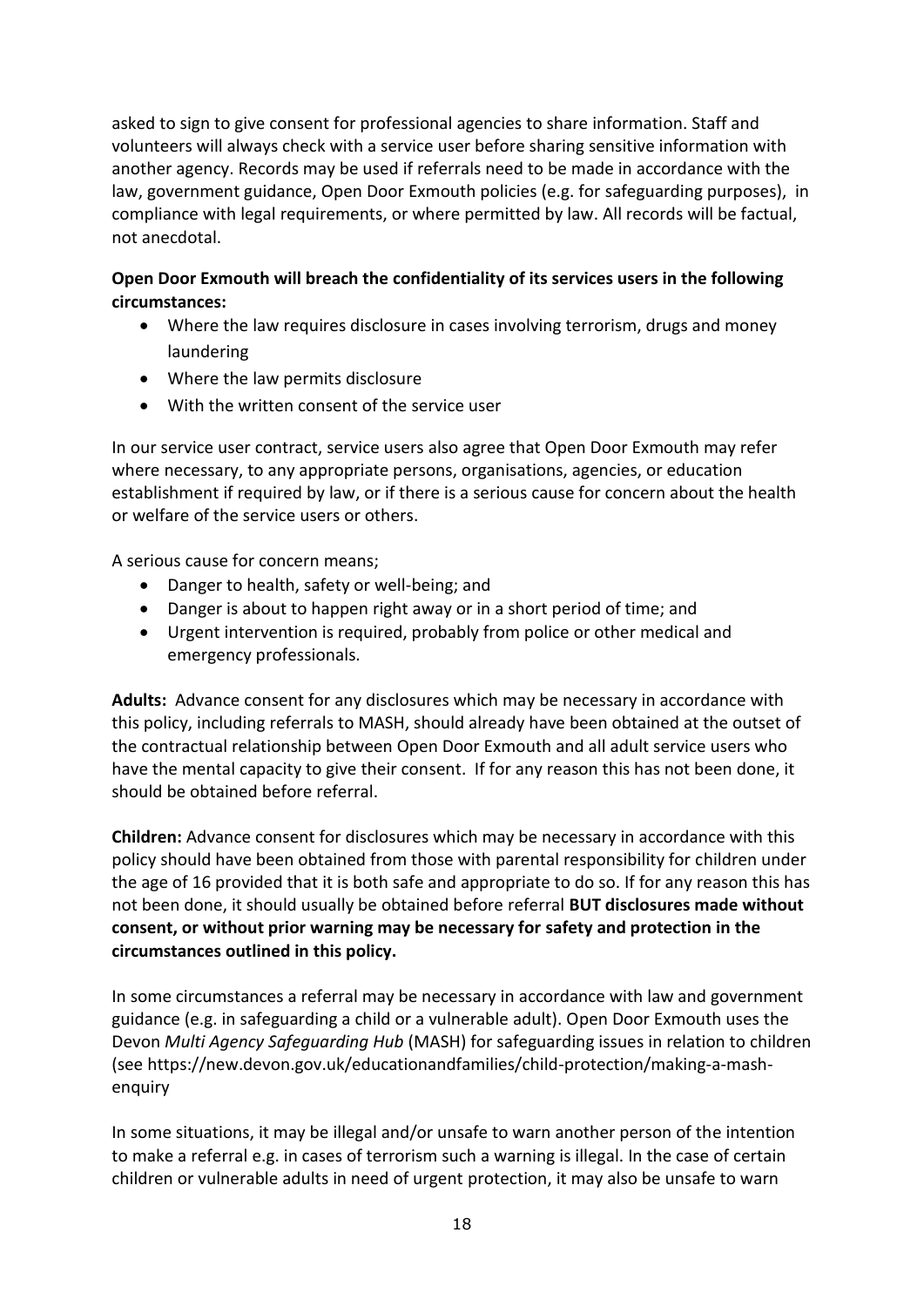their family, carers or others with parental responsibility in advance that a referral will be made, because to do so may create or worsen the risk of harm to that child, vulnerable adult or to others.

If an external agency requests disclosure of information held by Open Door Exmouth, the agency must be asked to state, preferably in writing, under what legal authority or statutory power the information is being sought.

In extreme circumstances where there is a serious cause for concern it may be appropriate to immediately notify the police or other emergency services. If there is no immediate risk, the Project Leader, or in their absence, the Projects Director or a Deputy member of staff should be contacted at the earliest opportunity. It will then be at the decision of the staff member whether to inform the appropriate agencies, authorities or personnel.

In anything other than exceptional circumstances, breaches of confidentiality may result in the staff disciplinary process or the termination of a volunteer's involvement with Open Door Exmouth. Should any individual involve with Open Door Exmouth consider that their rights to confidentiality have not been upheld in line with this policy, they should contact the Open Door Exmouth Projects Director.

### **Whistleblowing**

Open Door Exmouth is committed to the highest standards of openness and accountability.

An important aspect of accountability and transparency is a mechanism to enable staff and volunteers of Open Door Exmouth to voice concerns in a responsible and effective manner. It is a fundamental term of every contract of employment that an employee will faithfully serve his or her employer and not disclose confidential information about the employer's affairs. Nevertheless, where an employee or volunteer discovers information which they believe shows serious malpractice or wrongdoing within the organisation then this information should be disclosed internally without fear of reprisal, and there should be arrangements to enable this to be done independently of line management (although in relatively minor instances the line manager would be the appropriate person to be told).

The Public Interest Disclosure Act, which came into effect in 1999, gives legal protection to employees against being dismissed or penalised by their employers as a result of publicly disclosing certain serious concerns. Open Door Exmouth has endorsed the provisions set out below so as to ensure that no members of staff or volunteers should feel at a disadvantage in raising legitimate concerns.

It should be emphasised that this policy is intended to assist individuals who believe they have discovered malpractice or impropriety. It is not designed to question financial or business decisions taken by Open Door Exmouth nor should it be used to reconsider any matters which have already been addressed under harassment, complaint, disciplinary or other procedures. Once the "whistleblowing" procedures are in place, it is reasonable to expect staff and volunteers to use them rather than air their complaints outside of Open Door Exmouth.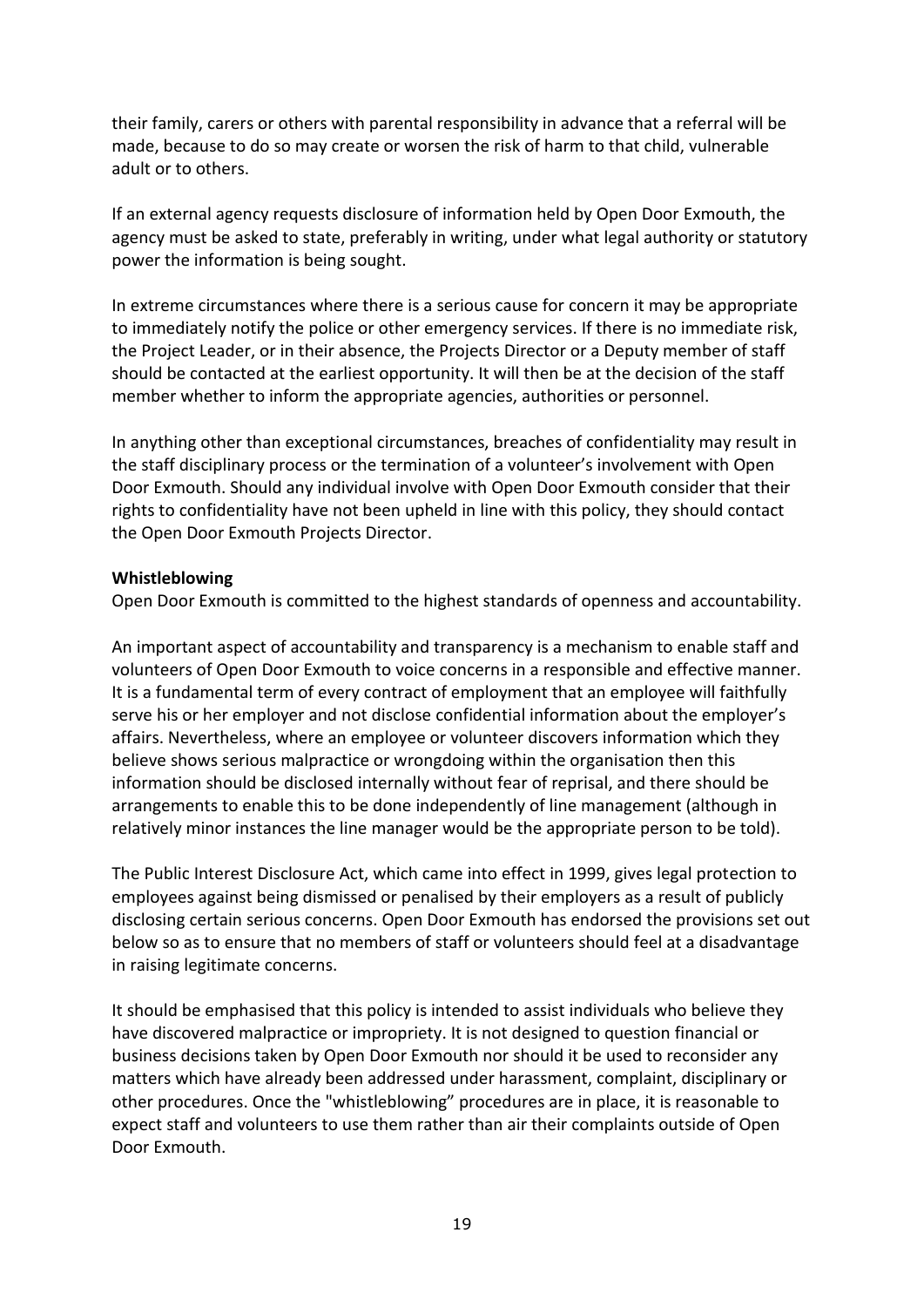The Whistleblowing policy is designed to enable employees and volunteers of Open Door Exmouth to raise concerns internally and at a high level and to disclose information which the individual believes shows malpractice or impropriety. This policy is intended to cover concerns which are in the public interest and may at least initially be investigated separately but might then lead to the invocation of other procedures e.g. disciplinary. These concerns could include

- \* Financial malpractice or impropriety or fraud
- Failure to comply with a legal obligation or Statutes
- \* Dangers to Health & Safety or the environment
- Criminal activity
- \* Improper conduct or unethical behaviour
- \* Attempts to conceal any of these

### **Allegations against Staff and Volunteers**

All safeguarding allegations will be treated seriously and investigated thoroughly. Whilst this is happening the member of staff or volunteer will have no contact with children/young people/vulnerable adults. The member of staff may also be suspended whilst the investigation takes place.

For more details about the Open Door Complaints procedure, please see the Complaints policy. If you wish to make a complaint, please request a copy of the Open Door Complaints Form and follow the procedure of complaints, as outlined in the policy.

# **Data Protection**

### **General Statement**

This policy document refers to records kept relating to members of staff, volunteers and service users of Open Door Exmouth. The Data Protection Act 1998 applies to all organisations which acquire personal data from individuals and process such information. The rules about data protection apply to manual and computer records. Open Door Exmouth is registered under the current Data Protection legislation.

### **What is personal data?**

Personal data is data relating to an individual. Examples of personal data are staff/volunteer details, names, addresses and other information relating to service users and other individuals. Processing includes obtaining, holding, disclosing, using, retrieving and destroying information about a person.

Only the minimum necessary should be recorded. No information of a sensitive nature relating to ethnic origin, physical or mental health, political opinions, religious beliefs or details about sexual activity, criminal records and proceedings, will be held without the volunteer's express and written consent.

### **The rights of individuals**

Any person whose personal data has been collected and recorded can at any time request sight of that personal data. This is called a 'subject access request'. This request should be made in writing which includes email and text. Personal data is the property of the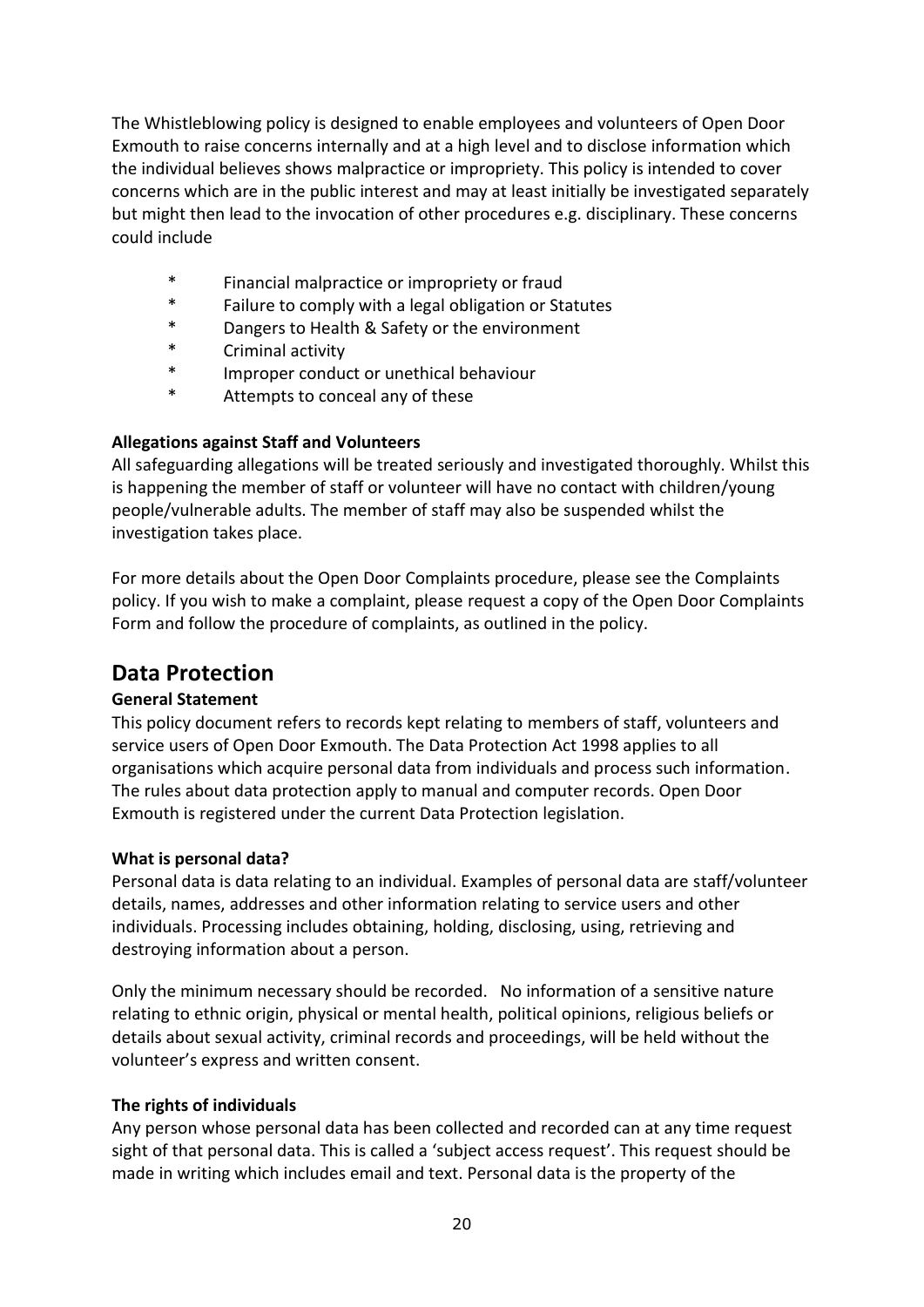individual and must not be made available to any other person without the consent of the individual to whom it relates. There is also a right to have any inaccuracies in data corrected or erased.

Handwritten personal notes made during or following a session/interview are not covered by the Data Protection Act but may be disclosed to the person to whom the notes relate following a subject access request under section 7 of the Data Protection Act 1998.

Under the data protection legislation, Open Door Exmouth cannot be required to produce any information that is held that in any way refers to another person other than the person requesting the production of data held on him/her. There is also an exemption which allows for non-disclosure of sensitive data if Open Door Exmouth holds it for the purpose of preventing the occurrence of crime due to violence.

### **Holding and processing personal data**

As part of our monitoring and assessment of our project provision, our working relationship with other local agencies and authorities and to ensure we are accountable, records are kept of our activities and levels of involvement with the community.

All records kept in the course of the activities of Open Door Exmouth will comply with the principles of the Data Protection Act. Information must be:

- Fairly and lawfully processed
- Processed for limited, specific purposes
- Adequate, relevant and not excessive
- Not kept any longer than necessary
- Processed in accordance with the individual's rights
- Kept in a secure place
- Not disclosed to any other person, company or organisation without the consent, preferably in writing, of the individual to whom the information relates

### **How long will records be kept for?**

The Data Protection Act 1998 states that 'personal data processed for any purpose or purposes shall not be kept longer than is necessary for that purpose or those purposes'.

**Staff records**, including personal information, payroll details and supervision notes, will be kept for 7 years following cessation of employment in line with best practice guidelines. Application forms and interview notes of unsuccessful candidates will be kept for one year.

**Volunteer records**, including personal information and supervision notes, will be kept for 6 months after cessation of volunteering. If a volunteer confirms that a reference may be required in future, records will be kept for 18 months, after which records will be destroyed and references will no longer be possible.

**Service user records** will be archived one year after cessation of support. Notes for adult service users will be held for a period of 7 years after the ending of a service user's contract with Open Door Exmouth, and records held for children under the age of 18 will be retained for seven years after the end of their engagement with Open Door Exmouth or until the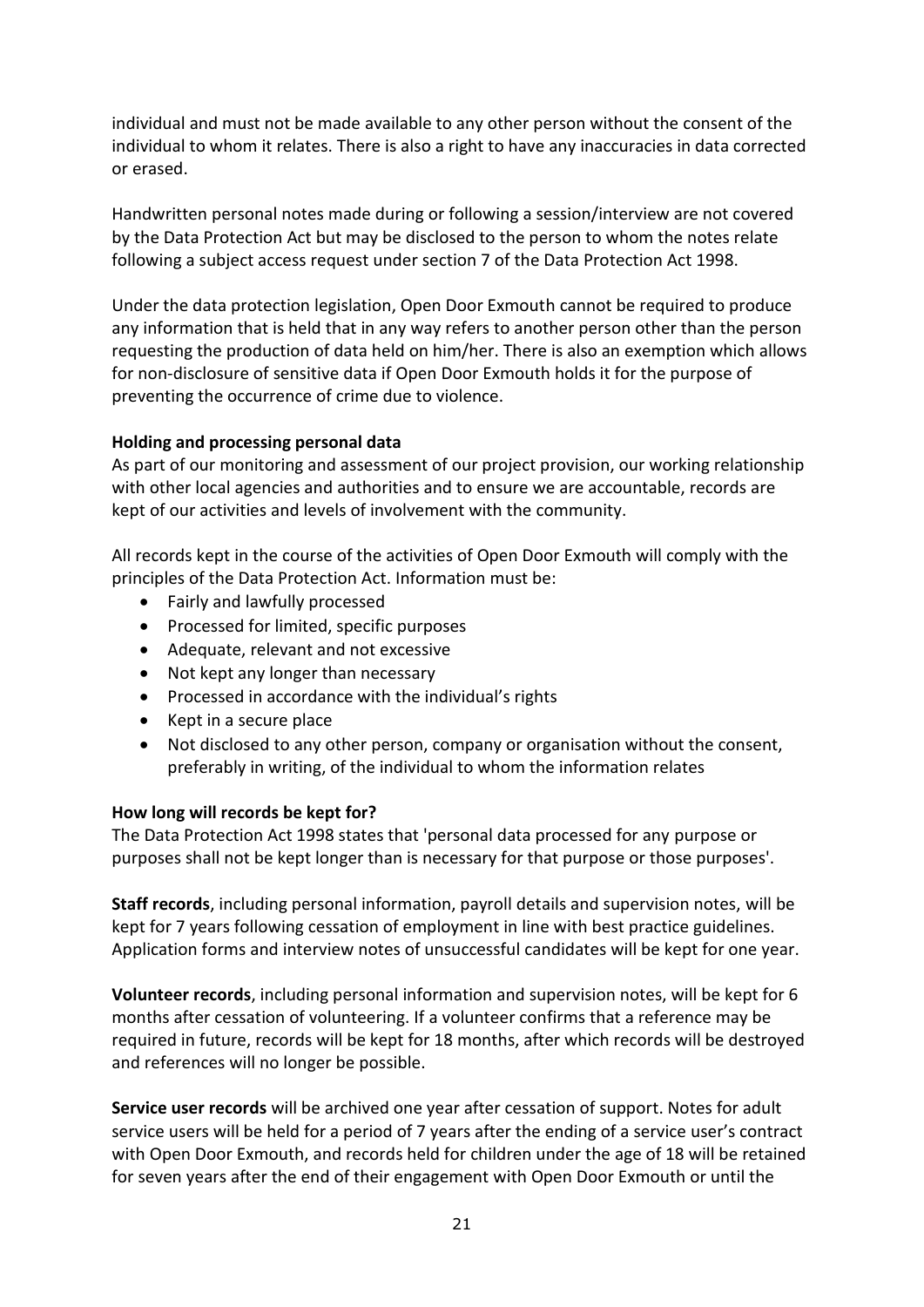child reaches the age of 18, whichever is the later date. Adult service users and children with the capacity to consent will have the right to access personal information held in their records, in accordance with the Data protection legislation.

**Financial records** will be held for 7 years, in line with best practice guidelines.

**Accident books, paperwork relating to safeguarding or child protection issues, and trustee minutes** will be kept indefinitely.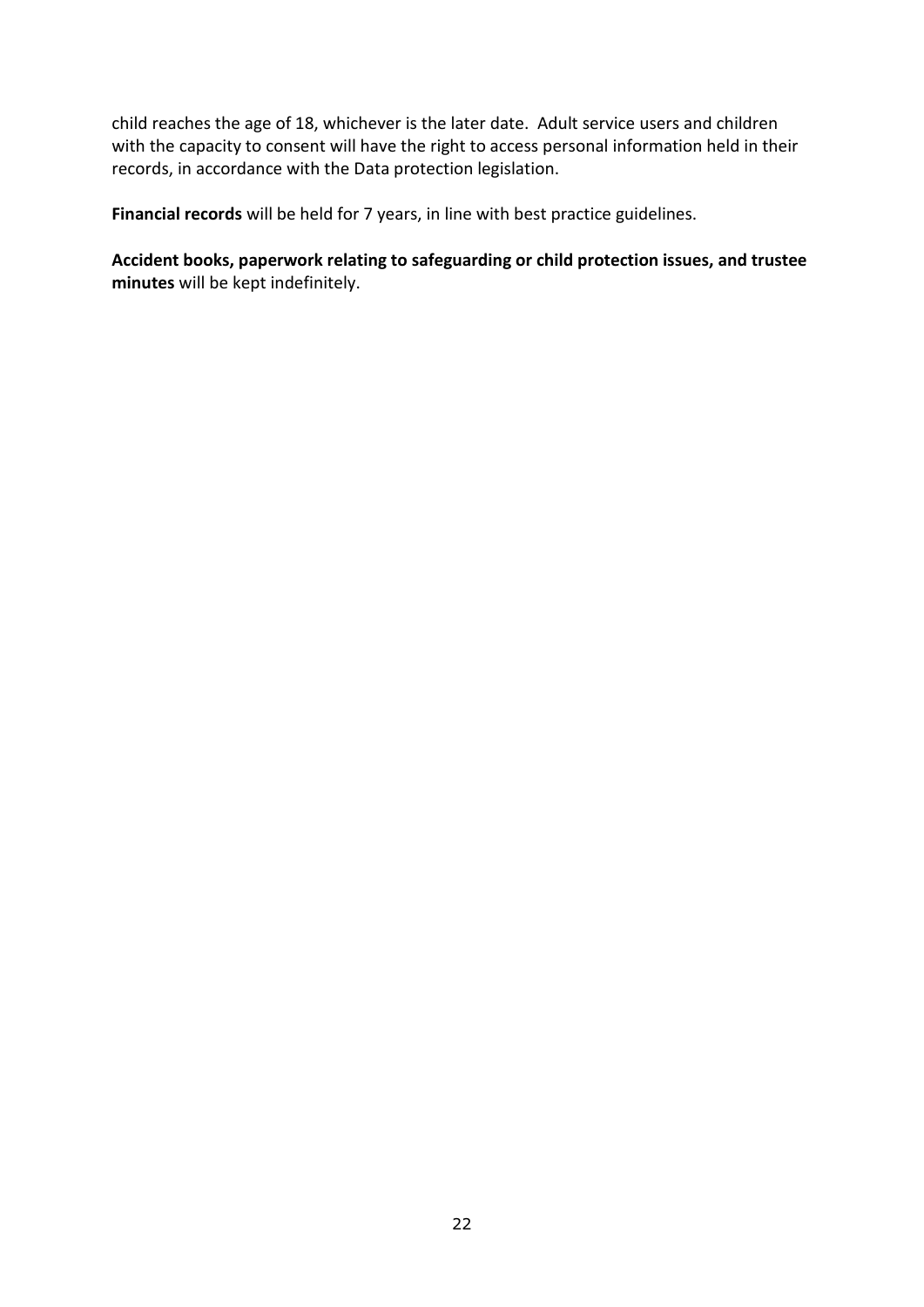# **Health & Safety Policy**

This is the Health and Safety Policy of Open Door Exmouth (ODE). **ODE** is committed to the delivery of its obligations under Health and Safety legislation. The objective of this policy is to identify and take steps to minimise health and safety risks with the aim of reducing accidents and enabling **ODE** to comply with its legal obligations.

**ODE** aims to actively encourage safe working habits amongst its employees and to assist all its employees in understanding their own duties in relation to health and safety in the workplace. Health and Safety at work is the responsibility of everyone who is part of Open Door Exmouth. Open Door Exmouth as an employer, its staff and volunteers, accept their responsibility to develop and pursue policy and procedures, so far as it is reasonably practicable, that will ensure the health, safety and welfare of employees and volunteers whilst working on behalf of Open Door Exmouth and all other persons whilst on any of its premises.

All staff and volunteers, with appropriate support, training and supervision, are required to operate safe working practices and procedures, and to work with due consideration for the safety of others.

The policy is arranged in the following order:

- 1. General statement of health and safety
- 2. Purpose and scope of the policy
- 3. Responsibilities of staff, volunteers and users of Open Door
- 4. Health & safety training
- 5. Health & safety arrangements
	- a. Reporting health and safety hazards
	- b. Risk assessment
	- c. Workplace
	- d. First Aid
	- e. Fire and emergency arrangements
	- f. Working with Display Screen Equipment
	- g. Manual handling
	- h. Health and safety arrangements specific to Men's Shed project
- 6. Policy monitoring and review
- 7. Template risk assessment form to be actioned by all project leaders for their respective projects

### **1. General statement of Health and Safety Policy**

Open Door Exmouth is committed to ensuring the health, safety and welfare of its volunteers, staff, service users and any other persons who may be affected by our activities. All staff, volunteers, and service users are required to observe all notices, instructions and procedures relating to Health and Safety regulations. All persons working or volunteering for Open Door Exmouth will have the opportunity to discuss Health and Safety issues and how these affect their particular task/s. We shall ensure that the requirements of the Health and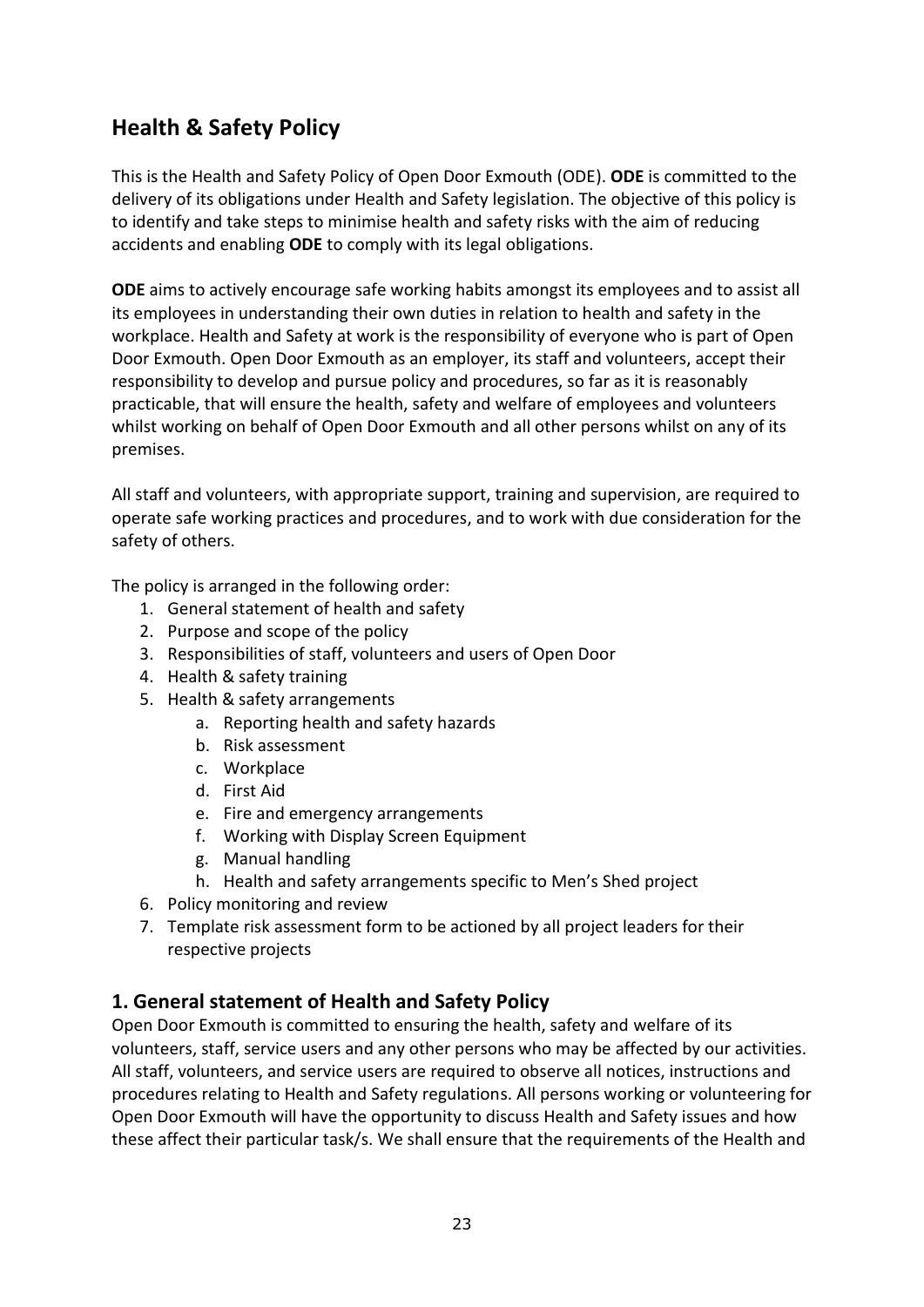Safety at Work etc Act 1974 and other relevant statutory provisions are carried out so far as reasonably practicable. Open Door Exmouth's statement of general policy is:

- To take appropriate steps to ensure that the working environment is safe and without risk to health, to staff, volunteers, service users and any other visitors to its premises, and to provide adequate control of the health and safety risks arising out of its work activities.
- To maintain safe and healthy working conditions.
- To prevent accidents and cases of work related ill-health.
- To consult with staff and volunteers on matters affecting their health and safety.
- To provide and maintain safe equipment.
- To ensure safe handling and use of substances.
- To ensure that where equipment, machinery or hazardous substances are used or where staff or volunteers handle, store or transport goods, safe working practices are established and adhered to.
- To provide appropriate information, training and supervision for staff and volunteers and to provide protective equipment where required.
- Where accidents or incidents do occur, to ensure they are properly examined and recorded and relevant action is taken to reduce or prevent a recurrence.
- To establish procedures to monitor the operation of the policy and to review and revise this policy as necessary at regular intervals.

In deciding what is 'reasonable' we will take into account business, economic and work constraints but will not compromise on safety. We must continuously use our skills to make all of our facilities, new and old, as free as possible of hazards which could cause injury.

# **2. Purpose and scope**

As the General Health and Safety Policy for **ODE** this document outlines how health and safety will be incorporated into its management structure and the responsibilities that it implies for employees at all levels within the organisation. The document explains the organisation and arrangements through which the policy is implemented and demonstrates ODE's commitment to discharge its safety responsibilities.

The policy applies to and will be made available to all existing permanent employees, contract and temporary staff and volunteers working for **ODE** and covers site-based, mobile and home workers.

Individual project leaders are responsible for producing their own risk assessment and health and safety procedures within the guidelines of the **ODE** General Health and Safety Policy, which should outline the local organisation, responsibilities and arrangements in place for their particular project.

# **3. Responsibilities**

# **Projects Director / Health & Safety Officer**

Responsible for:

- ensuring that this Health and Safety policy is followed by all staff and volunteers.
- ensuring that new staff are trained on health and safety issues in their induction and regularly consulted on any issues that arise.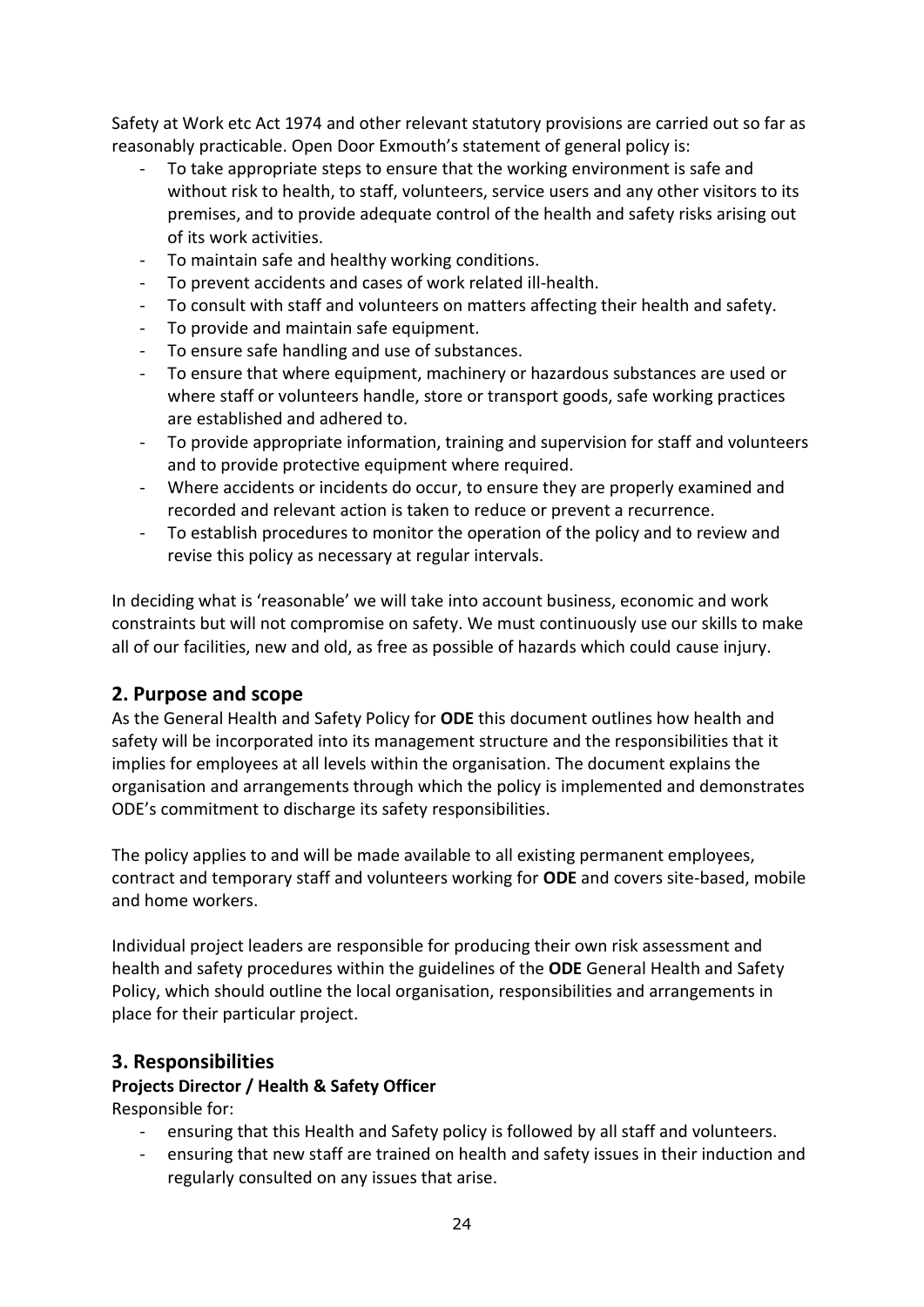- ensuring DBS checks are carried out for staff and volunteers, where appropriate.
- approving actions recommended by risk assessments undertaken by project leaders.
- investigating, with project leaders, any accidents reported under RIDDOR (*Reporting of Injuries, Diseases and Dangerous Occurrences Regulations* 2013).

### **Project Leaders**

Responsible for:

- ensuring this policy in put into practice throughout all Open Door Exmouth projects.
- carrying out regular risk assessments of the project premises and activities, including risk assessments of service users and volunteer roles, where appropriate and security assessments, and reporting any identified required actions to the Projects Director.
- carrying out regular fire drills so emergency procedures are followed.
- providing volunteers with regular supervision and ongoing support, and with details of what to do / who to contact in an emergency.
- identifying all equipment in need of maintenance and reporting to Projects Director.
- checking all chemicals or substances (e.g. cleaning products) are suitable and safe for use and if they present a hazard, ensuring a risk assessment has been carried out.
- recording all accidents, incidents and near misses in an accident book, reporting accidents under RIDDOR.
- ensuring that new volunteers are trained on health and safety issues in their induction and regularly consulted on any issues that arise.
- Ensuring that windows are closed, appliances and lights switched off and doors are locked at the end of each session.
- Ensuring that identification is requested from any visitor to the project premises who they do not recognize or expect, calling the police if necessary.

# **Volunteers**

Responsible for:

- Planning for their own safety e.g. preparing for sessions, being aware of the surroundings, listening to service users, taking action to avoid risk.
- Being familiar with the premises. Being aware of exits and potential dangers.
- Dressing appropriately for the tasks being undertaken e.g. clothing/appearance/footwear.
- Recording and reporting any incidents that cause concern.
- Communicating any concerns to the Project Leader or Projects Director.
- Acting according to Open Door Exmouth's policies and procedures.

### **All ODE staff and volunteers**

The successful implementation of this policy requires total commitment and cooperation from all volunteers and staff within the organization, including commitment to undertaking training as required. Each individual has a legal obligation to take reasonable care of his/her own health and safety, and the safety of other people who may be affected by his/her acts or omissions. All Open Door Exmouth staff and volunteers are responsible for familiarising themselves and complying with the charity's procedures on health and safety and working to the highest possible standards of safety with regards to activities and service users. All staff and volunteers are also responsible for reporting all health and safety concerns to the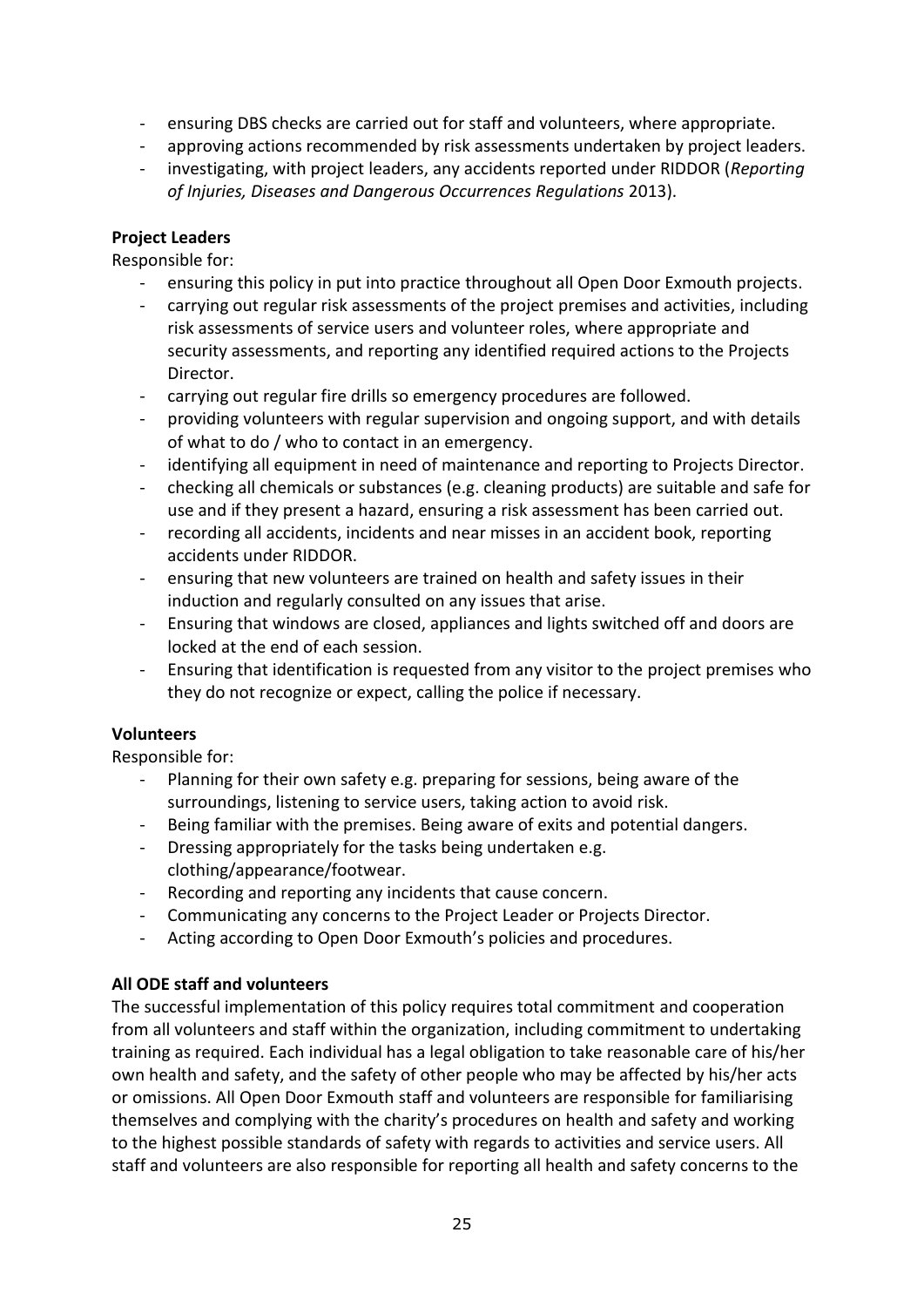Project Leader or Projects Director and for recording all accidents or injuries that are caused by the working environment, recording incidents on an accident form and giving the form to the Project Leader/Projects Director. If any staff member or volunteer is unsure how to perform a task safely, or believe it would be dangerous to do so, they must inform the Project Leader or Projects Director. Any volunteers or staff who fail to comply with these principles will be subject to disciplinary action, which could lead to dismissal.

# **4. Health and safety training**

Health and safety training, relevant to job roles, will be incorporated into training programs for new ODE volunteers and trainees, and into induction training for employed staff. Health and safety training needs will therefore be identified through regular risk assessment and performance reviews, and be planned for in the same manner as other training. Training will be conducted at the expense of the organisation and wherever possible will be carried out during normal work hours.

All staff and project leaders will be required to attend an 'Emergency First Aid in the Workplace' course and to keep the qualification up to date. Open Door Exmouth will fund the cost of this training course for all staff. Volunteers will also be offered annual first aid training refresher courses which will train people in the basics of first aid.

All health and safety related training will be logged in staff and volunteer training logs, with details of the course attended, date of completion and date that renewal is required.

# **5. Health and safety arrangements**

### **a) Reporting health and safety hazards**

It is the responsibility of every employee and volunteer to report any condition that may represent a hazard as soon as it is practicable. Staff and volunteers should report the hazard to the Project Leader or Projects Director, who will in turn report to the Health and Safety Officer who will be responsible for reporting relevant hazards to the appropriate official body.

Any accidents or near accidents must be reported in the Project Accidents Book at the earliest opportunity and the Project Leader or Projects Director should be alerted to the new entry.

Any incidents or other hazardous conditions, which could not be considered an accident or near accident, should be reported via an Open Door Incident Form which can be requested from any staff member.

### **b) Risk assessment**

**ODE** will ensure that all areas of its undertaking are subjected to a suitable risk assessment to identify potential hazards and to introduce control measures to eliminate or reduce harm. Each Project Leader is responsible for completing the ODE risk assessment form and introducing appropriate health and safety procedures in response to the assessment.

### **c) Workplace**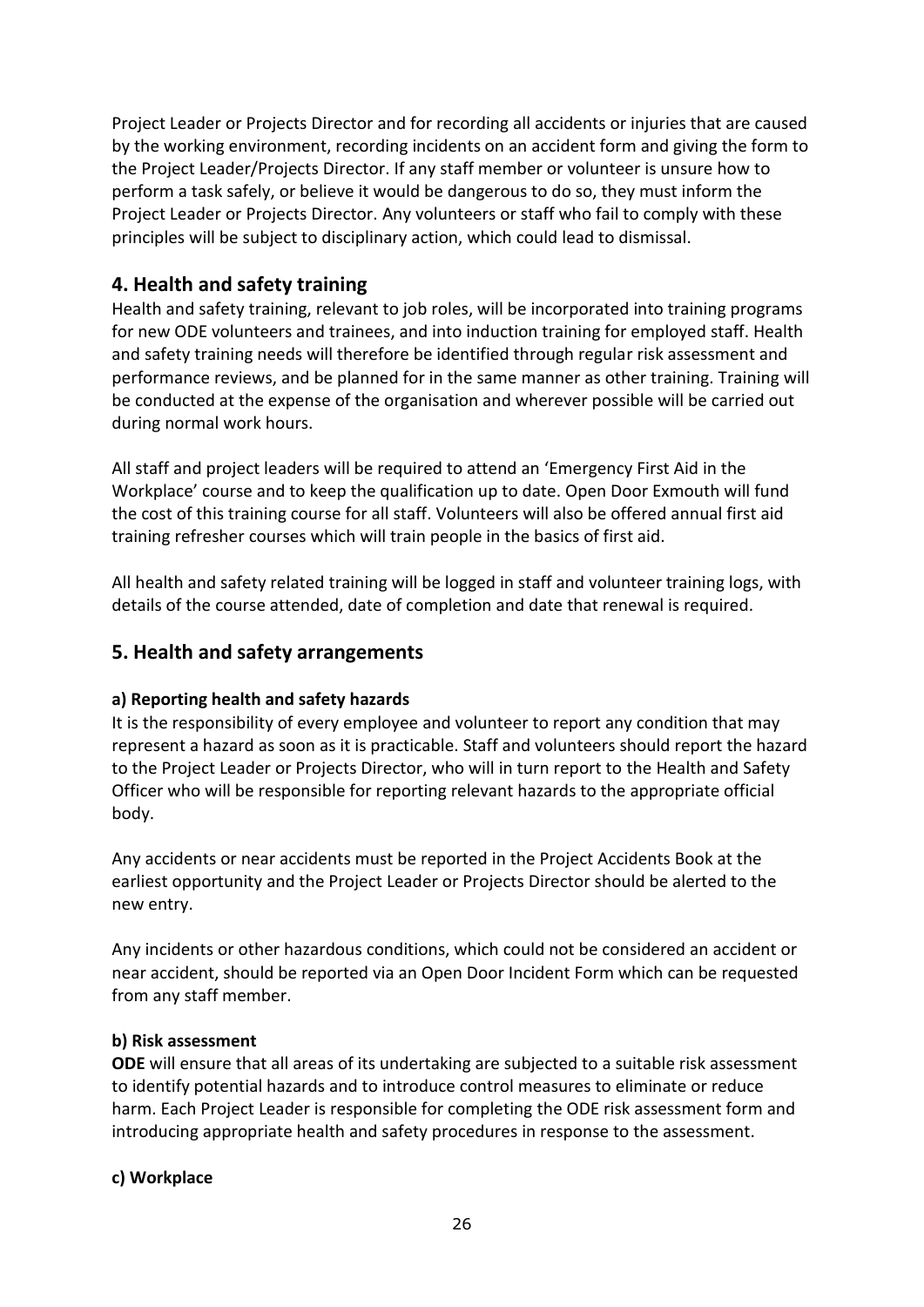**ODE** will ensure that all areas of its undertaking are subjected to a suitable assessment to determine the maintenance, cleaning and housekeeping programmes required to assist in providing safe and efficient working environments.

### **d) First Aid**

It is **ODE**'s policy to make provisions for first aid in accordance with the *Health and Safety (First Aid) Regulations 1981.*

There will be a fully stocked first aid box on each project site, which all staff and volunteers will be made aware as to its location.

There will therefore always be a qualified first aider on every project and volunteers will be made aware of who it is. In the unlikely event that a staff member or project leader is not present and a volunteer is worried about the health of a colleague or service user, they should call 999.

At Exmouth Community College, ICE volunteers can send students to the school nurse for assistance.

All incidents should be recorded in the project Accidents book.

### **e) Fire and emergency arrangements**

Each project site will establish a fire safety programme with the objective of guarding against the outbreak of fire and to ensure, in so far as is reasonably practicable, the safety of persons on the premises in the event of the outbreak of fire or other emergencies.

The fire safety programme at each site will include conducting a fire risk assessment, and establishing a fire precautions plan.

The fire risk assessment will identify potential fire hazards and the control measures needed including the requirements for fire prevention and protection.

The fire precautions programme at each facility will include:

- identification and installation of appropriate fire detection and fire fighting equipment including procedures for its regular inspection, testing and servicing in line with the relevant British Standards;
- evacuation plan to be used in the event of fire or other emergencies;
- individual responsibilities with respect to emergency evacuation including the names of the site fire co-ordinator and any fire marshals;
- arrangements for the training of those with responsibilities in respect of fire precautions, together with the provision of training and written details of evacuation procedures to all members of staff;
- fire escape site plan; and
- procedures for handling other emergencies relevant to the site.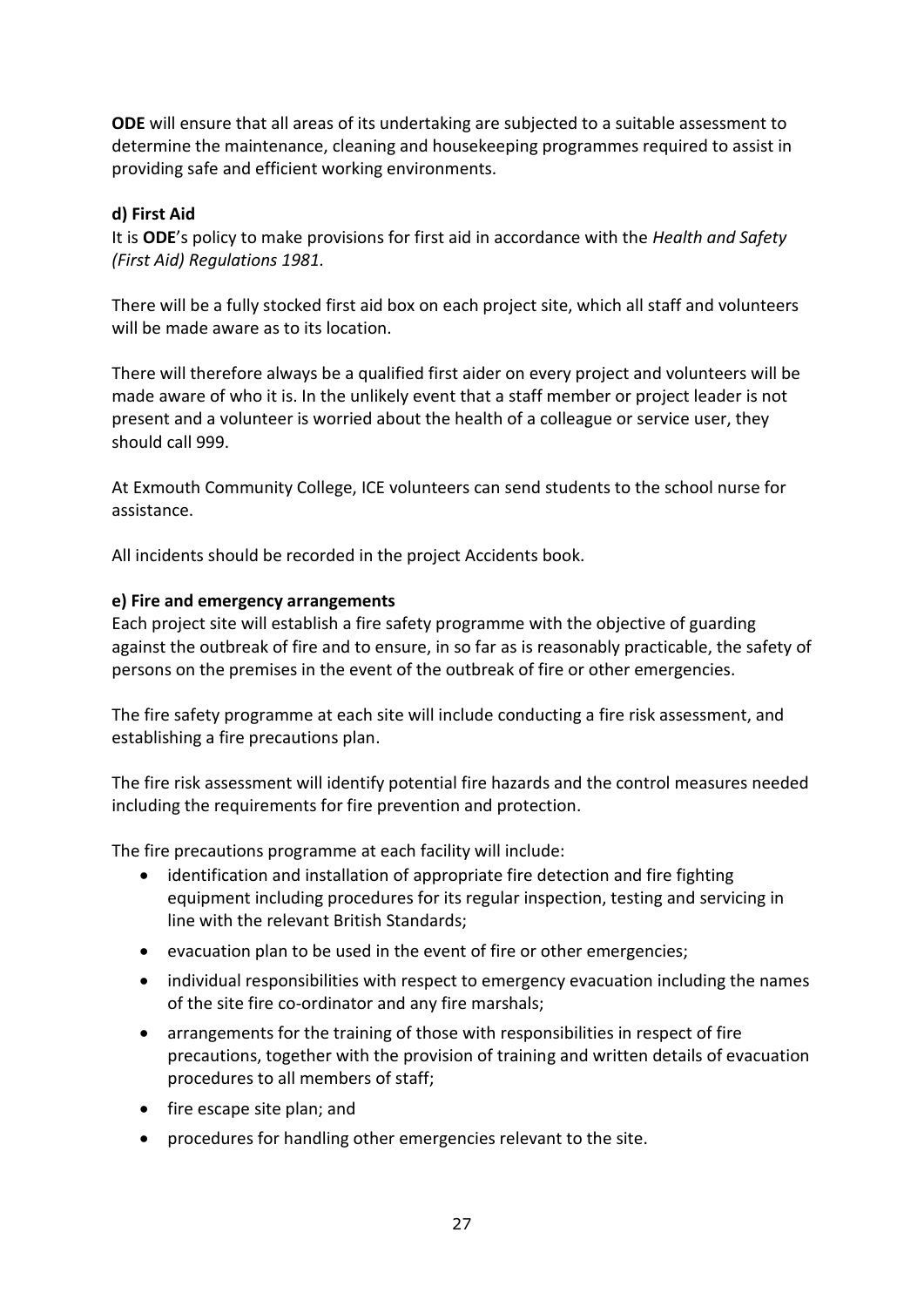### **Fire procedure**

The project fire coordinator will be the project leader, and in their absence an assigned session leader or staff member. All staff, volunteers and service users are required to observe all notices, instructions and procedures relating to fire regulations. These are prominently displayed at appropriate sites in the buildings. All staff and volunteers must be familiar with the evacuation procedures of the building in which they are based:

### **If you become aware of a fire**

- 1. Sound the alarm at the nearest alarm call point and evacuate the area by the nearest, safest fire exit.
- 2. Project leaders/Fire Officer: Help with evacuation process and once outside check with other staff that all areas are clear of people.
- 3. Only tackle the fire if it is safe to do so.
- 4**.** Call the Fire Brigade on 999 (or if in school, alert the relevant person to phone 999).

### **Evacuation of the Open Door Centre:**

- a) Kitchen and Café Staff Area: Clear kitchen and Café office, staff entrance onto Church Street. If this is blocked by fire evacuate via the main entrance.
- b) Ground Floor Area, including toilets and showers: clear sitting area via Fire Exit doors onto South Street. Alternative exit via main entrance onto Church Street.
- c) Staff area: clear open plan office, internal office, store cupboards, laundry room and staff toilet through staff area fire escape or through main café area if path to staff fire escape is blocked.

# **f) Working with Display Screen Equipment (DSE)**

All staff and volunteers who, as part of their work for Open Door Exmouth, use DSE continuously for periods of an hour or more on most days worked, will be given guidelines on using DSE, including risks and symptoms associated with using DSE and guidelines on how to minimise the risk. Once assigned a workstation they will also be asked to complete a DSE assessment form so any potential risks can be identified and appropriate solutions found.

### **g) Manual handling**

Open Door Exmouth will comply with the Manual Handling Operations Regulations 1992 (as amended), which place a requirement on the employer and employee to reduce the hazards to health associated with the manual handling of loads.

Accordingly, we will so far as is reasonably practicable:

- 1. Avoid manual handling operations where a significant risk of injury could occur
- 2. Design and provide safe and ergonomically suitable workplace environments
- 3. Assess the risks associated with manual handling activities and eliminate or reduce these to a tolerable level
- 4. Introduce appropriate measures to reduce the risk of injury
- 5. Provide equipment to enable manual handling activities to be undertaken safely
- 6. Provide suitable and sufficient supervision, training (including periodic refresher training) and information to all staff involved in manual handling operations.

# **h) Health and safety arrangements specific to Men's Shed project**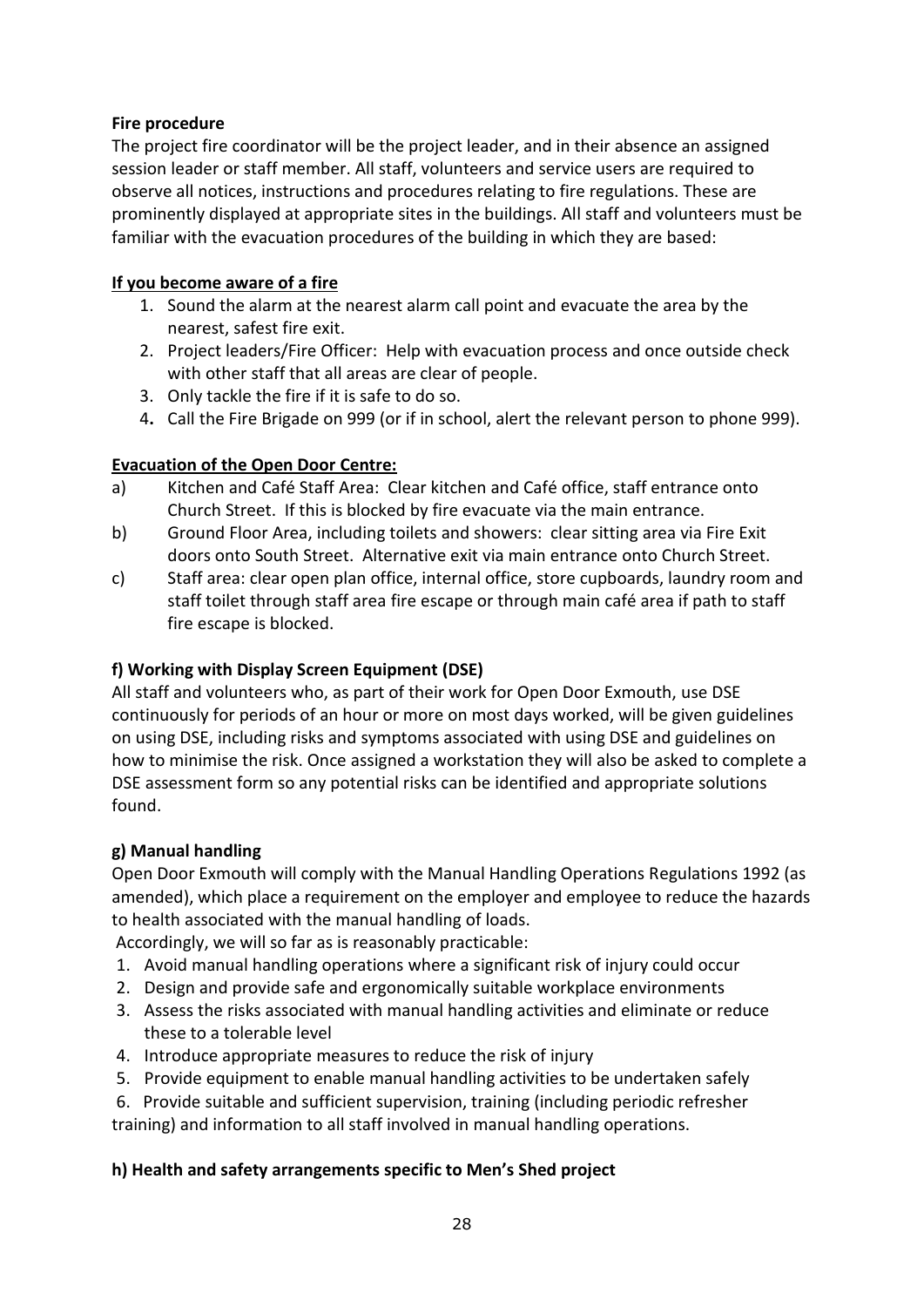Managers and supervisors should, at all times, be aware of both the activities ongoing in the Men's Shed and of the environment itself. If a hazardous situation exists, even on a temporary basis, the manager / supervisor must take immediate action to eliminate the hazard. Examples of potential hazardous situations are:-

- trailing extension leads obstructing walkways;
- overloaded power points or extension leads;
- people struggling with heavy loads;
- people carrying sharp tools without due care;
- people using dangerous equipment without training or authorisation.

All woodworking machines can be dangerous if not operated in accordance with the manufacturer's instructions and without adherence to basic safety procedures.

The principle of Men's Shed is to transfer the skills of expert craftsmen volunteers through their training non-skilled people. Part of that training must be the safe operation of any equipment used. To this end, trainers will include the following in their training process:-

i. basic operating safety procedures, including manufacturers operating instructions,

ii. actual risks and dangers associated with each machine or process being employed, iii. during training, to instruct the pupil with best practice,

iv. to identify potential risks inherent in the operation of the equipment in use, and how best to avoid them,

Following the completion of any training programme, the trainer will update the register of trained persons and sign and date the completion of the programme.

Trainers are also required to be aware of those operating hazardous machinery. Any person who has not received training on a particular machine should be accompanied by a competent trainer, who can assess their level of basis confidence, pending their undergoing proper training and logging.

It is incumbent upon all visitors to Men's Shed to respect and adhere to all health and safety procedures and practices operated by Men's Shed. Failure to follow these rules could place both the visitor and other participants attending the premises at the time in danger. Any visitor failing to adhere to this condition would be given corrective training. Should the failure continue, the visitor may be asked to leave.

Operating instructions and safety notices specific to each machine, listing the specific areas of danger associated with that machine, will be maintained and prominently displayed with each machine, and general health and safety notices will be displayed throughout the Men's Shed premises.

### **6. Policy monitoring and review**

The Health and Safety Advisor will monitor the success of the policy and will conduct audits on a yearly basis to measure compliance across all **ODE** projects. The Health and Safety Advisor will issue a report to the Director and the Board recommending actions in order to continue the development of the Health and Safety Management Plan. The policy will be formally reviewed and updated every two years.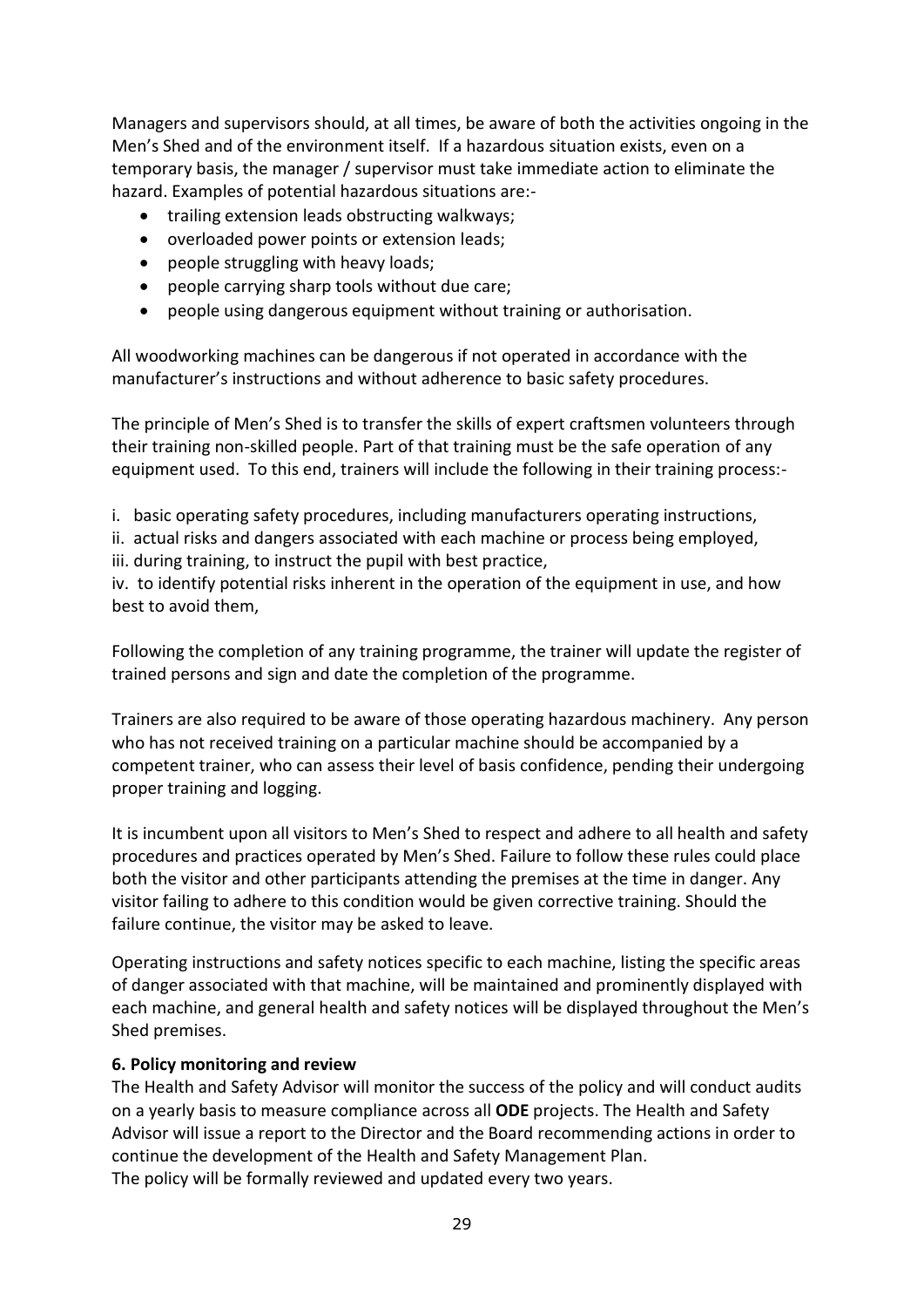# **Equal Opportunities and Diversity Policy**

Open Door Exmouth (ODE) is a Christian organisation committed to social justice and actively opposed to discrimination in society. ODE seeks to promote services on a fair and equitable basis, taking into account only the needs of people accessing its services. No person requiring services from ODE will be treated less favourably than any other on the grounds of sex, age, HIV or marital status, sexual orientation, race, creed, colour, religion or belief, nationality, ethnic or national origin, disability or impairment, trade union activity or similar bases.

We also recognise that potential staff or volunteers may have criminal records, and may be reluctant to apply for either paid or volunteering roles where they would be required to disclose details of their record. Having a criminal record is not necessarily a bar to working or volunteering with us, and Open Door Exmouth welcomes applications from ex-offenders.

Furthermore, we value difference, and recognise the value that the different backgrounds, skills, outlooks and experiences of our staff and volunteers bring to the organisation.

Open Door Exmouth is committed to promoting and enabling equality and diversity in all that we do, whether it is concerning our staff, volunteers or those with whom we work. We are both legally and morally responsible for considering equality and diversity in our policies, ensuring that everyone who comes into contact with us is treated fairly, with dignity, and with respect for their personal circumstances.

- 1. We value and respect all individuals involved with Open Door Exmouth, both service users and staff/volunteers.
- 2. We will aim to ensure that our service provision is appropriate, relevant and accessible to all groups of people represented in the community.
- 3. We will strive to ensure that no member of staff, volunteer, or service user experiences unlawful discrimination.
- 4. Volunteering/employment opportunities are open to all within our local community, unless they carry a Genuine Occupational Requirement (GOR).
- 5. Volunteers/staff will exercise thoughtfulness and care to avoid stereotyping of individuals and groups.
- 6. Any racist or other offensive remarks or behaviour will not be tolerated and always challenged.

We are committed to employing and developing a diverse workforce. This fosters innovation and a wider range of solutions, allows Open Door Exmouth to respond to change, and informs our policies and the services we offer so they reflect the needs of the wider public. Our aim is to create a working environment where people feel valued and respected, and to nurture the potential in people to perform well.

ODE is a Christian organisation committed to building Jesus' model of the Kingdom of God on earth. Accordingly, as a Christian organisation, there are posts which can only be filled by Christians. Role descriptions will make this clear in each case and they will be kept under regular review. The nature of these posts or the context in which they are carried out and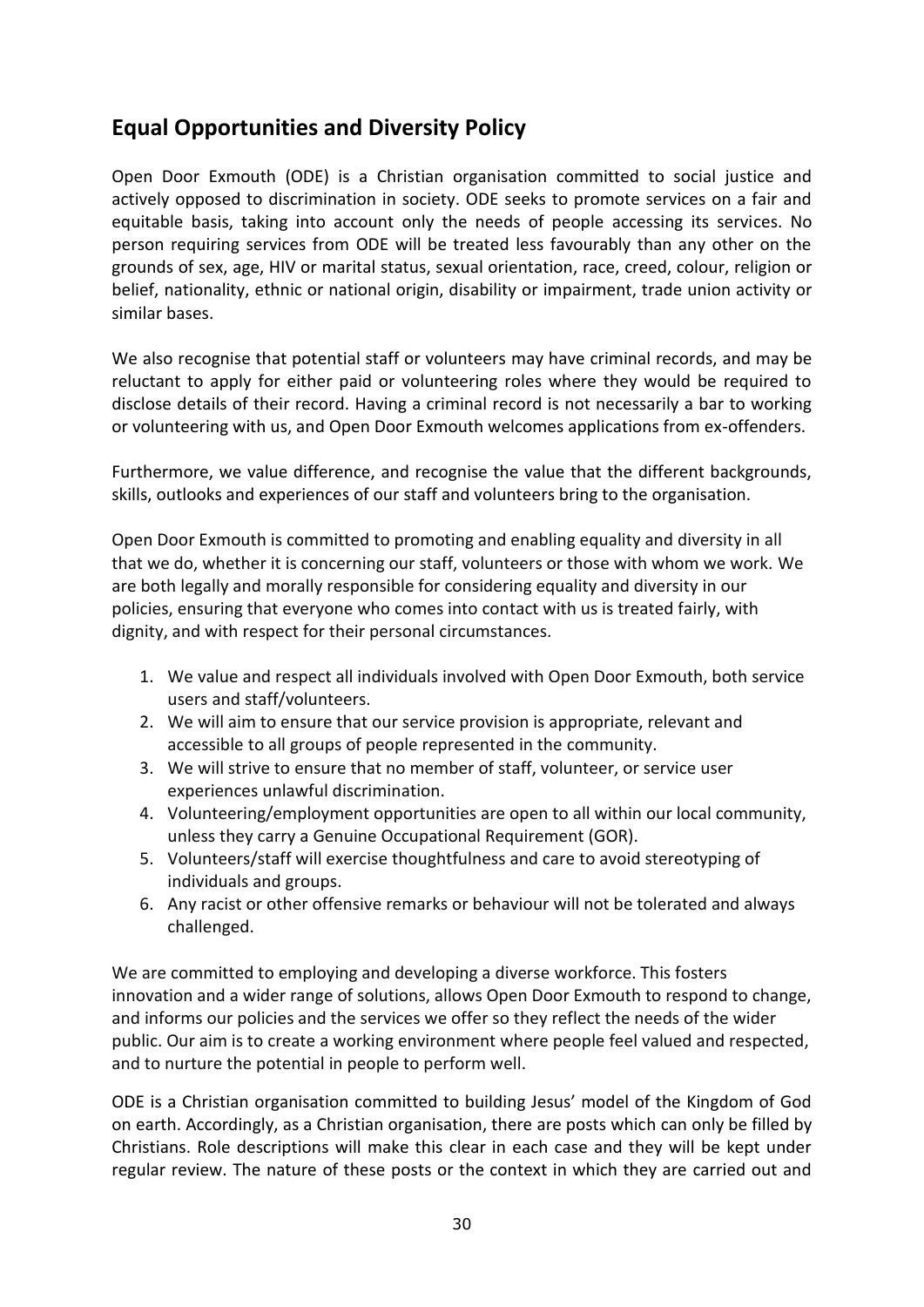their link to the ethos of the organisation give rise to a genuine occupational requirement (GOR) for the post holders to be Christians. All staff/volunteers in these posts are required to demonstrate a clear, personal commitment to the Christian faith. Any position carrying a GOR will be identified as such on the basis that it requires the post-holder to express the faith of the organisation to members of the public, staff, or client groups.

If you feel you have been discriminated against, please let the Project Leader or Projects Director know, who will pro-actively investigate and attempt to resolve any concern raised. Should this not be possible, then the complaints procedure should be used.

# **Recruitment & DBS**

# **Recruitment of staff members and volunteers**

The recruitment and selection decision is of prime importance as the vehicle for obtaining the best possible person-to-job fit which will contribute significantly towards the effectiveness of Open Door Exmouth. It is also becoming increasingly important, as Open Door Exmouth evolves and changes, that new recruits show a willingness to learn, adaptability and ability to work as part of a team.

This policy ensures our Recruitment and Selection Policy will:

- be fair and consistent;
- be non-discriminatory:
- conform to all statutory regulations and agreed best practice.

# **4.1 Applicants for Employment**

# **Recruitment procedure**

- A job description and person specification will be produced and signed off by the Open Door Exmouth Projects Director.
- The position will be advertised through appropriate channels, including internally, through local church networks, and external adverts in the local press and on local recruitment websites.
- Applicants for paid positions will be asked to complete and submit an application form. Shortlisted candidates will be interviewed by the Projects Director, Project Leader and/or an Open Door Exmouth trustee.
- When interviewing, the interview panel will ensure that Equal Opportunities legislation is strictly adhered to, with no discrimination shown on any grounds.
- When all candidates have been interviewed, the panel will score them appropriately, and based on this decide on the most suitable person for the post. The appointing manager will arrange to inform the successful candidate as soon as possible, agreeing a commencement date and starting salary.
- The appointing manager will then write to the appointee, offering the post providing satisfactory references and pre-employment checks have been received. Once the appointee has accepted the offer of employment, the appointing manager will inform all other interviewees that they have been unsuccessful and provide feedback if requested.
- Open Door Exmouth will apply for a DBS Certificate where appropriate, only for applicants offered a position, and will only run a check with the knowledge and consent of the person concerned. If a DBS check is required, it will be made clear in the job description and at application stage.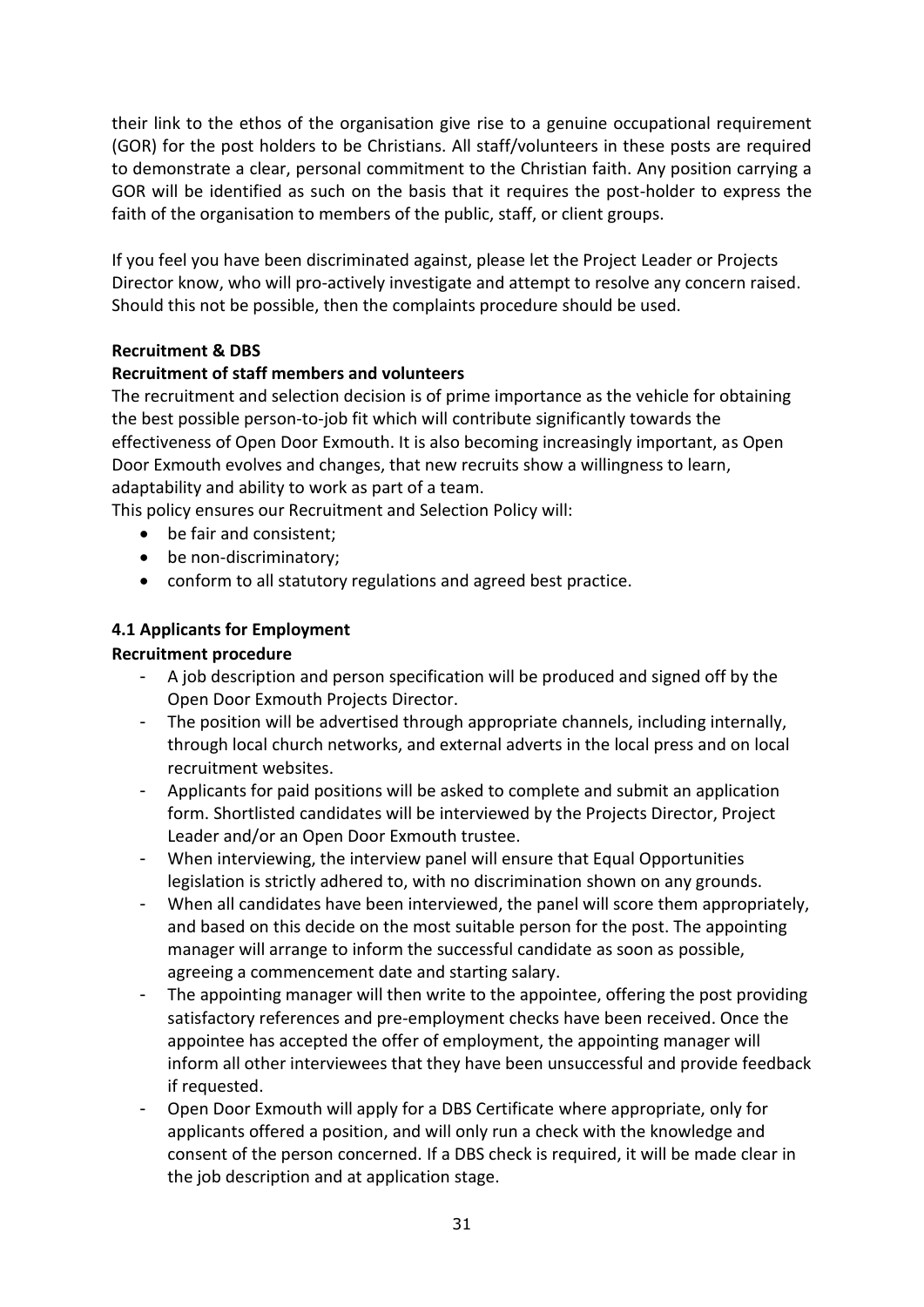### **4.2 Volunteers**

### **Recruitment procedure**

- A job description and person specification will be produced and signed off by the Open Door Exmouth Projects Director.
- The position will be advertised through appropriate channels, including internally, through local church networks, and external adverts in the local press and on local recruitment websites.
- Applicants will be asked to complete a volunteer application form, listing two referees. Once satisfactory references have been received, the applicant, may be asked to apply for a check of their criminal record from the Disclosure and Barring Service before the appointment is confirmed, depending on the volunteer role. If a DBS check is required, it will be made clear in the job description and at application stage.

### **Staff and volunteer training**

Open Door Exmouth considers the training and support of its employees a priority and seeks to create an environment where training is seen as an essential on-going part of employment.

Open Door Exmouth requires all staff to have an up-to-date First Aid qualification, to ensure that across all projects, there will be at least one person who is qualified to administer first aid. This staff training will be fully funded by Open Door Exmouth and staff members are expected to make every effort to attend, claiming time off in lieu if necessary. Volunteers will also be offered the opportunity to receive basic first aid training through annual refresher courses.

Open Door Exmouth will also run regular training sessions for all volunteers on safeguarding and child protection. All staff and volunteers must be aware of the Open Door safeguarding and child protection policy and reporting procedures and should make every effort to attend the safeguarding training when possible, to ensure they are fully aware of what to look out for and how to appropriately deal with potential safeguarding situations.

In addition to our own training schedule, Open Door Exmouth seeks to respond positively to training requests by employees where they increase or expand skills relating to their work with the Open Door Exmouth and where budgets permit. Equally, volunteers are encouraged to request training that they would consider helpful to their role within Open Door and where possible, this training need will be accommodated.

Project specific training programmes will be drawn up by each project leader and staff will be expected to attend as part of their normal work practice. Volunteers likewise will be encouraged to see these training programmes as an important part of their role in providing a consistently high quality of service to our clients.

### **Disclosure and Barring Service (DBS) Policy**

Open Door Exmouth uses The Churches Agency for Safeguarding to carry out Disclosure and Barring Service (DBS) to assess the suitability of both staff members and volunteers, when required. As an organisation assessing applicants' suitability for positions which are included in the Rehabilitation of Offenders Act 1974 (Exceptions) Order using criminal record checks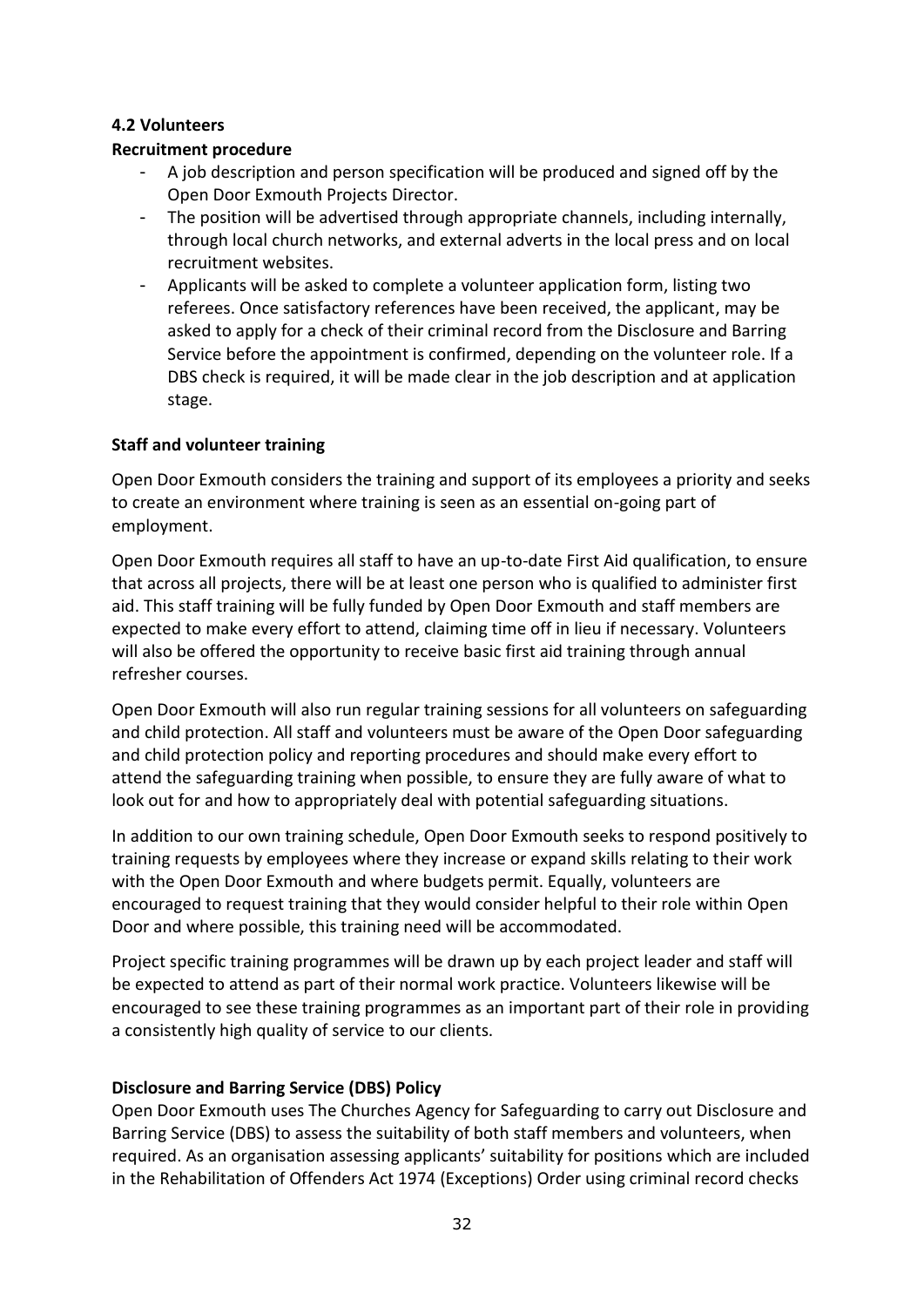processed through the Disclosure and Barring Service (DBS), Open Door Exmouth complies fully with the DBS Code of Practice and National Care Standards guidance regarding the correct handling, use, storage, retention and disposal of certificates, and undertake to treat all volunteers/applicants fairly. We undertake not to discriminate unfairly against any subject of a Disclosure on the basis of conviction or other information revealed.

The DBS Code of Practice requires Open Door Exmouth to have a written policy and procedure on the recruitment of people with a criminal record and to ensure anyone applying for a job at Open Door Exmouth receives a copy. Open Door Exmouth is committed to the principle of equal opportunities and, subject to the overriding consideration of protecting children and vulnerable adults, we will endeavour to prevent unfair discrimination against those with a criminal record.

Where appropriate and justified under the current regulations, volunteers and applicants who are offered placements / employment will be asked to apply for a check of their criminal record from the Disclosure and Barring Service before the appointment is confirmed. There are two different levels of check:

*Standard* contains details of all convictions on record (including spent convictions) plus details of any cautions, reprimands or warnings. Information obtained on the government lists is of people considered unsuitable to work, or gain access to sensitive information relating to children/young people/vulnerable adults.

*Enhanced* involves an extra level of check with local police force records in addition to checks with the Police National Computer and the government department lists held by the Department for Children, Schools, Families and Department of Health, where appropriate. If you are working with children or young people, or in a support work capacity with vulnerable adults, for Open Door Exmouth, an Enhanced check will be required. It is illegal for a person who is on the appropriate barred list to apply to undertake regulated activity, just as it is illegal for an organization knowingly to enable such a person to undertake regulated activity on its behalf.

• Open Door Exmouth can only ask an individual to provide details of convictions and cautions that we are legally entitled to know about. Where a DBS certificate at either standard or enhanced level can legally be requested (where the position is one that is included in the Rehabilitation of Offenders Act 1974 (Exceptions) Order 1975 as amended, and where appropriate Police Act Regulations as amended), Open Door Exmouth can only ask an individual about convictions and cautions that are not protected.

• An application for a criminal record check is only submitted to DBS after a thorough risk assessment has indicated that one is both proportionate and relevant to the position concerned. For those positions where a criminal record check is identified as necessary, all application forms, job adverts and recruitment briefs will contain a statement that an application for a DBS certificate will be submitted in the event of the individual being offered the position.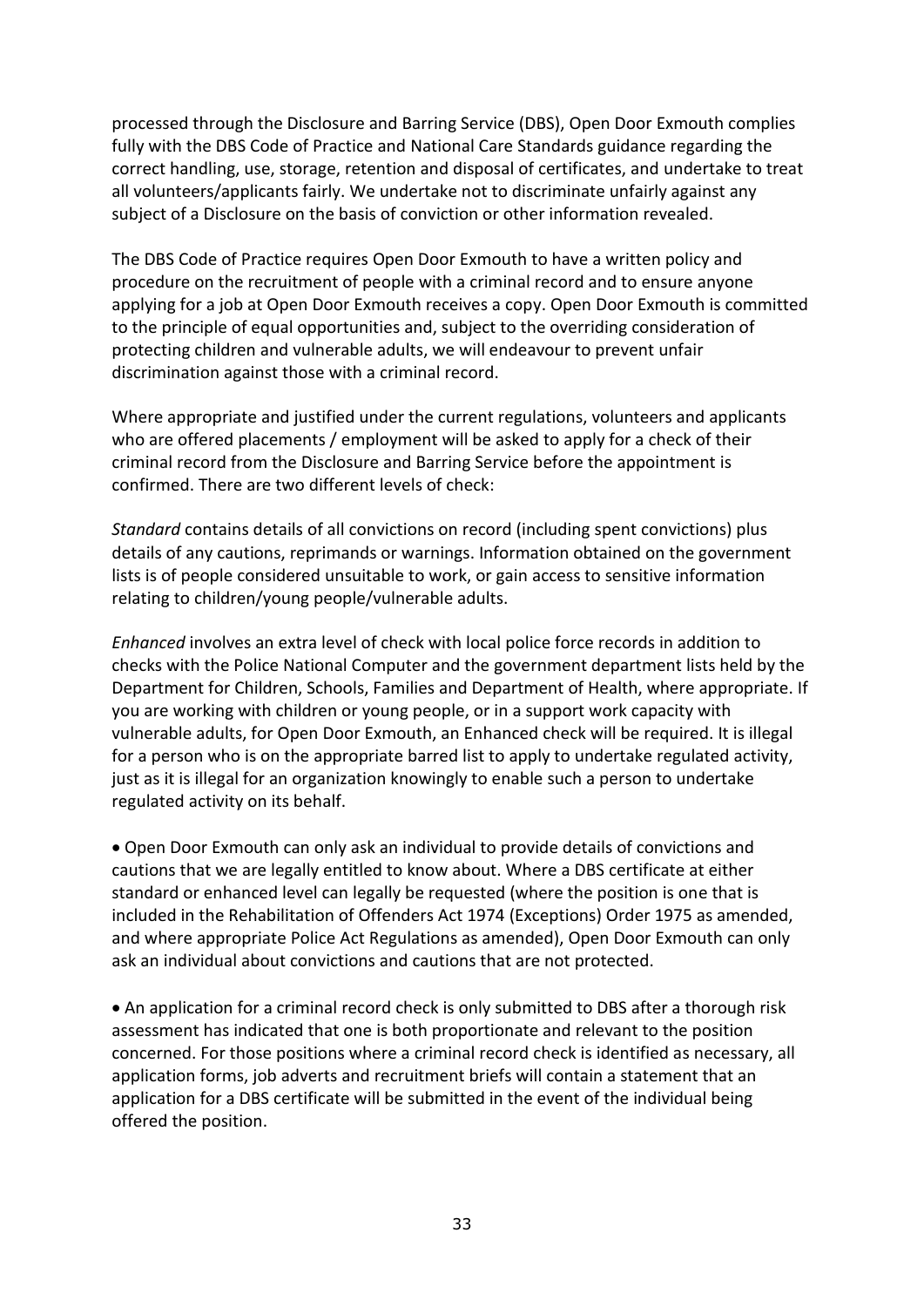• Open Door Exmouth ensures that all those who are involved in the recruitment process have been suitably trained to identify and assess the relevance and circumstances of offences. Open Door Exmouth also ensures that they have received appropriate guidance and training in the relevant legislation relating to the employment of ex-offenders, e.g. the Rehabilitation of Offenders Act 1974.

• At interview, or in a separate discussion, Open Door Exmouth ensures that an open and measured discussion takes place on the subject of any offences or other matter that might be relevant to the position. Failure to reveal information that is directly relevant to the position sought could lead to withdrawal of an offer of employment or volunteering.

• Open Door Exmouth undertakes to discuss any matter revealed on a DBS certificate with the individual seeking the position before withdrawing a conditional offer of employment. Having a criminal record will not necessarily bar applicants from working or volunteering with Open Door Exmouth. This will depend on the nature, circumstances and background of the offence, and the time elapsed since the offence.

### **If the DBS check confirms that there is nothing on the disclosure certificate to prevent the applicant from working in their chosen role, Open Door Exmouth will retain the certificate number and date of check only. Any copies of ID will be shredded.**

All DBS Certificate information will be kept in a locked cabinet with access strictly limited to those who are entitled to see it as part of their duties. It is a criminal offence to pass this information onto anyone who is not entitled to see it. Certificate information is used only for the specific purpose for which is was requested and for which the applicant's full consent has been given. Once a recruitment (or other relevant) decision has been made, we retain DBS Certificate information for a period of up to six months. This is to allow time to consider and resolve any disputes or complaints. If, in exceptional circumstances, it is considered necessary to keep the information for longer, we will consult the DBS, taking data protection and human rights issues into consideration. Once the retention period has elapsed, any certificate information will be shredded. We will not keep a copy of the certificate or record its contents. We may however keep a record of the certificate number and type of certificate, date it was issued, name of subject and position applied for, and the details of the recruitment decision taken.

The DBS Certificate does not recommend a specific renewal interval for DBS checks. However, following the National Care Standards' recommendation, it is Open Door Exmouth's policy to renew all DBS Certificates every three years.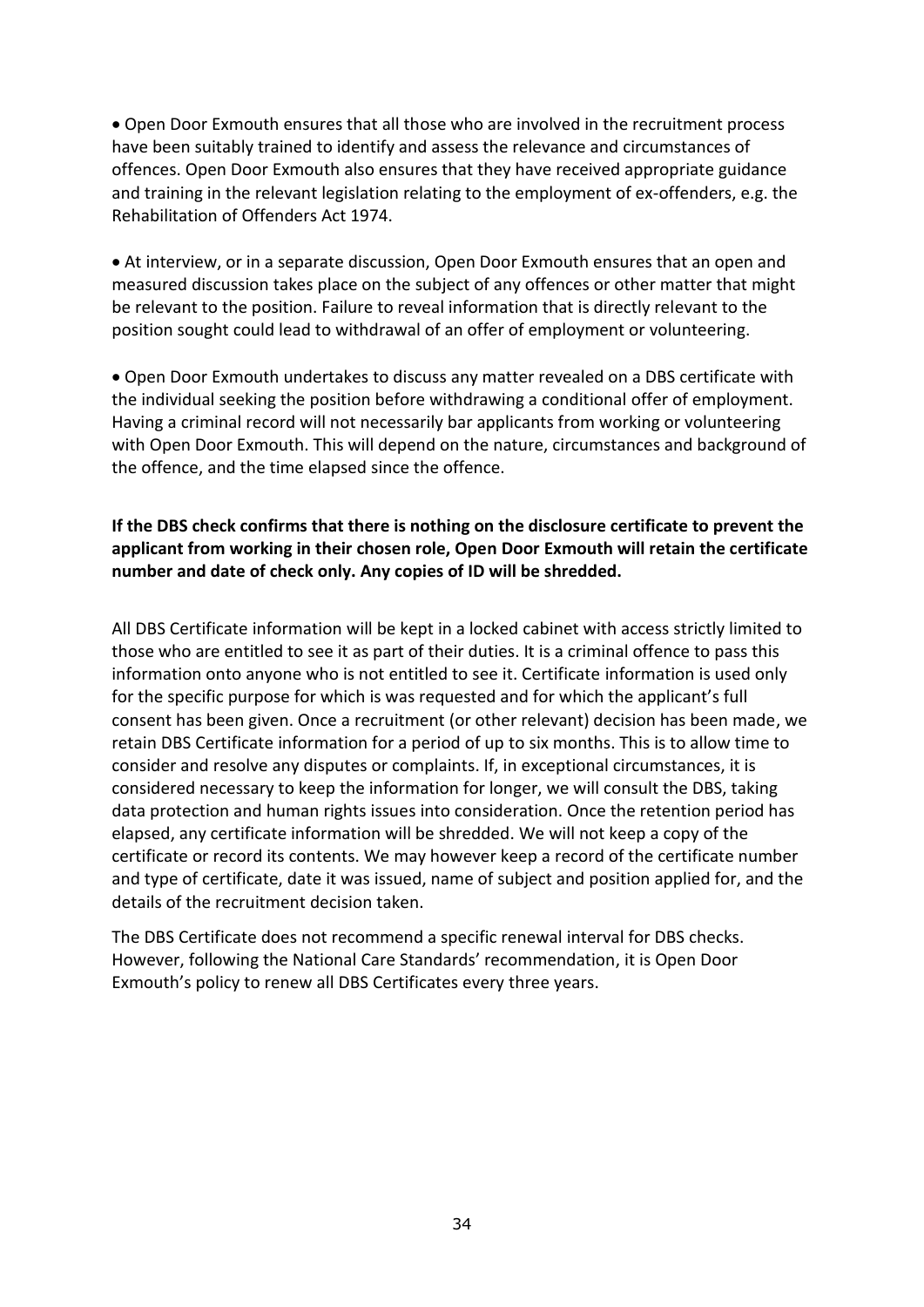# **Entrance & Exclusion Policy**

### **General Statement**

The purpose of this document is to ensure that guidelines on security are set and complied with and that there is a common approach to potentially difficult situations across all Open Door Exmouth projects. The rules that follow are concerned with creating and maintaining a harmonious and welcoming atmosphere within the designated areas of Open Door Exmouth premises.

### **Risk Management**

During project hours it is essential that all areas of activity are covered by at least one volunteer/staff member. It is particularly important that the responsible staff member of project leader is familiar with this policy and with the names and faces of people known to present actual or potential risks to the security of the project or its visitors.

Enforceable rules are considered necessary to secure an atmosphere that enables the users, staff and volunteers to feel safe. Therefore the following will be enforced at all times:

### **Rules**

- 1. No alcohol or drugs on any Open Door Exmouth premises. Any bottles or cans must be surrendered on entry and returned to the user when they leave.
- 2. No admittance to anyone under the influence of alcohol or drugs.
- 3. No threatening or aggressive language or behaviour, violence or threats of violence.
- 4. No racist or sexist language or behaviour.
- 5. No stealing from Open Door Exmouth.

Failure to observe any of the above may lead to temporary or permanent exclusion from the project, in accordance with the table below:

| <b>Misdemeanor</b>                      | Length of ban                      |
|-----------------------------------------|------------------------------------|
| Possession of drugs or alcohol          | 1 week                             |
| Under the influence of drugs or alcohol | 1 week                             |
| Verbal abuse                            | 1 week (minimum)                   |
| Harassment (racist or sexist)           | 1 week (minimum)                   |
| <b>Stealing</b>                         | 1 week (minimum) + return of goods |
| Suspicion of and/or dealing drugs       | 1 month, subject to review         |
| Suspicion of and/or taking drugs        | 1 month, subject to review         |
| Threatening behaviour                   | $1 - 3$ months, subject to review  |
| Damage to property                      | $1 - 3$ months, subject to review  |
| Actual violence                         | $3 - 6$ months, subject to review  |
| Use of a weapon                         | $6 - 12$ months, subject to review |

Exclusions will take account of the circumstances and be flexible but nevertheless consistent. Repeated exclusions for similar incidents will carry additional time penalties. 'Subject to review' means that, after consultation, a visitor may be allowed to use the Open Door project again, after signing a written agreement, or the exclusion period may be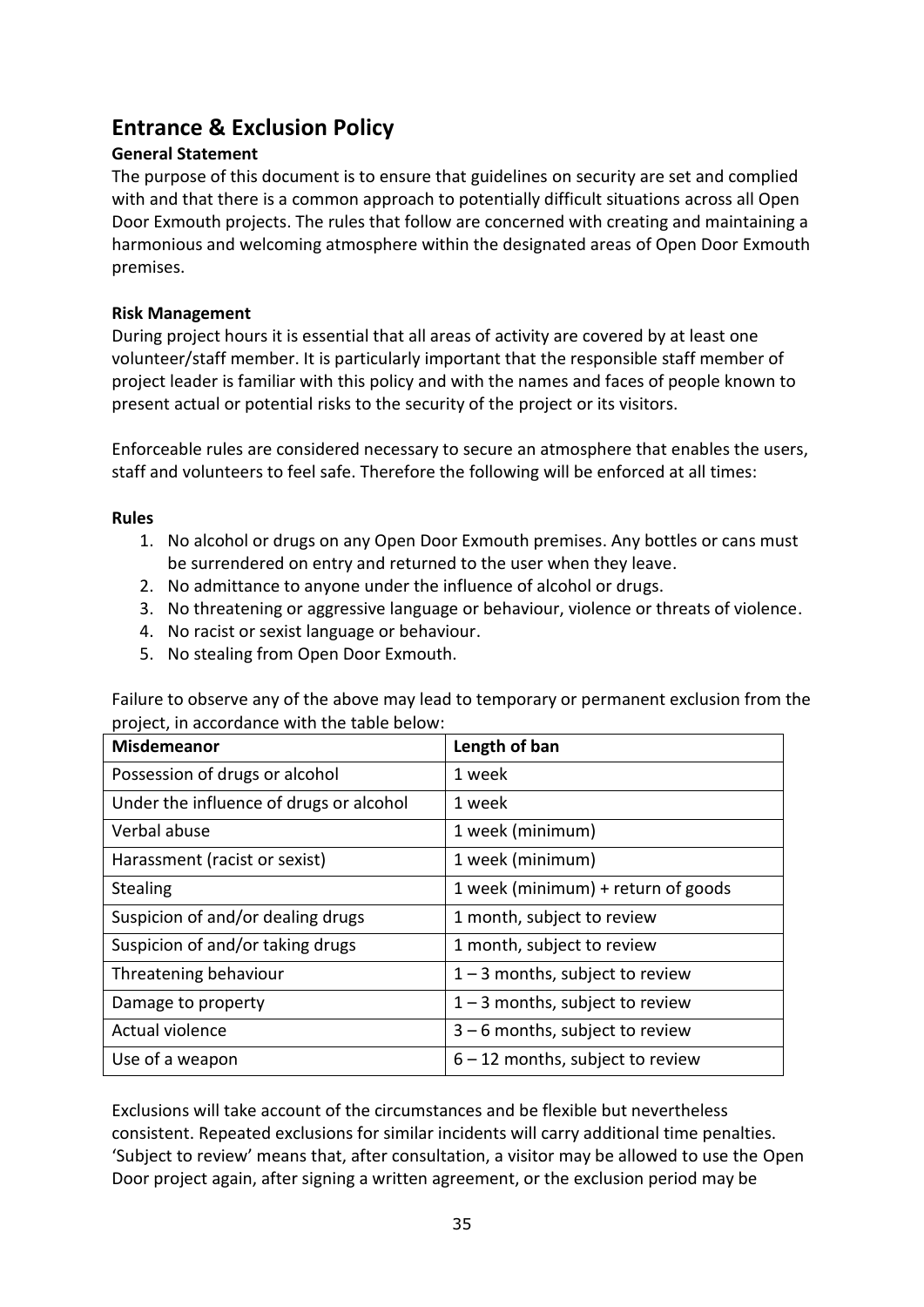extended. All exclusions of 2 weeks or more will require service users to enter into a written agreement not to repeat the offence before being allowed to return.

No person, employed or voluntary, working in the project should subject themselves to unnecessary danger and should always seek assistance if required. If, in the interests of safety, staff consider it necessary to call the Police, this should be done by dialling 999. If the incident is of a serious nature, the Trustees may bring charges against the individuals concerned. **Unless the Project Leader or a staff member is not present, volunteers should refer any disruptive behaviour to the Project Leader or a staff member, and leave them to deal with the situation.**

Incidences of violence, threatening behaviour, or substance abuse may need to be reported to the Police after the event for their record and to protect the centre.

### **Other guidelines**

- 1. If anyone is showing signs of suspicious or unacceptable behaviour do not delay in taking action. If you not feel competent to cope with the situation, avoid confrontation and contact the Team Leader.
- 2. Staff and volunteers should not divulge their own or anyone else's home address or telephone number to a service user.
- 3. Storage of personal items belonging to service users will not be allowed.
- 4. All bags should remain in full view and if possible close to the person who brought them. No-one else should be allowed to tamper with them.
- 5. Money will not be given or loaned to service users. If someone asks for money, refer them to the project leader.
- 6. No personal items of value will be stored on Open Door premises.
- 7. Interviews should be conducted in public areas where possible. If privacy is required, volunteers/staff members should inform the Project Leader that they are using the interview room. Staff should sit between service users and the door so they can exit quickly in case of threatening behaviour against them.

### **Dogs**

Dogs are not permitted on Open Door premises, unless they are Guide Dogs. All other dogs must be left outside the premises securely fastened to an anchor point. Where dogs are felt to be a threat to the safety of service users, staff, volunteers, or the general public, their owners must be asked to remove them.

# **Restricted access at The Open Door Centre**

The kitchen, laundry and offices are off limits to the users of the Open Door Centre. Access may only be granted to authorised staff and volunteers specifically working in those areas.

# **Daily Diary or Log Book of significant events**

A record of relevant or significant events will be kept for all projects and verbal information will be passed on as necessary (but see also Open Door Exmouth's Confidentiality Policy).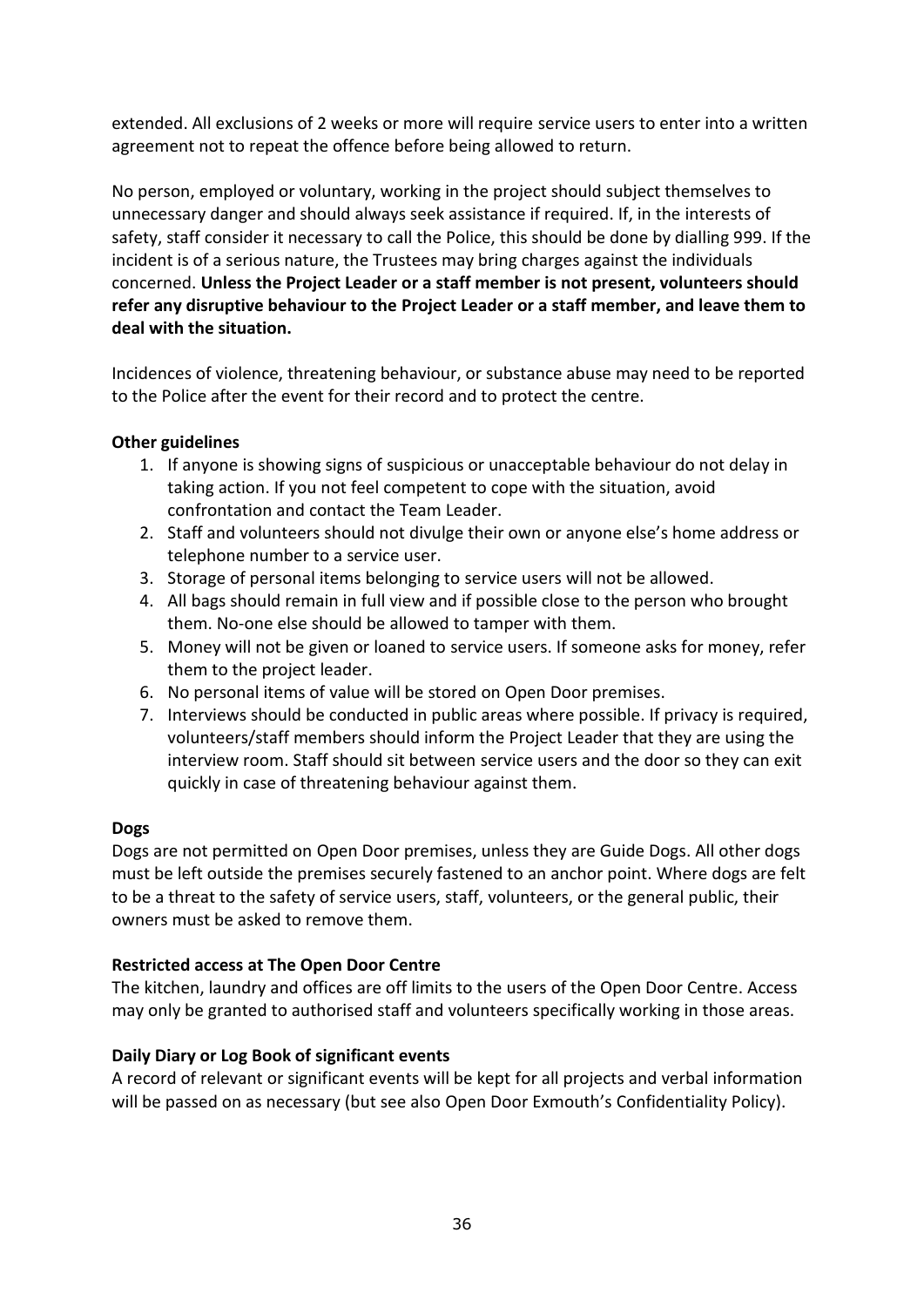### **Risk Management Procedure**

Staff and volunteers are asked to be aware of the need for good behaviour across all projects. When necessary, service users must be challenged about unacceptable behaviour and made aware of the consequences of their failure to respond to that challenge.

- Be aware of the signs and try to prevent the incident from occurring or escalating.
- Try to reduce the opportunities for violence against yourself or others.
- Deal with the situation as calmly and sympathetically as you can and not alone if possible.
- Always report incidents to the Project Leader who will follow up with the Projects Director.
- Ensure the incident is recorded in the diary.

### **Panic Phone Operation & Use**

The purpose of the panic phone is to alert another member of staff of the need for support when dealing with a client at the premises. This is achieved using a panic button wrist strap or pendant worn around the neck.

The phone is to be kept at the premises.

The pendant or wrist strap is for use by a volunteer or member of staff that could find themselves in a vulnerable situation through lone working or a volatile situation when dealing with a visitor to Open Door.

When panic button is pressed the mobile phone will ring after 30-60 seconds.

### **Operation**

- Designate a person to have the mobile phone with them. This would normally be a manager or team leader.
- Ensure the phone is well charged.
- Give pendant to those lone working or those who may need to call for assistance.

### Lone worker

• If you begin to feel unsafe in anyway, due to the person you are with

becoming agitated or aggressive press the button on the pendant or wrist strap. Duty manager

- If the mobile phone rings
	- o Answer it by pressing the green phone symbol.
	- o Then press any number key.
	- o Then hang up by pressing the red phone symbol.
	- o **Then immediately go the aid of the lone worker.**

• If you must leave the premises even for a short time pass on the phone to another responsible person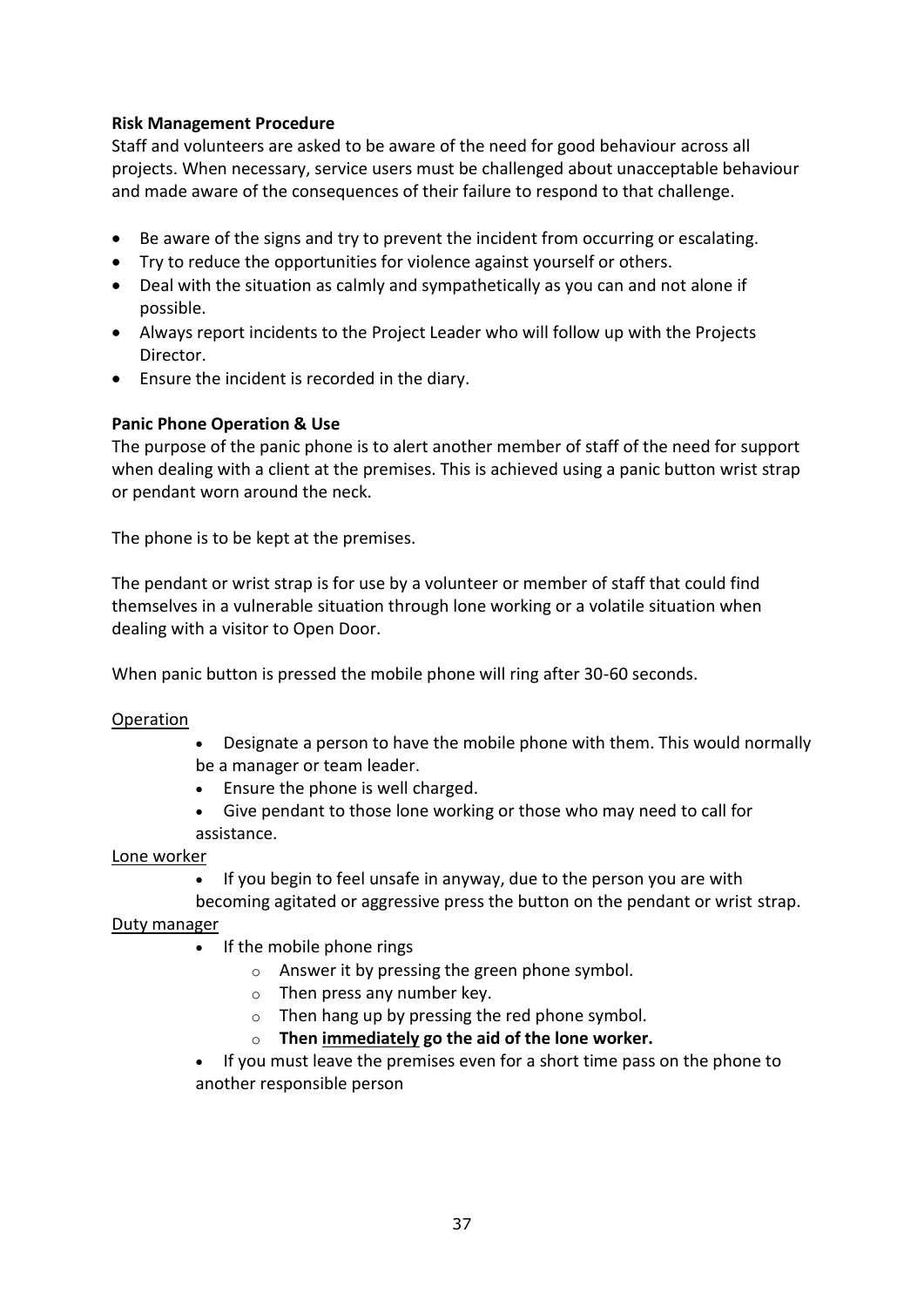# **Complaints Policy**

Open Door Exmouth aims to identify and solve problems at the earliest possible stage.

### **Who has the right to complain?**

Anyone! Any staff member, volunteer or service user has the right to complain if they have been involved with Open Door Exmouth and are not satisfied with their experience.

Open Door Exmouth helps many people during the course of a year. We try to do our best to meet the needs of all who come to us. However, every so often someone comes away from Open Door Exmouth feeling unhappy. Perhaps you felt that you were not treated with respect or courtesy. Perhaps the advice we gave you was wrong or didn't help you. Unfortunately, these things can happen. We are not perfect although we aim to be as good as we can be. That is why we have a complaints procedure. We want to learn from our mistakes. What you are able to tell us helps us to learn how to improve the service we give. Your complaint will be treated confidentially and quickly.

### **What can you do?**

If you are unhappy, it is important that you let us know. Please make your comments to a staff member or project leader or the person who is in charge of the project. He or she may be able to sort out the problem straightaway.

If this does not satisfy you, you can make a formal complaint. This can be done in several ways. You can make an appointment to see the Project Leader, and talk to him/her about your complaint. You can request a complaints form from any staff member or project leader and hand it in to the Open Door Centre when it is open or send it by post to the following address: Open Door Exmouth, Church Street, Exmouth, EX8 1PE, marking it for the attention of the Projects Director, or Chair of Trustees. Alternatively, you can send your complaint by e-mail to inf[o@opendoorexmouth.org.uk.](mailto:helen@opendoorexmouth.org.uk)

### **Protection**

This policy is designed to offer protection to those employees and volunteers of the Open Door Exmouth who disclose such concerns provided the disclosure is made:

in good faith

in the reasonable belief of the individual making the disclosure that it tends to show malpractice or impropriety and if they make the disclosure to an appropriate person (outlined above). It is important to note that no protection from internal disciplinary procedures is offered to those who choose not to use the procedure. In an extreme case malicious or wild allegations could give rise to legal action on the part of the persons complained about.

# **Confidentiality**

Open Door Exmouth will treat all such disclosures in a confidential and sensitive manner. The identity of the individual making the allegation may be kept confidential so long as it does not hinder or frustrate any investigation. However, the investigation process may reveal the source of the information and the individual making the disclosure may need to provide a statement as part of the evidence required.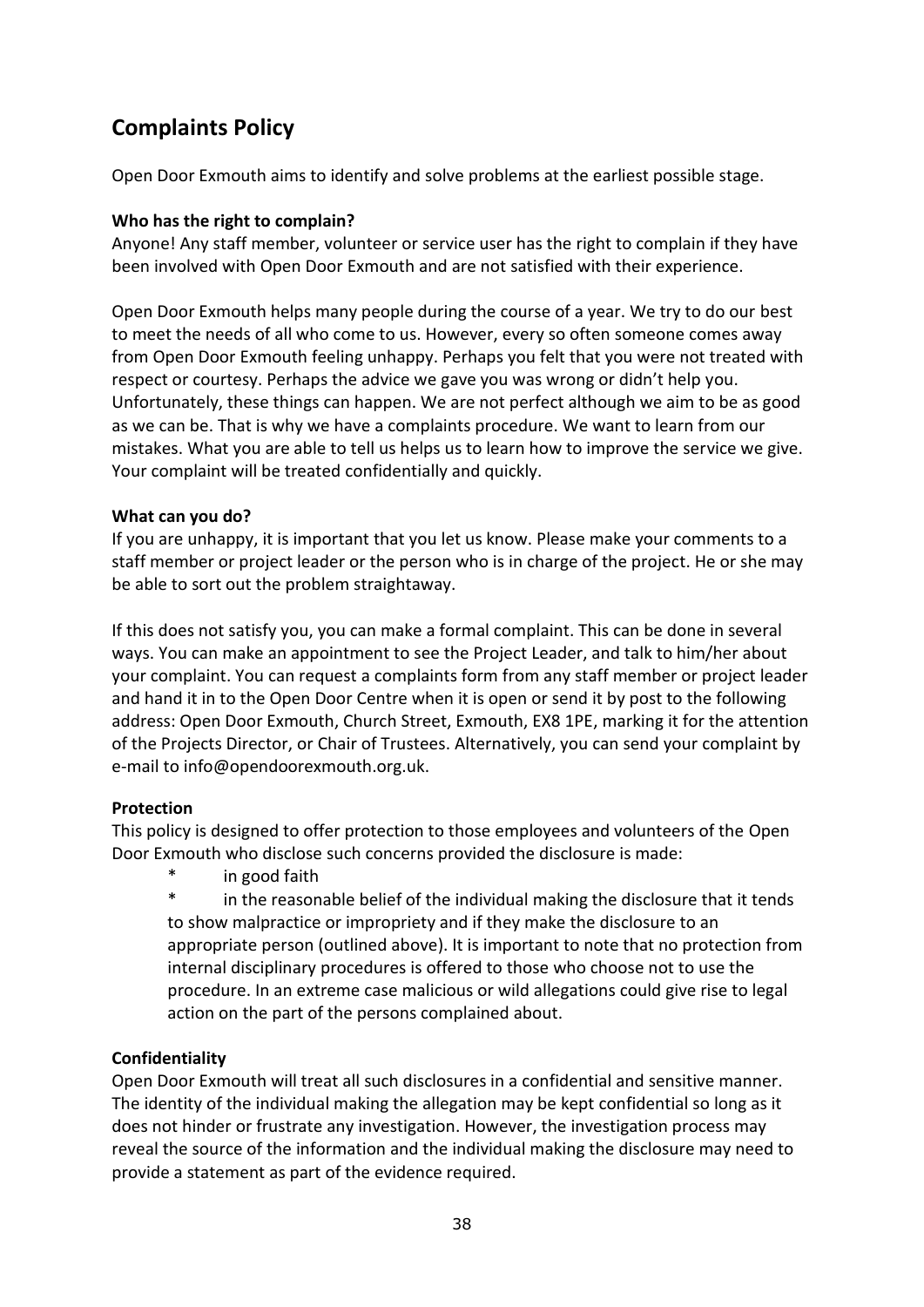### **Whistleblowing**

Open Door Exmouth is committed to the highest standards of openness and accountability.

An important aspect of accountability and transparency is a mechanism to enable staff and volunteers of Open Door Exmouth to voice concerns in a responsible and effective manner. It is a fundamental term of every contract of employment that an employee will faithfully serve his or her employer and not disclose confidential information about the employer's affairs. Nevertheless, where an employee or volunteer discovers information which they believe shows serious malpractice or wrongdoing within the organisation then this information should be disclosed internally without fear of reprisal, and there should be arrangements to enable this to be done independently of line management (although in relatively minor instances the line manager would be the appropriate person to be told).

The Public Interest Disclosure Act, which came into effect in 1999, gives legal protection to employees against being dismissed or penalised by their employers as a result of publicly disclosing certain serious concerns. Open Door Exmouth has endorsed the provisions set out below so as to ensure that no members of staff or volunteers should feel at a disadvantage in raising legitimate concerns.

It should be emphasised that this policy is intended to assist individuals who believe they have discovered malpractice or impropriety. It is not designed to question financial or business decisions taken by Open Door Exmouth nor should it be used to reconsider any matters which have already been addressed under harassment, complaint, disciplinary or other procedures. Once the "whistleblowing" procedures are in place, it is reasonable to expect staff and volunteers to use them rather than air their complaints outside of Open Door Exmouth.

The Whistleblowing policy is designed to enable employees and volunteers of Open Door Exmouth to raise concerns internally and at a high level and to disclose information which the individual believes shows malpractice or impropriety. This policy is intended to cover concerns which are in the public interest and may at least initially be investigated separately but might then lead to the invocation of other procedures e.g. disciplinary. These concerns could include

- \* Financial malpractice or impropriety or fraud
- \* Failure to comply with a legal obligation or Statutes
- \* Dangers to Health & Safety or the environment
- \* Criminal activity
- \* Improper conduct or unethical behaviour
- \* Attempts to conceal any of these

### **Allegations against Staff and Volunteers**

All allegations will be treated seriously and investigated thoroughly. For safeguarding allegations, the member of staff or volunteer will have no contact with children/young people/vulnerable adults during the investigation. The member of staff may also be suspended whilst the investigation takes place.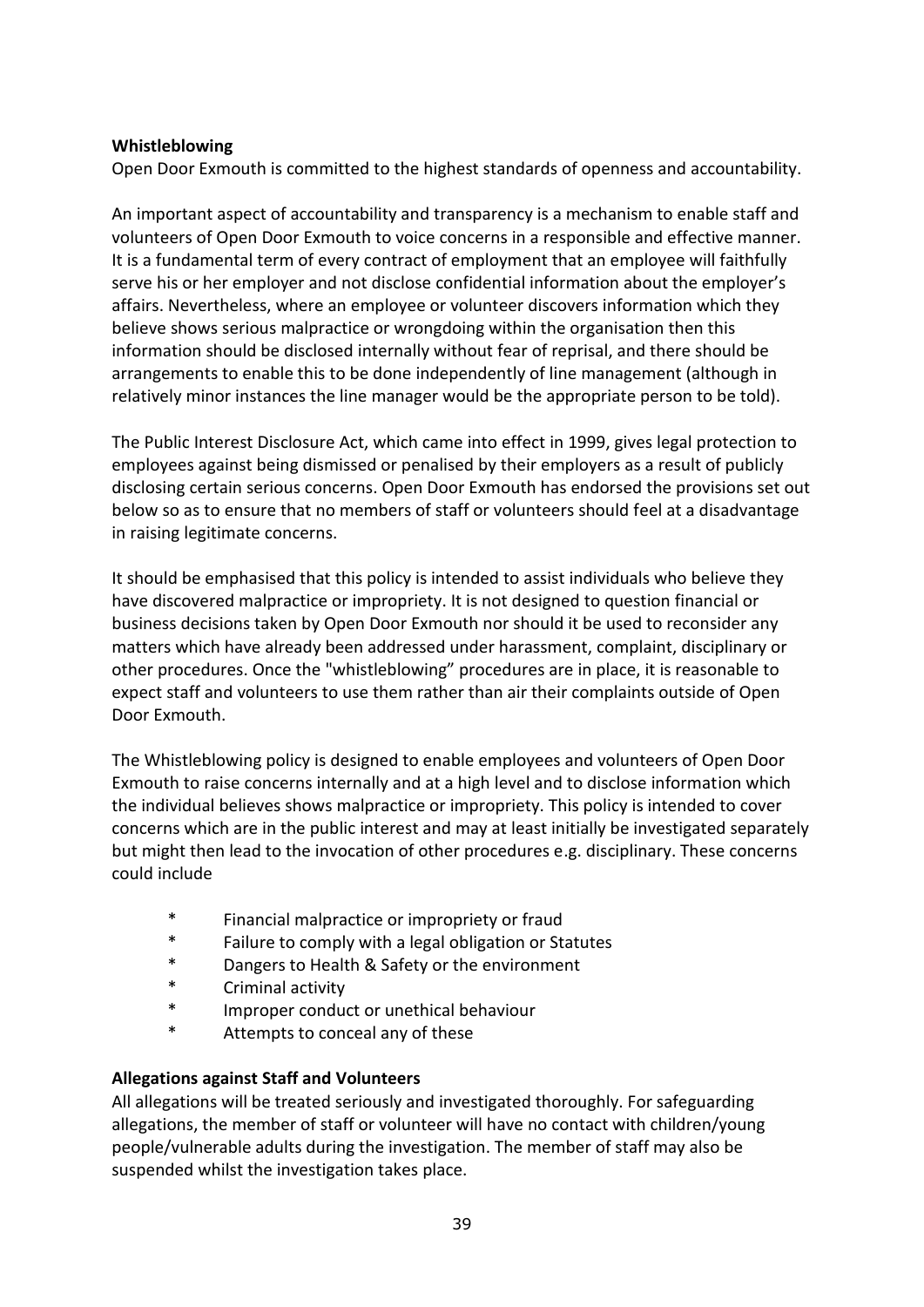### **What we will do**

The Project Leader/Projects Director/Chair of Trustees will acknowledge receipt of your written complaint within 5 working days. They will then fully investigate the matter, and where necessary, inform the member of staff, against whom the complaint is made, of their right to be accompanied by a trade union or other representative at any future interview or hearing. If there is evidence of criminal activity, the police will be informed.

A judgement concerning the complaint will be made by the investigating officer and will be detailed in a written reply to the complainant. We aim to send this within 15 working days. However, if the issue is complicated, any delay beyond this will be explained to you. You will be kept informed of progress. The reply will:

- a. Set out the complaint so that the complainant can be sure it has been understood
- b. Describe the event and circumstances surrounding them
- c. Set out the findings, giving reasons for the decision
- d. Apologise on behalf of Open Door Exmouth if the complaint is upheld and explain the steps it has taken to avoid it happening again

If the complaint is shown to be justified, then the Open Door Exmouth disciplinary procedure or other appropriate measures will be invoked, as deemed necessary.

### **A review of your complaint**

If you are not satisfied with the response, you can ask for a further review. Your request must be made in writing or by e-mail within 14 days from the date of the response by Open Door Exmouth. An independent adjudicator will conduct the review. The independent adjudicator will be a minister of one of the churches that are members of Churches Together in Exmouth, and will be appointed by the Board of Trustees of Open Door Exmouth. You will be informed of the outcome of this review within four weeks from your request for the review, or if the matter is complex, you will be kept informed of the progress of the review.

### **Anonymous Allegations**

This policy encourages individuals to put their name to any disclosures they make. Concerns expressed anonymously are much less credible, but they may be considered at the discretion of Open Door Exmouth.

In exercising this discretion, the factors to be taken into account will include:

- The seriousness of the issues raised
- The credibility of the concern
- The likelihood of confirming the allegation from attributable sources

### **Untrue Allegations**

If an individual makes an allegation in good faith, which is not confirmed by subsequent investigation, no action will be taken against that individual. In making a disclosure the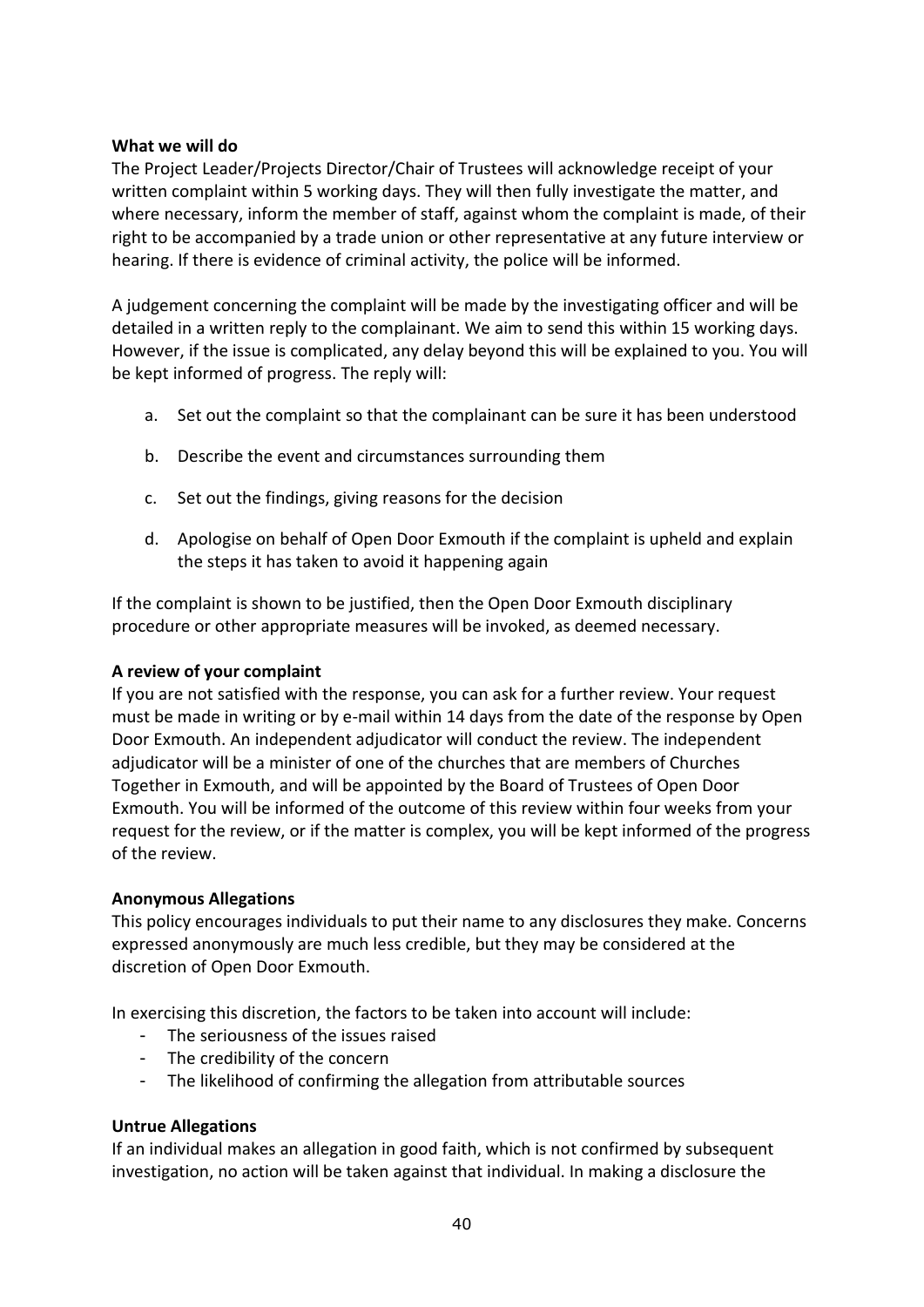individual should exercise due care to ensure the accuracy of the information. If, however, an individual makes malicious or vexatious allegations, and particularly if he or she persists with making them, disciplinary action may be taken against that individual.

### **Grievance & Disciplinary**

If a complaint or concern is raised about a staff member of volunteer, Open Door Exmouth will follow its grievance and disciplinary procedure. The main principles of the grievance and disciplinary procedure are:

- Open Door Exmouth will attempt to solve any problems before any formal complaint is made, by discussing the issue with the relevant parties.
- Staff members and volunteers will have the procedure explained to them and will be supported at all stages.
- Staff members and volunteers have a right to reply to any complaint and to appeal any disciplinary action that is taken.
- Any grievance will be kept confidential other than to those directly involved in the disciplinary procedure.
- The outcome of any grievance or disciplinary procedure will be recorded and copies provided to relevant parties.

Examples of unacceptable conduct may include, but are not limited to:

- Refusing to follow reasonable instructions
- Breach of any of the Open Door Exmouth policies and procedures
- Unsatisfactory performance of the duties of the role
- Frequent no-show at contracted (staff) or agreed (volunteer) hours/sessions without due reason
- Breach of confidentiality
- Inappropriate behaviour or harassment towards clients, staff or volunteers
- Dishonesty
- Incapacity to perform the role due to drunkenness or unauthorised drug taking

Full details of the Open Door Exmouth Disciplinary and Grievance Policy can be obtained on request from a member of staff.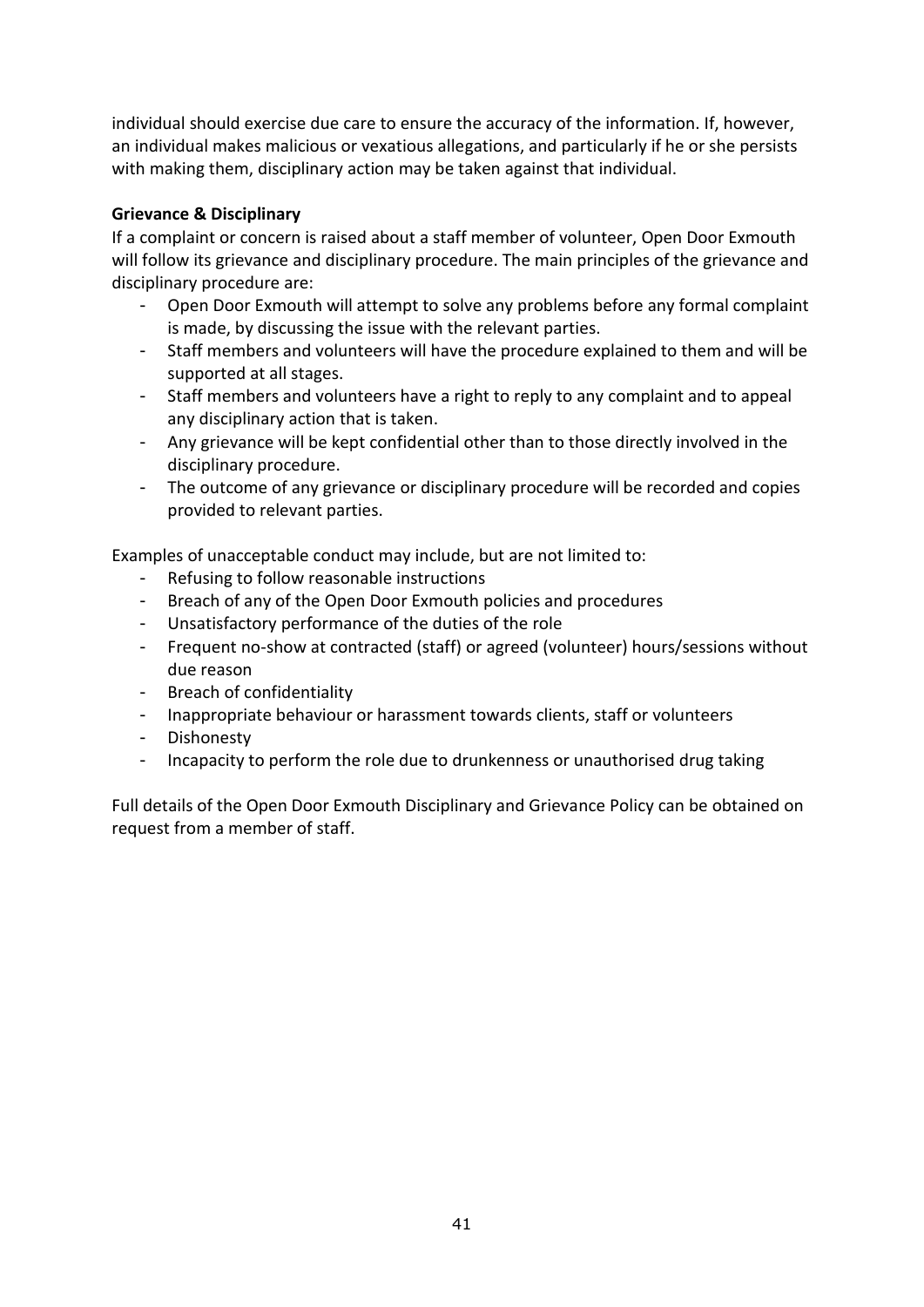# **Emergency Contacts**

- Police non-emergency: 101
- Adult Mental Health Service (AMHS) and Crisis Resolution & Home Treatment Team 0300 555 5000
- Children & Adolescent Mental Health Services (CAMHS): 0330 0245 321
- Exmouth Hospital (til 10pm): 01395 279684
- NHS Direct / Devon Doctors: 111 (urgent out of hours calls)
- Samaritans (24/7 support): 0300 094 5717 (til 9.30pm)
- Saneline (mental health helpline): 0300 304 7000
- Hopeline UK (suicide prevention helpline for people up to aged 35): 0800 068 4141 or text 07786 003 9967

### Out of hours Emergency Duty Service - Devon: 0345 6000388

(The Emergency Duty Service will discharge Devon County Council's statutory social care responsibilities whilst ensuring public safety, by providing an emergency social care crisis response outside of normal working office hours, and can be contacted by adults, children, service users with mental health issues of learning disabilities, their families and carers plus concerned other parties such as neighbours or individuals wishing to report important information or social care concerns about Devon residents or social care users.)

### **Open Door Contacts**

Projects Director: Helen Tribble 01395 224218 Safeguarding Officer: Peter Chalkley 01395 275783 / 07710 599742

### **Other agencies involved in safeguarding children**

In all projects involving children or young people Open Door Exmouth works with the Multi Agency Safeguarding Hub run by Devon County Council which can be contacted on 0345 155 1071 or email mashsecure@devon.gcsx.gov.uk. For further info, see [www.devon.gov.uk/childprotection](http://www.devon.gov.uk/childprotection)

Child & Adolescent Mental Health Services (CAMHS) Devon: Evergreen House, Victoria Park Road, Exeter EX2 4NU Tel: 0330 0245 321

Child Exploitation Online Protection Centre can be contacted: [www.ceop.police.uk](http://www.ceop.police.uk/)

NSPCC can be contacted on 0808 800 5000 or [www.nspcc.org.uk](http://www.nspcc.org.uk/)

Childline can be contacted on 0800 1111 or [www.childline.org.uk](http://www.childline.org.uk/) Who Cares? Is a free advice and counselling service for young people in care: 020 7017 8901 or [www.thewhocarestrust.org.uk](http://www.thewhocarestrust.org.uk/)

[www.kidscape.org.uk](http://www.kidscape.org.uk/) provides anti bullying advice. Call Parent Advice Line 0207 823 5430

[www.youngminds.org.uk](http://www.youngminds.org.uk/) provides information for children, young people and their parents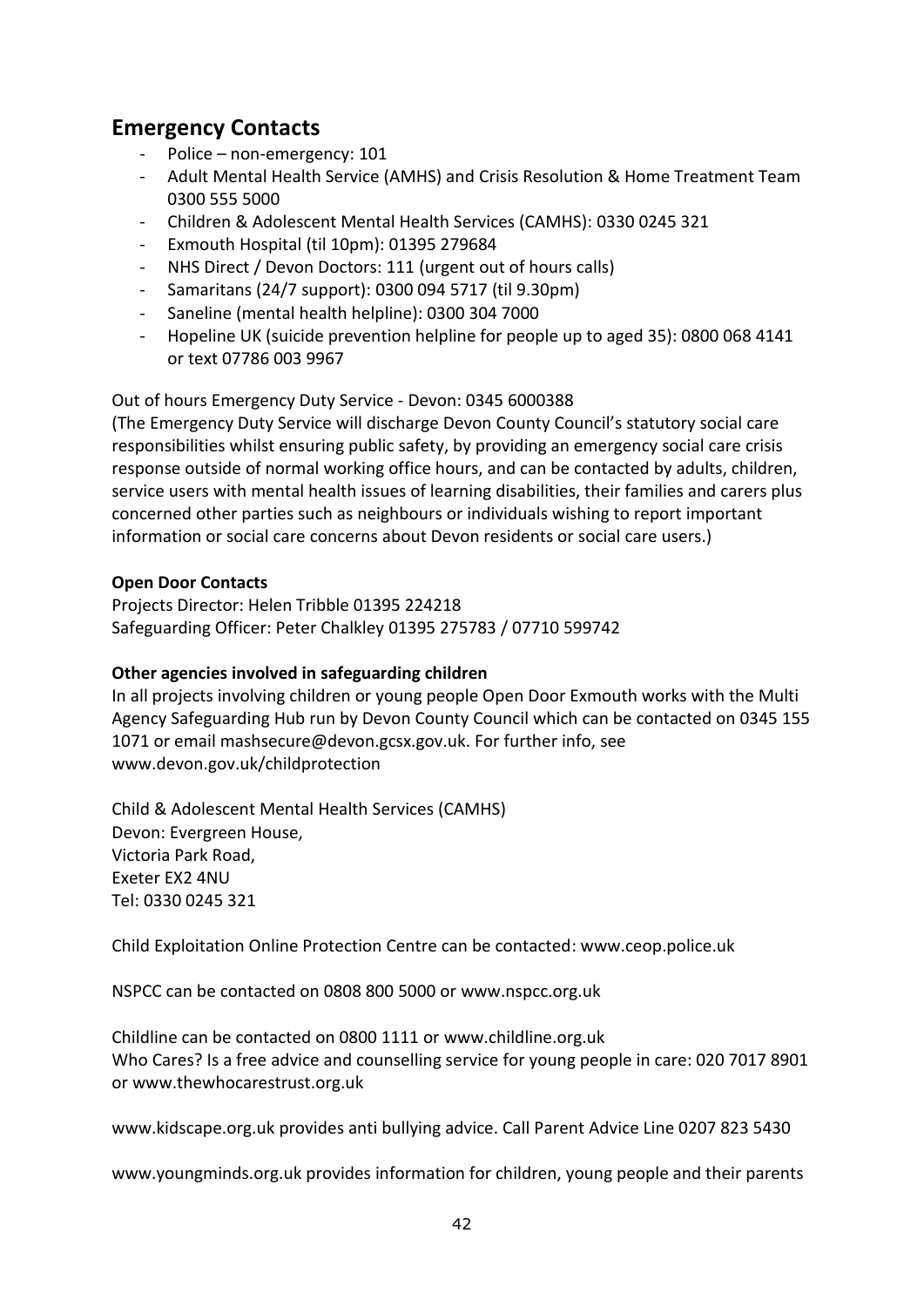about mental health and wellbeing.

The Children's Legal Centre is an independent national organisation concerned with law and policy affecting children and young people, including refugee and migrant children. For free advice and information, see www.childlawadvice.org.uk

### **Agencies with which we work**

In all projects involving vulnerable adults Open Door Exmouth works with Care Direct which can be contacted on 0345 1551 007 (or the Emergency Duty Service on 0345 6000 388) or [csc.caredirect@devon.gov.uk](mailto:csc.caredirect@devon.gov.uk)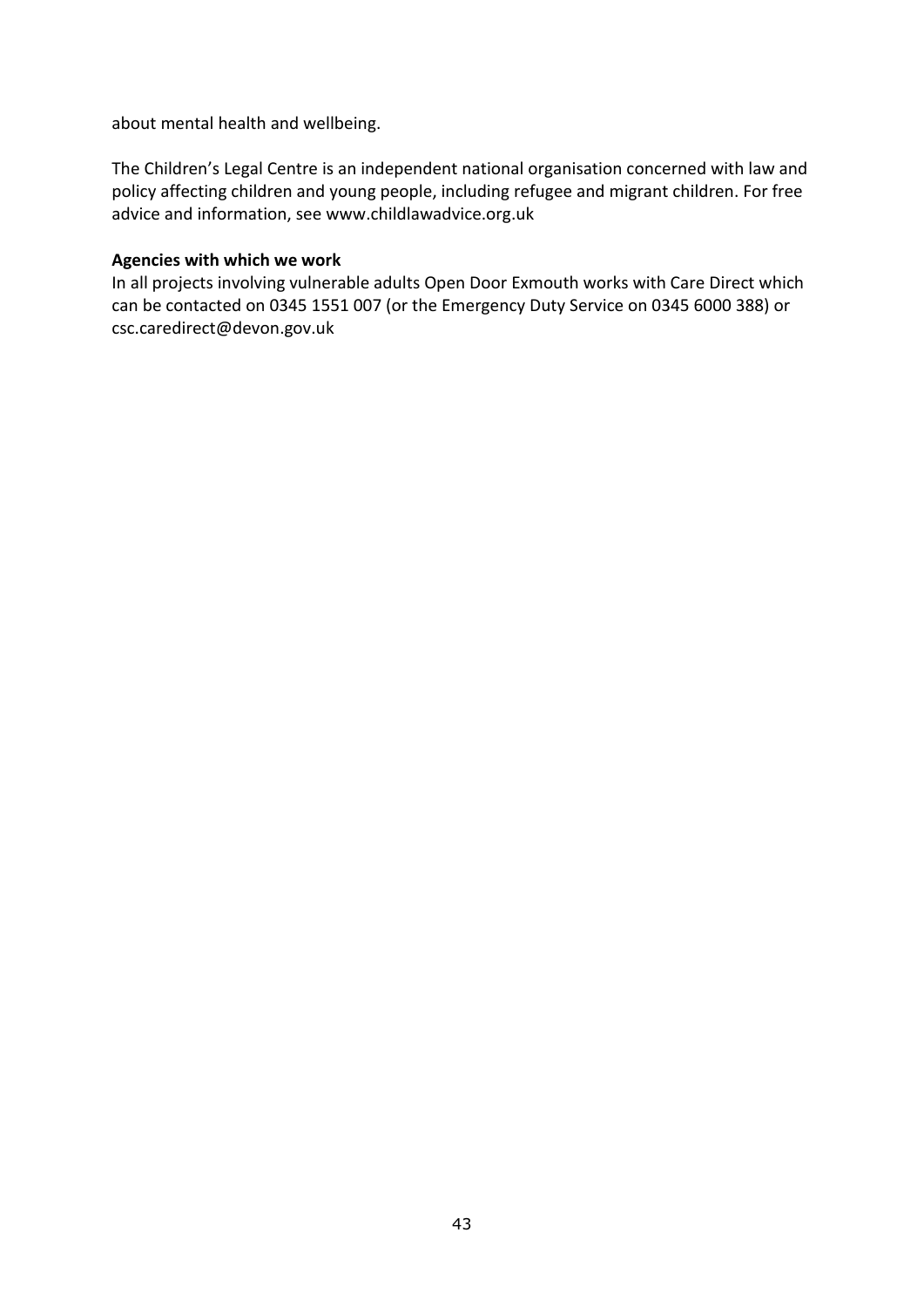# **Appendix 1 - Safeguarding Reporting Form**

This form must be used to record information about a safeguarding concern. When completing the form **please use facts wherever possible** and distinguish between fact, observation, opinion and information from others.



| Name and position of person completing the form:                                            |                               |  |        |  |
|---------------------------------------------------------------------------------------------|-------------------------------|--|--------|--|
| Telephone number:                                                                           |                               |  |        |  |
| Email address:                                                                              |                               |  |        |  |
| Name of Open Door project:                                                                  |                               |  |        |  |
| Date of safeguarding incident:                                                              |                               |  |        |  |
| Name of vulnerable adult or child causing concern:                                          |                               |  |        |  |
| Address of vulnerable adult/child (if known):                                               |                               |  |        |  |
|                                                                                             |                               |  |        |  |
| Telephone number (if known):                                                                |                               |  |        |  |
| Names, date of birth and gender of any child/ren causing concern and any siblings:          |                               |  |        |  |
| Name                                                                                        | Date of Birth                 |  | Gender |  |
|                                                                                             |                               |  |        |  |
|                                                                                             |                               |  |        |  |
|                                                                                             |                               |  |        |  |
| Names of any other household members or significant others involved with the adult / child: |                               |  |        |  |
| Name                                                                                        | Relationship to adult / child |  |        |  |
|                                                                                             |                               |  |        |  |
|                                                                                             |                               |  |        |  |
| What is the adult / child's first language?                                                 |                               |  |        |  |
| Does the adult / child have special needs? (Y / N)                                          |                               |  |        |  |
| If 'Yes' please give details:                                                               |                               |  |        |  |
|                                                                                             |                               |  |        |  |
|                                                                                             |                               |  |        |  |
|                                                                                             |                               |  |        |  |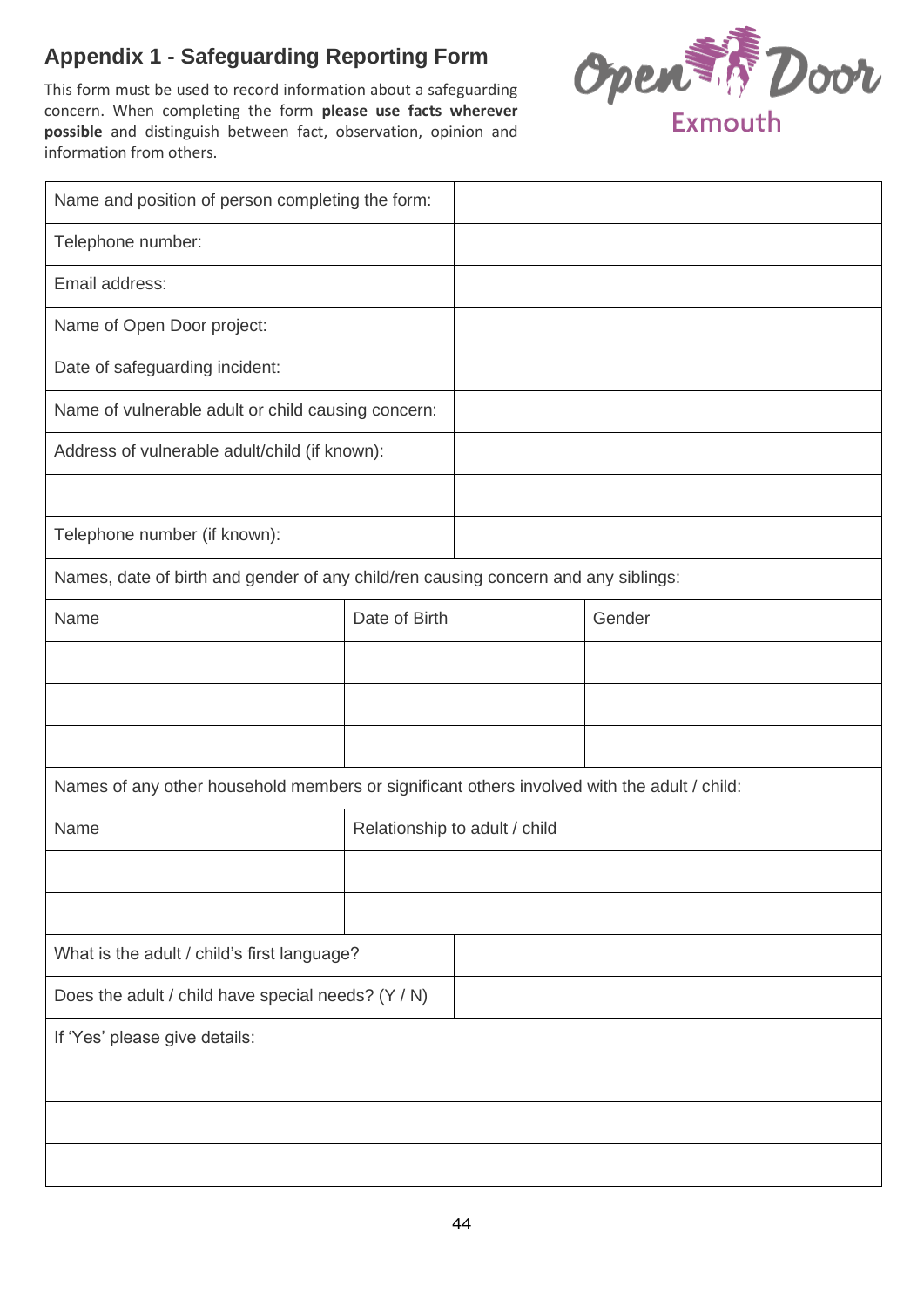| Nature / reason for your concern: |                                                                                                                                                                                   |                  |       |                                                                                                            |
|-----------------------------------|-----------------------------------------------------------------------------------------------------------------------------------------------------------------------------------|------------------|-------|------------------------------------------------------------------------------------------------------------|
|                                   |                                                                                                                                                                                   |                  |       |                                                                                                            |
|                                   |                                                                                                                                                                                   |                  |       |                                                                                                            |
|                                   |                                                                                                                                                                                   |                  |       |                                                                                                            |
|                                   |                                                                                                                                                                                   |                  |       |                                                                                                            |
|                                   |                                                                                                                                                                                   |                  |       |                                                                                                            |
|                                   |                                                                                                                                                                                   |                  |       |                                                                                                            |
|                                   |                                                                                                                                                                                   |                  |       |                                                                                                            |
|                                   |                                                                                                                                                                                   |                  |       |                                                                                                            |
|                                   | Please give an opinion as to whether the adult / child may need urgent action to make them safe:                                                                                  |                  |       |                                                                                                            |
|                                   |                                                                                                                                                                                   |                  |       |                                                                                                            |
|                                   |                                                                                                                                                                                   |                  |       |                                                                                                            |
|                                   |                                                                                                                                                                                   |                  |       |                                                                                                            |
|                                   | Name of other agencies and workers involved with the adult / family / children:                                                                                                   |                  |       |                                                                                                            |
| Contact name of worker            |                                                                                                                                                                                   | Agency of worker |       |                                                                                                            |
|                                   |                                                                                                                                                                                   |                  |       |                                                                                                            |
|                                   |                                                                                                                                                                                   |                  |       |                                                                                                            |
|                                   |                                                                                                                                                                                   |                  |       |                                                                                                            |
|                                   | If the concern is regarding a child, has a parent with parental responsibility given written consent for a<br>referral to be made to Children's Services or a Safeguarding Board? |                  |       | Y / N                                                                                                      |
|                                   | To be completed by Projects Director or Safeguarding Officer:                                                                                                                     |                  |       | Please record the action agreed or that no further action is to be taken and the reasons for this decision |
|                                   |                                                                                                                                                                                   |                  |       |                                                                                                            |
|                                   |                                                                                                                                                                                   |                  |       |                                                                                                            |
|                                   |                                                                                                                                                                                   |                  |       |                                                                                                            |
| Name:                             |                                                                                                                                                                                   |                  | Date: |                                                                                                            |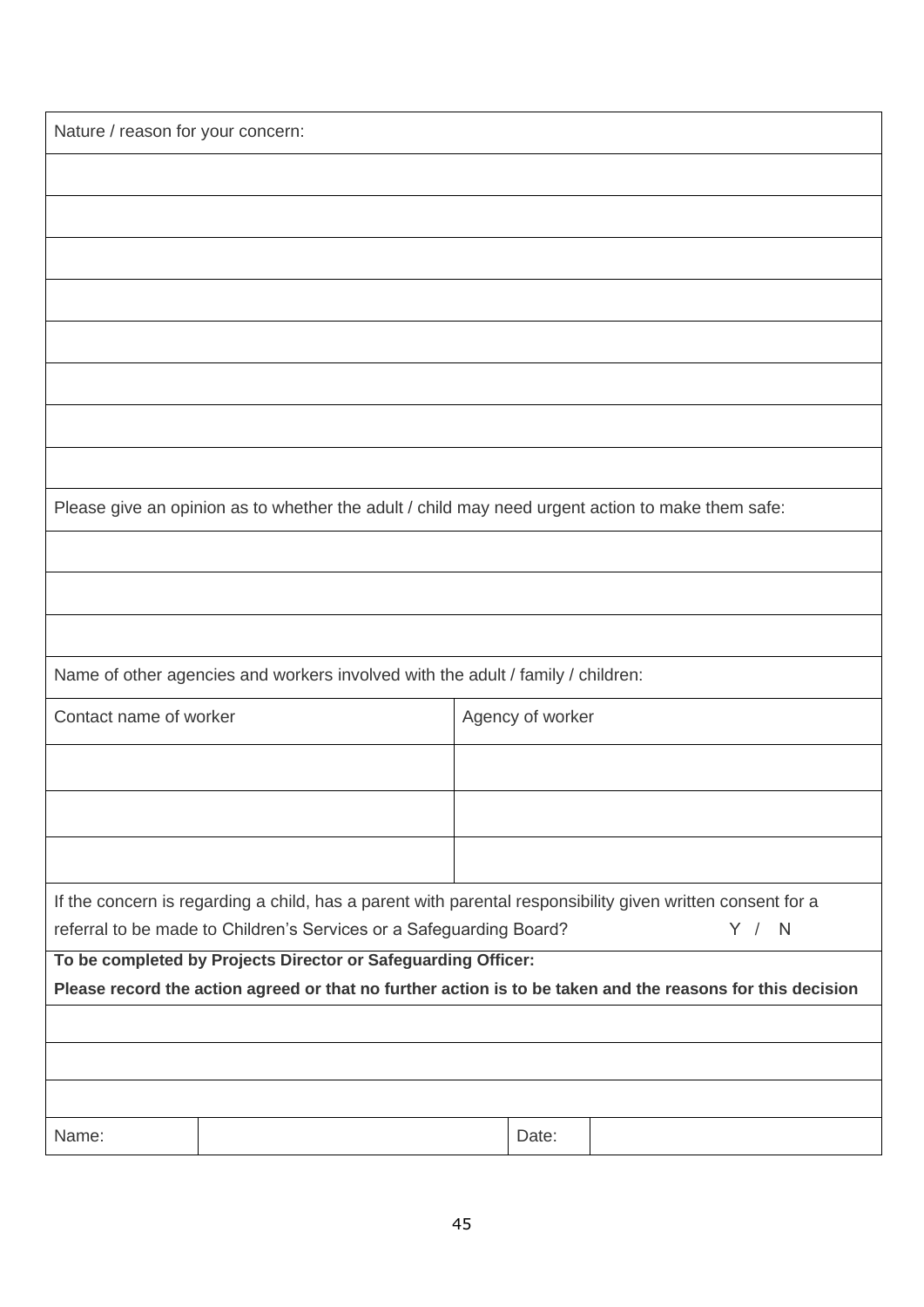# **Appendix 2: Additional Haven Policies**

# **Self Harm Policy**

This policy forms an essential part of Open Door Exmouth's safeguarding policy. It should be viewed in conjunction with this.

# **Aim**

The overall aim is to ensure that staff and volunteers are able to recognise and act swiftly and appropriately to all cases of self-harm.

# **Objectives**

To recognise any form of self-harm. To understand that self-harming is almost always a symptom of some underlying emotional or psychological issue. To put in place a framework for support. To be alert to the possibility that self-harm may arise from abuse and may require a safeguarding procedure to be followed.

# **What is self-harm?**

Self-harm is any deliberate behaviour that inflicts physical harm on someone's own body and is aimed at relieving emotional distress.

Self-harm can include:

- $\triangleright$  cutting themselves
- $\triangleright$  scratching themselves
- $\triangleright$  burning or scalding their body
- $\triangleright$  banging and bruising themselves
- $\triangleright$  scrubbing or scouring their body
- $\triangleright$  deliberate bone-breaking
- $\triangleright$  punching themselves
- $\triangleright$  sticking things into their body
- $\triangleright$  swallowing inappropriate objects or liquids
- $\triangleright$  taking too many tablets (overdose)
- $\triangleright$  biting themselves
- $\triangleright$  pulling their hair or eye lashes out
- $\triangleright$  attempting to terminate an unwanted pregnancy

(This is not an exhaustive list)

Less obvious self-harm behaviours also include:

- $\triangleright$  controlled eating patterns anorexia, bulimia, over-eating
- $\triangleright$  indulging in risky behaviour
- $\triangleright$  risky sexual behaviour
- $\triangleright$  destructive use of drugs or alcohol
- $\triangleright$  an unhealthy lifestyle
- $\triangleright$  getting into fights

### **Prevention**

An estimated 1 in 12 children self-harm at some point and it is far better to prevent selfharm before it happens.

The risk of self-harm can be significantly reduced by the creation of a supportive environment in which individual's self-esteem is raised and healthy peer relationships are fostered. This can be achieved through development of good relationships by all members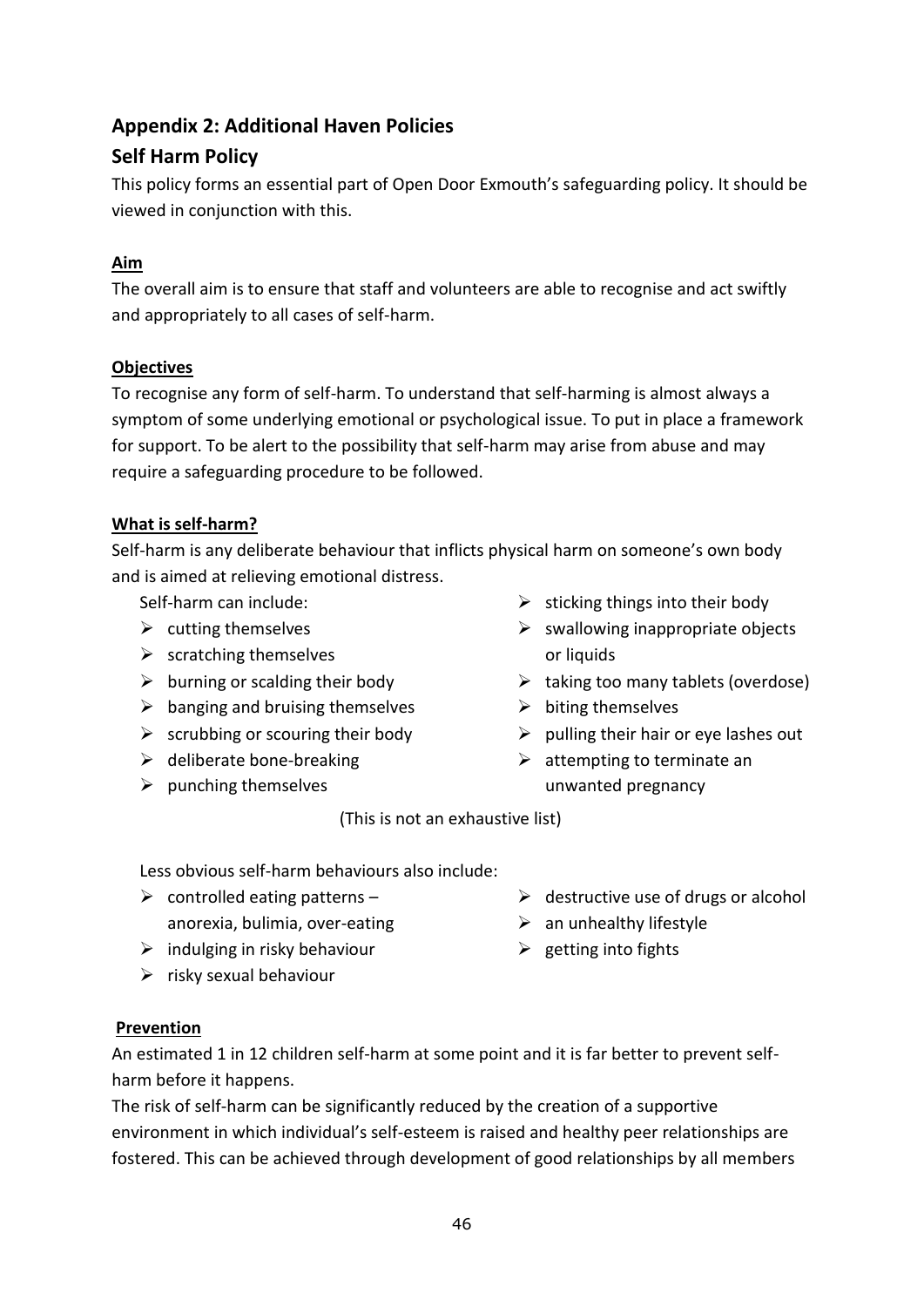who attend Haven and in particular through the activities and engagement alongside our well trained volunteers.

Staff and Volunteer awareness of issues leading to self-harm is increased through training and the understanding of our comprehensive policies on Safeguarding and Child Protection. This policy is circulated to all staff and volunteers, and is available to anyone else, including parents, by email or hard copy upon request.

### **Warning signs**

Self-harm may present as visible or invisible signs. The latter can include ingested materials or cuts/ bruises under the clothing.

Staff, volunteers, parents and peers may become aware of warning signs that might indicate that someone is experiencing difficulties that my lead to self-harm or suicide. These warning signs should always be taken seriously and anyone observing any of these should seek further advice from the Project Leader and or Open Door's Safeguarding Officer.

# **Warning signs may include:**

- $\triangleright$  visible signs of injury (e.g. scarring)
- $\triangleright$  a change in dress habit that may be intended to disguise injuries (e.g. an unexpected / sudden change to wearing long sleeved tops)
- $\triangleright$  changes in eating or sleeping habits
- $\triangleright$  increased isolation from friends or family; becoming socially withdrawn
- $\triangleright$  changes in activity or mood (e.g. becoming more introverted or withdrawn)
- $\triangleright$  lowering of academic achievement
- $\triangleright$  talking or joking about self-harm or suicide
- $\triangleright$  abusing drugs or alcohol
- $\triangleright$  expressing feelings of failure, uselessness or loss of hope
- $\triangleright$  changes in clothing / image

# **Links to emotional distress (including abuse)**

Those who self-harm are usually suffering emotional or psychological distress and it is vital that all such distress is taken seriously to assist in alleviating that distress or to minimise the risk of increasing distress and potentially suicide.

# *Any young person who suggests they are experiencing suicidal feelings must be taken extremely seriously and safeguarding procedures put in place immediately; a young person showing this level of distress must NOT be left unattended.*

Emotional/psychological risk factors associated with self-harm could be:

- $\triangleright$  recent trauma e.g. death of a friend or relative
- $\triangleright$  parental divorce
- $\triangleright$  negative thought patterns
- ➢ low self-esteem
- $\triangleright$  bullying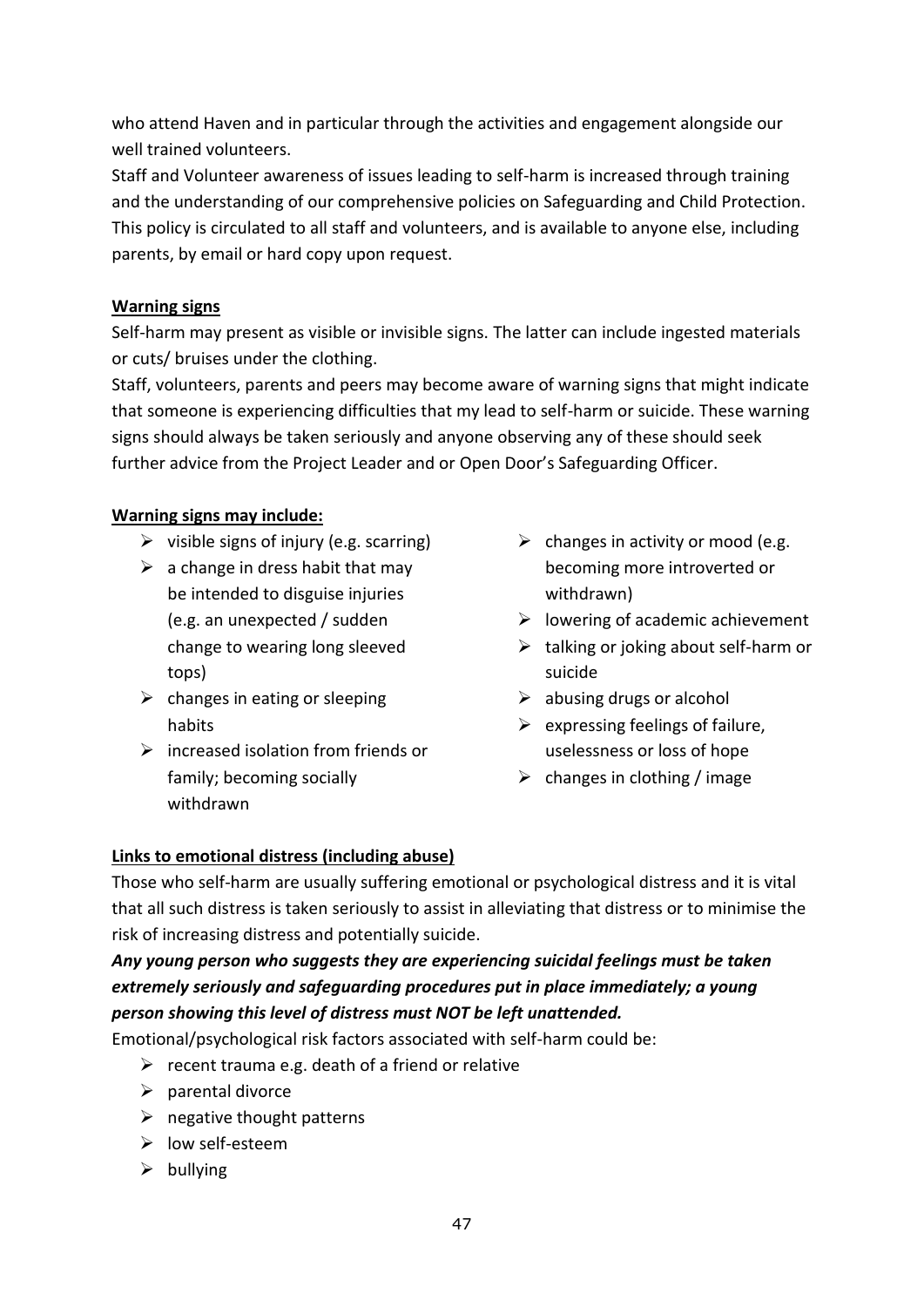- $\triangleright$  abuse sexual, physical, emotional or through neglect
- $\triangleright$  sudden changes in behaviour and/or academic performance
- $\triangleright$  relationship difficulties (with family or friends)
- $\triangleright$  learning difficulties
- $\triangleright$  pressure to achieve (from teachers or parents)
- $\triangleright$  substance abuse (including tobacco, alcohol or drugs)
- $\triangleright$  issues around sexuality

Other causal or risk factors

- ➢ inappropriate advice or encouragement from internet websites or chat-rooms
- $\triangleright$  experimentation
- ➢ 'dares' or bravado
- ➢ 'copycat behaviour'
- $\triangleright$  concerns by a girl that she may be pregnant (including an attempt to terminate this)
- $\triangleright$  a history of abuse of self-harming in the family
- $\triangleright$  parental separation
- $\triangleright$  domestic abuse and/or substance misuse in the home
- $\triangleright$  media influence
- $\triangleright$  issues surrounding religious or cultural identity

Information must be available within Haven to help those who may seek further information during a session. Those experiencing distress may choose to find an appropriate person to talk, e.g. a volunteer.

Within Open Door, Safeguarding Officer (Peter Chalkley), working in coordination with the Project Leader, are responsible for self-harm matters. Anybody concerned about someone self-harming must liaise and report all conversations to the Project Leader, who, with support from the Safeguarding Officer, will follow up with sensitivity, discretion and in line with the Safeguarding Policy. See procedure below. Haven Project Leader (Barbara Appleby): 01395 224218

Open Door Safeguarding Officer (Peter Chalkley): 07710 599742

Open Door Projects Director (Helen Tribble): 01395 224218

### **Open Door's Procedures for dealing with self-harm**

If there is concern that a child may be self-harming or is thinking of self-harming, this should be reported to the Project Leader.

The Project Leader will then arrange to have a 1:1 discussion with the child and discuss selfcare and where there is no child protection issue raised, we will support the child to inform their parents to foster an honest relationship. This can be after the session or that evening, with the support of the Project Leader if desired or the Project Leader can inform parents on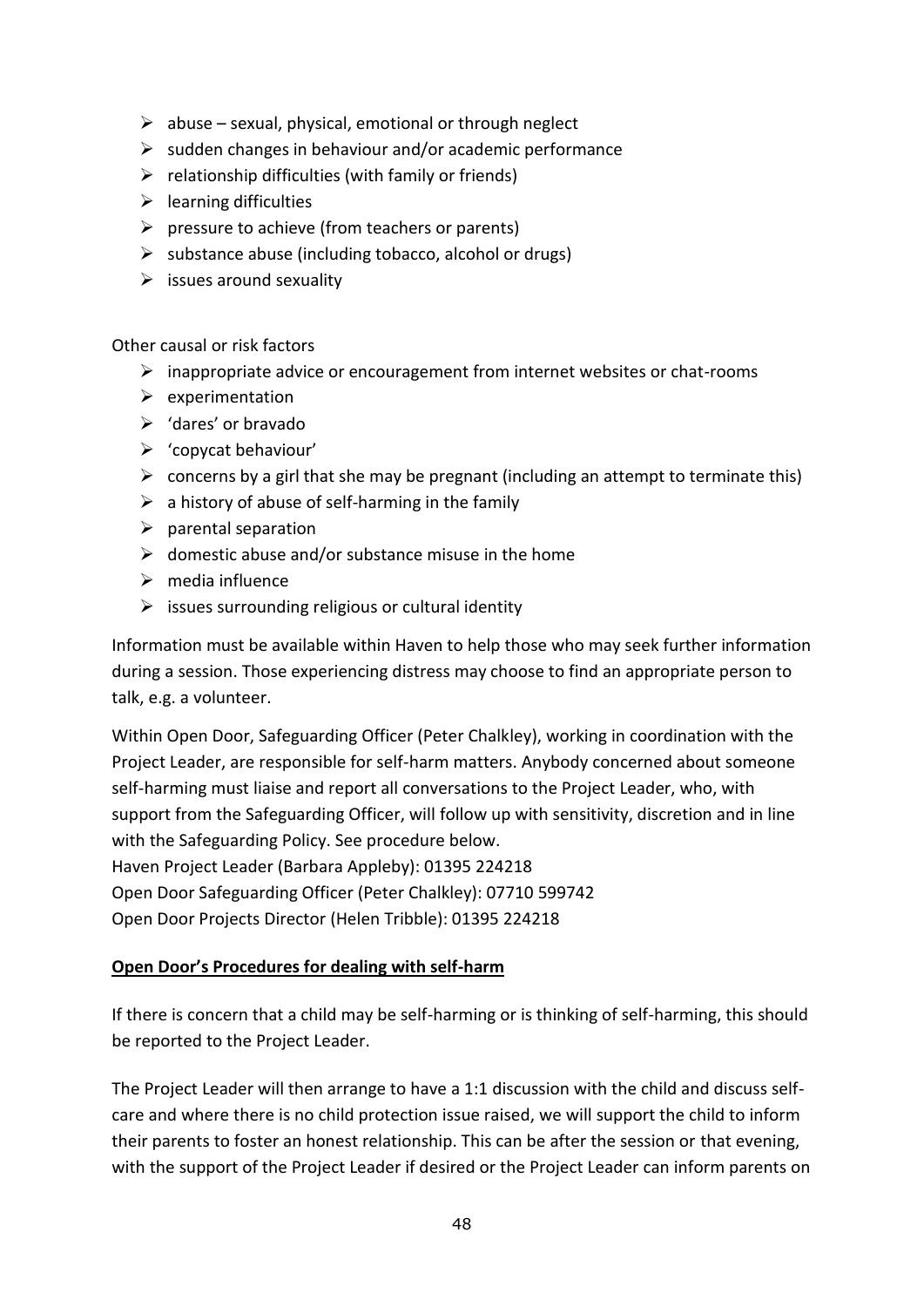their behalf. Each individual case and approach needs to be handled carefully and sympathetically to support the wellbeing of the child. The decision about how parents/guardians will be told will be made in consultation between the Project Leader and the child.

In a situation in which it is disclosed that self-harm is symptomatic of abuse in the home, the Project Leader or the Open Door Safeguarding Officer may take the decision to make a referral directly to the appropriate authority without informing the parents.

When parents are informed, they will be encouraged to work in partnership with Haven in supporting the child through this difficult time. Their family will be given advice and information about appropriate support organisations. Parents will also be invited to attend our parent support sessions. Open Door Exmouth will continue to support the child on their recovery journey. Parents will be given an information and support pack around self-harm the evening they are informed their child is self-harming.

In the case of **severe** self-harm requiring medical intervention/A&E, parents will be informed immediately.

If serious physical harm has occurred the child should be taken by their parents to A&E for medical assessment and care. In an emergency, an ambulance must be called and parents will be informed.

Children who are known to be self-harming attending the group must not display open wounds/injuries - these must be dressed appropriately.

As stated in the Safeguarding and Child Protection Policy, staff and volunteers must not promise confidentiality, but reassure the child that only those people who need to know will be informed for their safety.

Volunteers must report incidents of self-harm concerns in person to the Project Leader or the Open Door Safeguarding Officer by completing a concern/Safeguarding form. Matters of self-harm may be raised by any volunteer.

If a child suggests that there is evidence of self-harm beneath his/her clothing, a member of staff or volunteer should accept such statements and not ask the pupil to remove clothing to reveal wounds/bruises etc. If needed a referral to the School Nurse will be made and they may investigate such evidence in a sensitive and appropriate manner in the Health Centre.

### **Advice to parents**

Parents should not feel isolated if they know or suspect that their child (or one of their child's friends) is at risk or is actually self-harming. The advice contained within this policy provides a first source of useful information and guidance. If a parent has any concerns they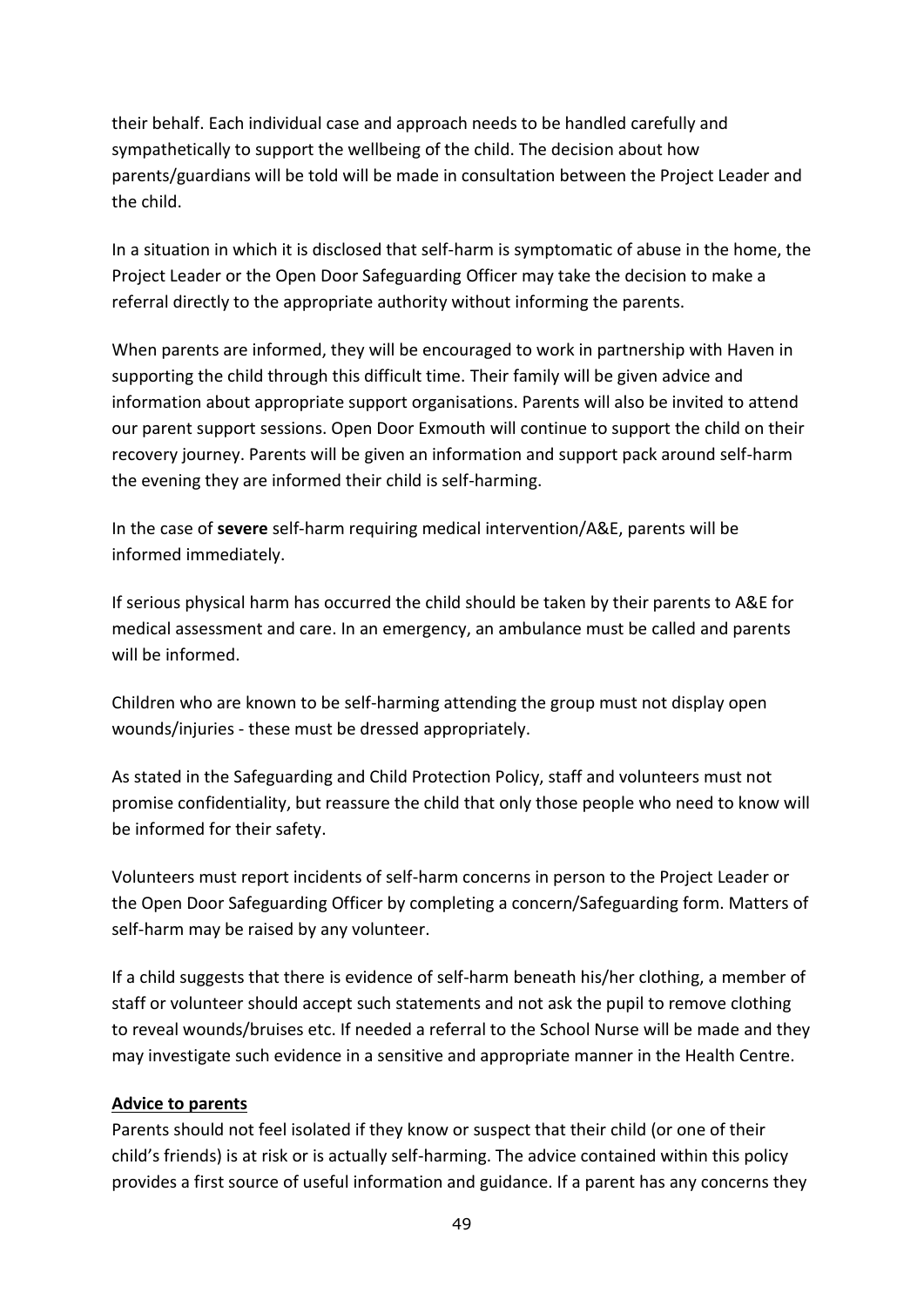are welcome to attend our parent support sessions at the Open Door Centre for help, support and advice. If more immediate advice is needed contacting the GP is advised and or online support (see below).

### **Monitoring and Review**

This policy will be reviewed annually (or earlier if necessary) by the Projects Director.

### **Linked Policies**

The Safeguarding and child protection policy is linked to this policy and should be noted when dealing with cases or suspected cases of self-harm.

### **Useful Resources and Helplines**

Childline – 24hr helpline for children and young people. 0800 1111 (free phone from landlines) or 0800 400 222 – text phone. www.childline.org.uk

Young Minds – national charity committed to improving the mental health of children and young people. Interactive website for advice and information. [www.youngminds.org.uk](http://www.youngminds.org.uk/) or 0207 089 5050

Recover Your Life – Self-harm support community providing support and advice to those seeking to recover from self-harm. www.recoveryourlife.com

National self-harm network – support for individuals who self-harm, friends and family. 0800 622 6000 (Thursday – Saturday 7 p.m. – 11 p.m., Sunday 6.30 p.m. – 10.30 p.m.) www.nshn.co.uk

Selfharm.co.uk – Online support for those experiencing self-harming behaviour and excellent parent advice and support.

The Mix – online support for those under 25 [http://www.themix.org.uk/mental-health/self](http://www.themix.org.uk/mental-health/self-harm)[harm](http://www.themix.org.uk/mental-health/self-harm) - articles and stories from people who self-harm

# **Confidentiality**

This Haven specific information forms an essential part of Open Door Exmouth's Safeguarding and Confidentiality policies, and therefore should be viewed in conjunction with these.

### **Aim**

The overall aim is to ensure that children, parents, staff and volunteers understand the limited confidentiality we can offer at Haven.

### **Objectives**

To have a clear guideline on what can/ cannot be kept confidential.